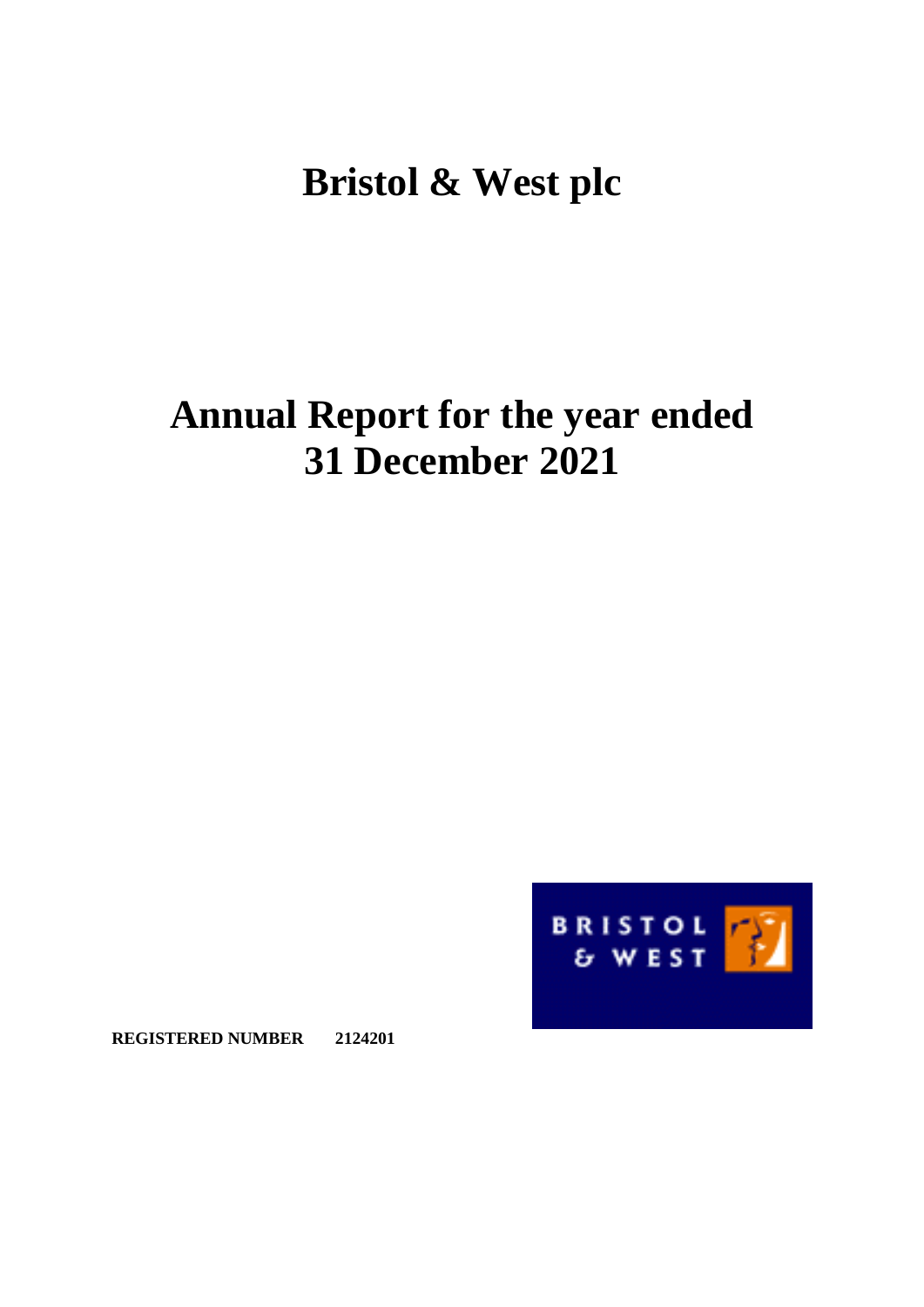# **BRISTOL & WEST PLC CONTENTS**

|                                                        | <b>PAGE</b> |
|--------------------------------------------------------|-------------|
| DIRECTORS AND OTHER INFORMATION                        | 2           |
| <b>STRATEGIC REPORT</b>                                | 3           |
| <b>DIRECTORS' REPORT</b>                               | 6           |
| STATEMENT OF DIRECTORS' RESPONSIBILITIES               | 8           |
| INDEPENDENT AUDITOR'S REPORT TO THE MEMBERS OF B&W PLC | 9           |
| STATEMENT OF COMPREHENSIVE INCOME                      | 14          |
| <b>BALANCE SHEET</b>                                   | 15          |
| STATEMENT OF CHANGES IN EQUITY                         | 16          |
| <b>CASH FLOW STATEMENT</b>                             | 17          |
| NOTES TO THE FINANCIAL STATEMENTS                      | 18          |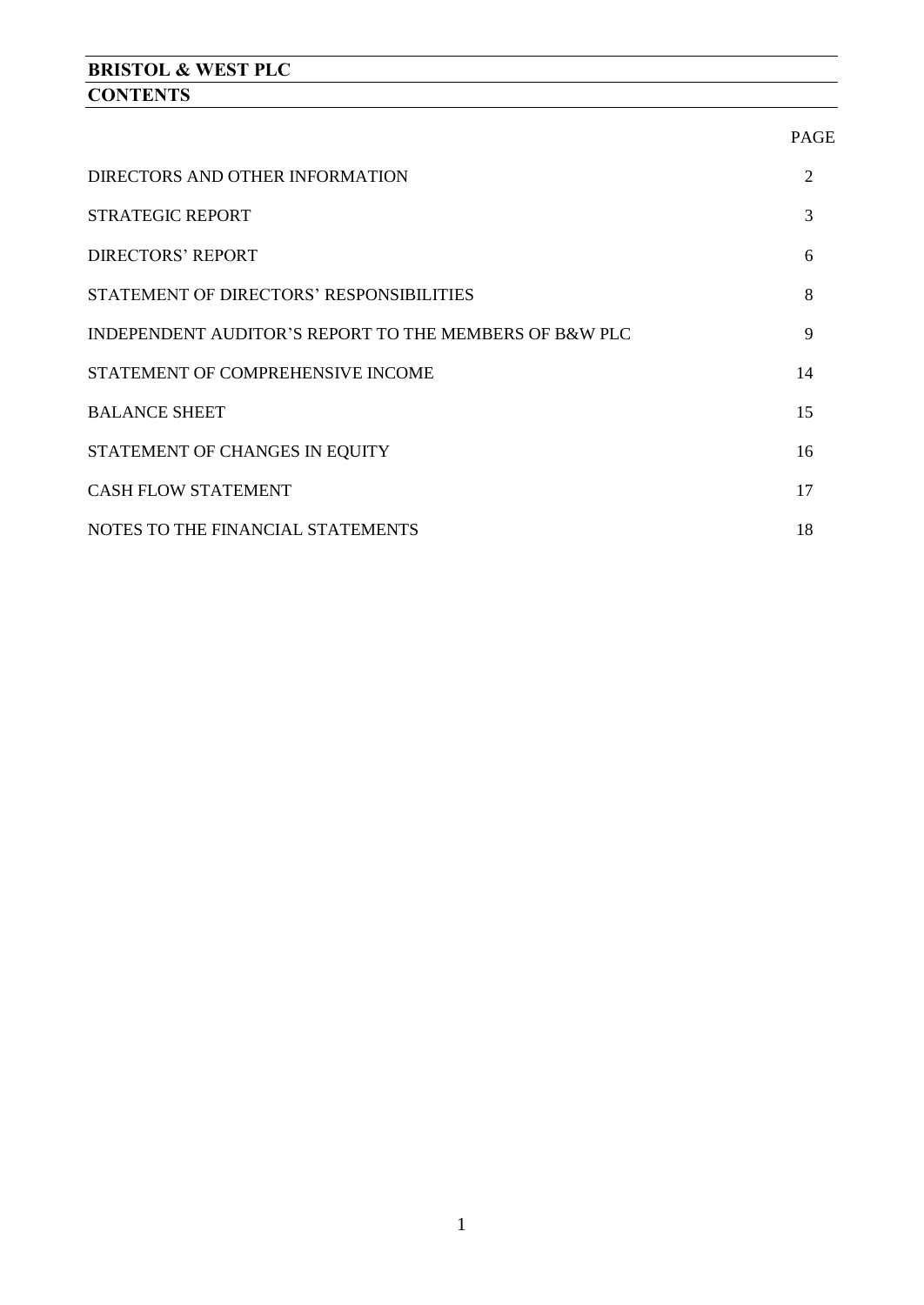# **BRISTOL & WEST PLC DIRECTORS AND OTHER INFORMATION**

#### **Directors**

Thomas McAreavey Lorraine Smyth Alan McNamara Ian McLaughlin

#### **Secretary**

Hill Wilson Secretarial Limited

#### **Registered Office**

One Temple Back East Temple Quay Bristol BS1 6DX

#### **Registered Number**  2124201

#### **Independent Auditor**

KPMG LLP 15 Canada Square London E14 5GL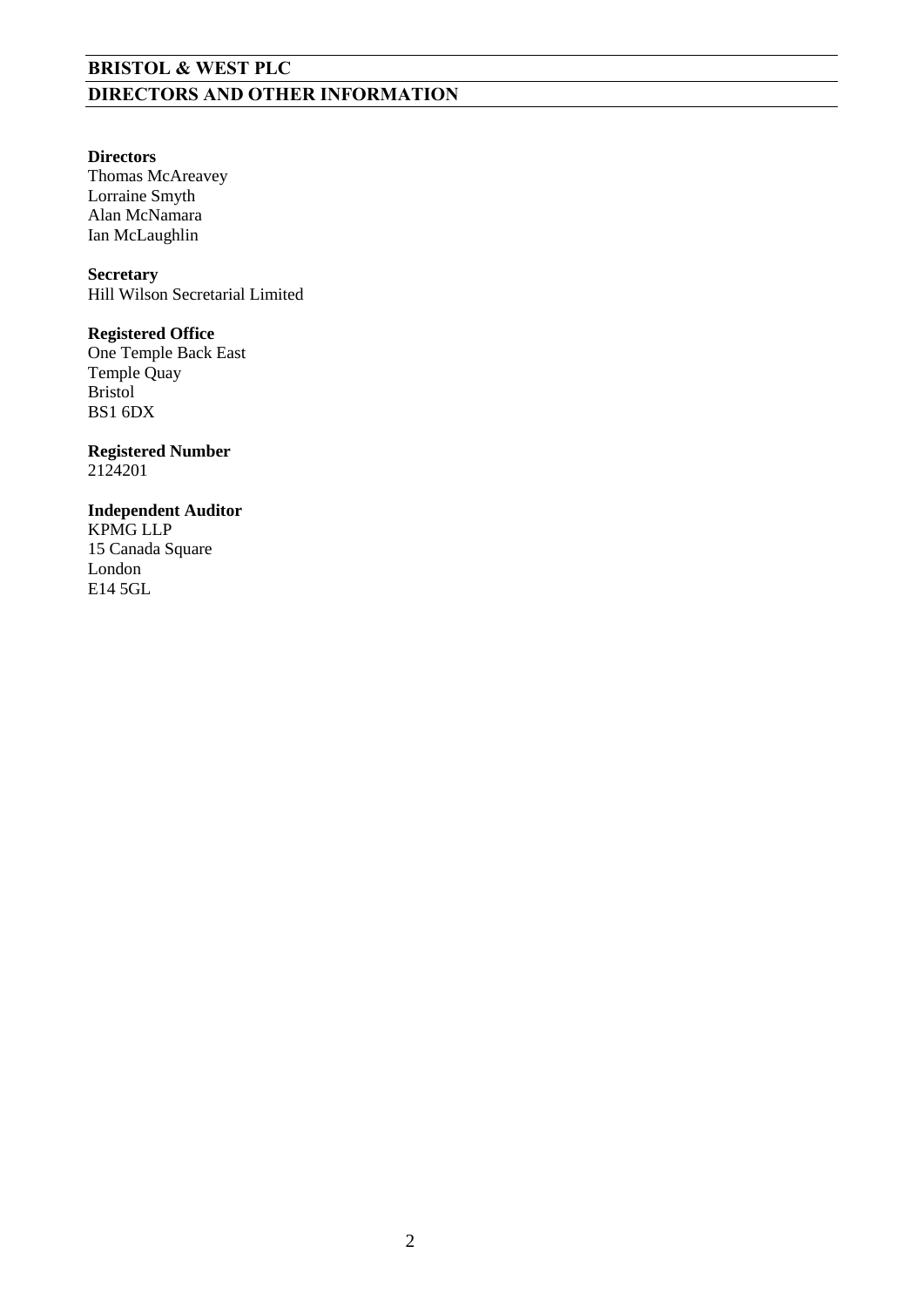# **BRISTOL & WEST PLC STRATEGIC REPORT**

The Directors present the Strategic Report of Bristol & West plc (the 'Company' or 'B&W plc') for the year ended 31 December 2021.

#### **Purpose**

The Strategic Report is a statutory requirement under the Companies Act 2006 (Strategic Report and Directors' Report) Regulations 2013 and is intended to be fair and balanced and to provide information that enables the Directors to be satisfied that they have complied with Section 172 of the Companies Act 2006 (which sets out the Directors' duty to promote the success of the Company).

#### **Principal Activities**

The Company is a wholly owned subsidiary of Bank of Ireland UK Holdings (the 'Parent'). The Ultimate Parent of the Company is Bank of Ireland Group plc (the 'Ultimate Parent'). On 1 October 2007, the business of the Company, to provide lending and savings products via various distribution channels, was transferred to other legal entities within the Bank of Ireland Group (the 'BoI Group').

The activity of the Company now is to hold interest-bearing cash deposits with entities within the BoI Group, in order to meet its liabilities, principally the payment of future preference share dividends. These preference shares are listed on the London Stock Exchange.

#### **Review of Business**

The key performance indicator applied by management regarding the activity of the Company is to ensure that sufficient interest income is generated to meet the cost of the preference share dividends as they fall due.

The key performance measures are outlined below:

|                                                                 | <b>Year ended</b> | Year ended     |
|-----------------------------------------------------------------|-------------------|----------------|
|                                                                 | 31 December       | 31 December    |
|                                                                 | 2021              | 2020           |
|                                                                 | £'000             | $\pounds$ '000 |
| Interest income calculated using the effective interest method  | 3,689             | 3,694          |
| Interest expense calculated using the effective interest method | (2, 478)          | (2,399)        |
|                                                                 | 1,211             | 1,295          |
| <b>Admin Expenses</b>                                           |                   | (12)           |
| Net impairment gain                                             | 14                | 50             |
| Profit before taxation                                          | 1,225             | 1,333          |
| Loans and advances to banks                                     | 113,912           | 113,892        |
| Preference shares                                               | (32, 593)         | (32, 593)      |
| Amounts due to Parent                                           | (70,000)          | (70,000)       |

For the year ended 31 December 2021 the Company made a profit before tax of £1,225,000 (31 December 2020: £1,333,000) which after a taxation charge of £697,000 (year ended 31 December 2020: £707,000 charge) resulted in a profit for the year of £528,000 (year ended 31 December 2020: Profit of £626,000). The Statement of Comprehensive Income for the year is on page 14.

#### **Risk Management**

The Company's activity exposes it to financial risks that include changes in general market conditions, credit risk, liquidity risk and interest rate risk. The Directors monitor and manage these risks in a manner appropriate to the nature of the risk and the potential threat to the Company.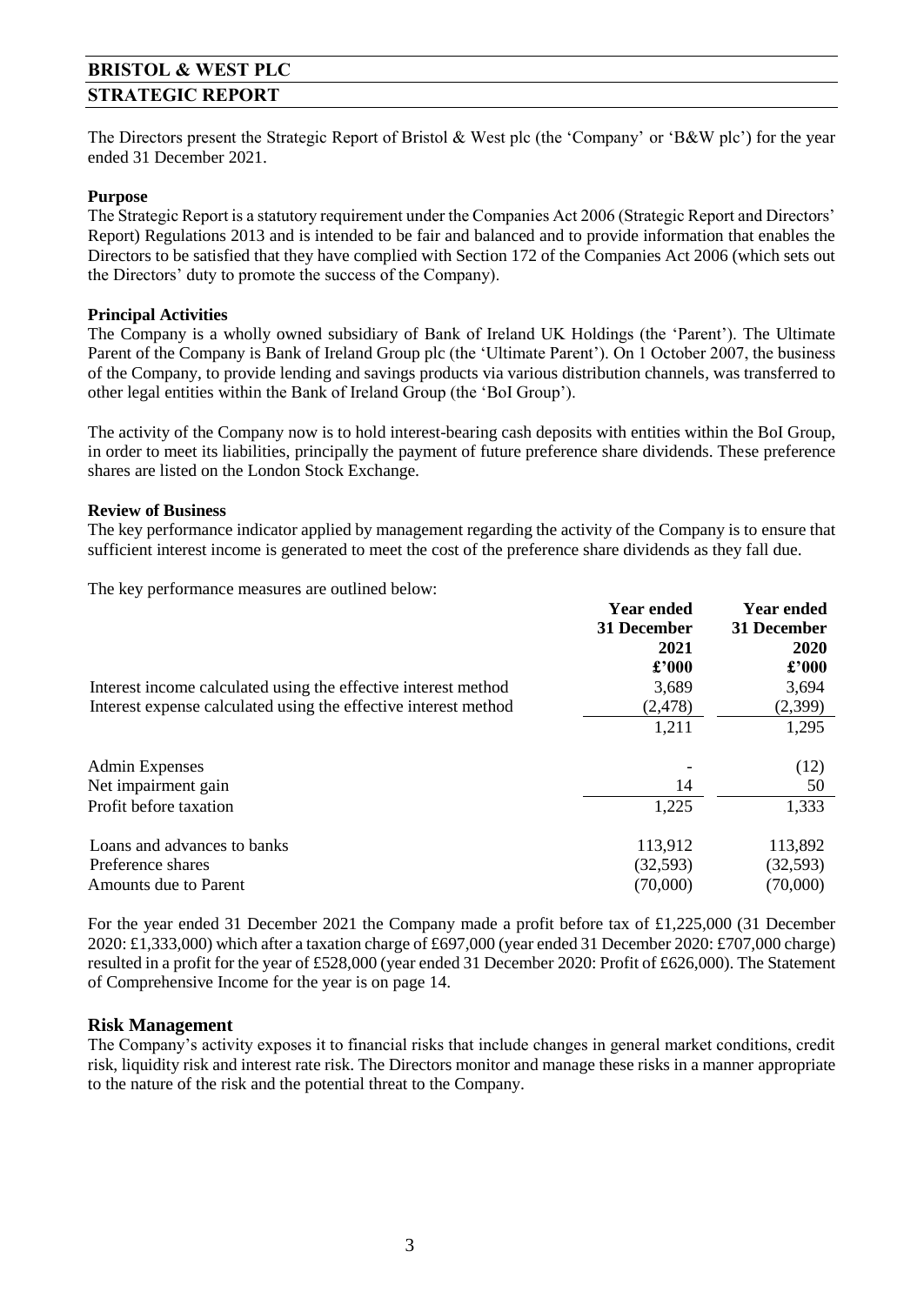# **BRISTOL & WEST PLC STRATEGIC REPORT**

#### **Credit Risk**

Credit risk is the risk of loss resulting from a counterparty being unable to meet its contractual obligations to the Company in respect of loans or other financial transactions. The financial assets of the Company comprise primarily amounts placed on deposit with the Governor and Company of the Bank of Ireland. There are also other amounts due from B&W plc's immediate Parent Bank of Ireland UK Holdings. There is no significant credit risk exposure outside the BoI Group. The Directors monitor the ability of the BoI Group to meet its obligations. Credit exposure arising from loans and advances to banks relate to amounts placed with BoI Group. Credit ratings are set out as follows:

| <b>Rating Agency 31 December 2021</b><br><b>Bank of Ireland Group</b> |            | Governor and               |
|-----------------------------------------------------------------------|------------|----------------------------|
|                                                                       | <b>Plc</b> | <b>Company of the Bank</b> |
|                                                                       |            | of Ireland                 |
| Moody's                                                               | A3         |                            |
| <b>S&amp;P</b> Global Ratings                                         | BBB-       | A-                         |

#### **Liquidity Risk**

Liquidity risk is the risk that the company will experience difficulty in financing its assets and meeting its contractual payment obligations, or will only be able to do so at substantially above the prevailing market cost of funds. It is the policy of the Company to ensure that resources are available during all reasonably foreseeable circumstances to meet its obligations. The Company lends cash to the Governor and Company of the Bank of Ireland ('the Bank') at fixed interest rates to meet its liabilities as they fall due, including the payment of preference share dividends. The Company is dependent on the ongoing support of the Parent, which has provided interest free funding to enable the Company to place sufficient deposits with the Bank such that the interest income earned on those deposits is sufficient to meet its liabilities as they fall due, including the payment of preference share dividends. The Directors monitor the ability of the BoI Group to support the funding requirements of the Company.

#### **Market Risk**

Cash flow interest rate risk is the risk that future cash flows of financial instruments will fluctuate because of changes in market interest rates.

Interest rate risk on the fixed rate preference shares is mitigated through the placement of fixed rate long term deposits, the interest on which exceeds or matches the dividends payable on the preference shares. Therefore, there is no significant net interest rate risk.

The BoI Group's Risk Management objectives and policies and the principal risk exposures facing the business are set out in note 13.

In addition to the above, the Company is subject to income taxation where the ultimate taxation charge may be uncertain, in particular if taken to litigation, the outcome of which can be unpredictable. The Company recognises current tax liabilities based on estimates of the taxes that are likely to fall due, taking into account statutory, judicial and regulatory guidance and, where appropriate, external advice.

All B&W plc exposures are to The Governor and Company of Bank of Ireland with a long term senior unsecured credit rating from S&P Global Ratings of A-. Bank of Ireland Group plc the ultimate parent has a long term senior unsecured credit rating of BBB- from S&P Global Ratings.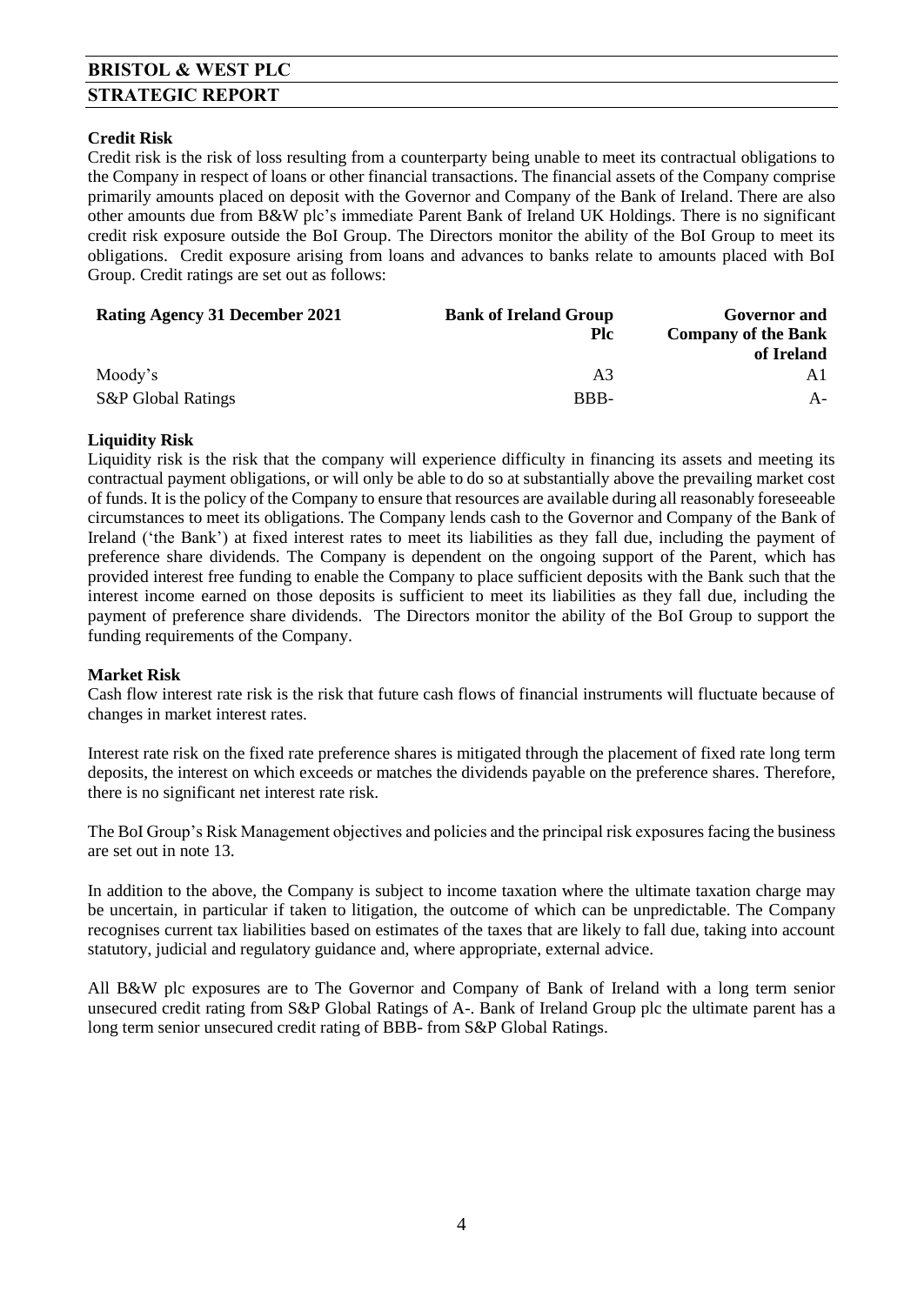# **BRISTOL & WEST PLC STRATEGIC REPORT**

#### **Stakeholder Management**

The Board complies with section 172 (1) of the Companies Act 2006 in a number of ways through engagement with its various stakeholders and has appointed accountable executives who are responsible for each of its key stakeholders.

- **Preference shareholders**: The Board is focused on delivering sustainable returns for its shareholders.
- **Environment**: The Board takes seriously its responsibility to manage its impact on the environment and to reduce that impact.
- **Regulators**: The Board ensures compliance over regulatory matters involving the Prudential Regulation Authority.
- **People:** The Company aims to be a responsible employer and is committed to enabling its people to thrive.

On behalf of the Board Thomas McAreavey Director 16 June 2022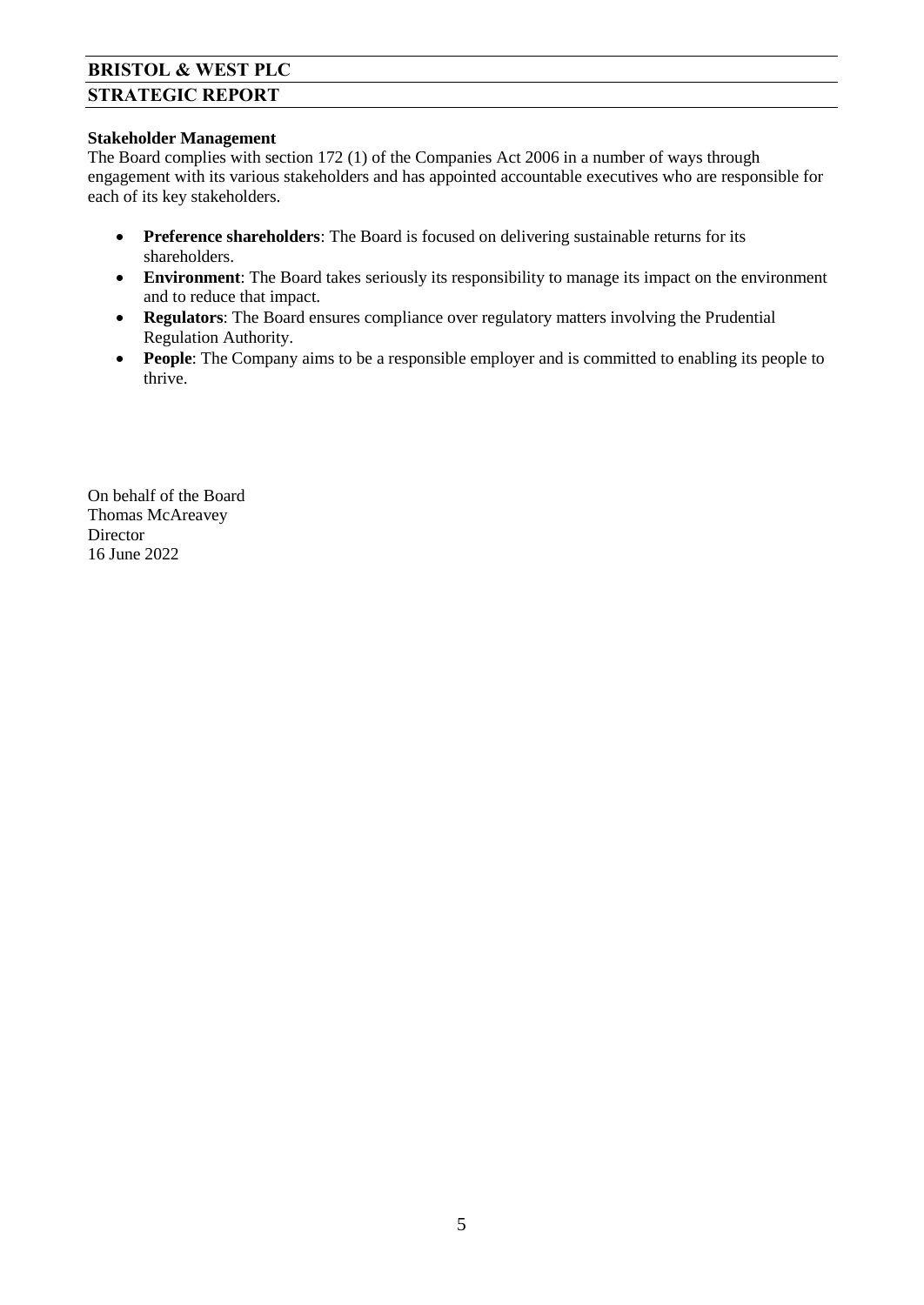# **BRISTOL & WEST PLC DIRECTORS' REPORT**

The Directors present their Report and audited financial statements of the Company for the year ended 31 December 2021. A Statement of Directors' Responsibilities is included on page 8.

#### **Dividends**

No ordinary share dividend was proposed or paid during the year ended 31 December 2021 by the Directors (year ended 31 December 2020: £nil).

The preference shares carry a fixed coupon rate of 8.125% and are classified as financial liabilities. The dividends on these preference shares are recognised in the Statement of Comprehensive Income as interest expense.

#### **Directors' Indemnities**

The Group has put in place Directors' and Officers' liability insurance which covers all directors and officers of the Group including all subsidiary companies in all jurisdictions in respect of legal actions against its Directors: this insurance cover does not extend to fraudulent or dishonest behaviour. A qualifying third party indemnity provision was in force covering all Directors in place during the year ended 31 December 2021 for the Company and other companies within the BoI Group and this is still in force as at the date of approval of the financial statements.

#### **Post balance sheet events**

There were no significant post balance sheet events identified requiring disclosure prior to the approval of the financial statements.

#### **Going concern**

The Company is dependent on the BoI Group for liquidity and the funding of its Balance Sheet and for maintaining sufficient levels of capital. Having considered the key dependencies as outlined in note 1.2, the going concern assessment of the Bank of Ireland Group, the Directors consider it appropriate to continue to adopt the going concern basis in preparing the financial statements.

#### **Corporate Governance**

Bristol & West plc is a statutory entity within the BoI Group and is subject to the BoI Group's Corporate Governance framework. The BoI Group's Corporate Governance Statement is available in the BoI Group Annual Report for year ended 31 December 2021 starting on page 77. A copy of this report can be obtained from<https://investorrelations.bankofireland.com/results-centre/>

A key objective of the BoI Group's governance framework is to ensure compliance with applicable legal and regulatory requirements. The BoI Group is subject to the Central Bank of Ireland's Corporate Governance Code for Credit Institutions and Insurance Undertakings (the Central Bank of Ireland's code is available on [www.centralbank.ie\)](http://www.centralbank.ie/) and the UK Corporate Governance Code (the UK code is available on [www.frc.org.uk\)](http://www.frc.org.uk/).

Information concerning the principal risks and uncertainties facing the Company is set out in the Strategic Report and note 13. A description of the BoI Group's risk management framework is contained in the BoI Group Annual Report for the year ended 31 December 2021.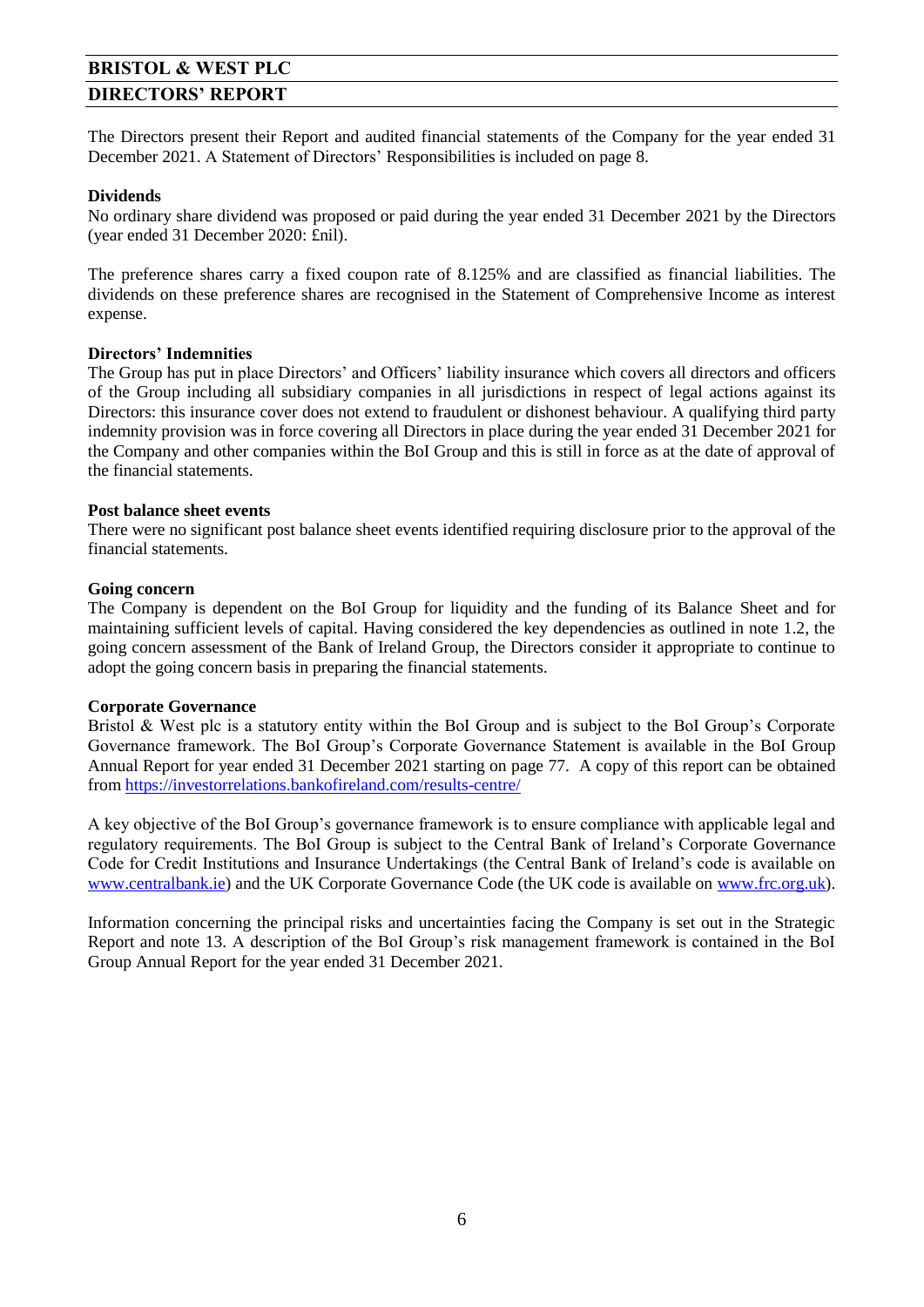# **BRISTOL & WEST PLC DIRECTORS' REPORT**

The Directors who served during the year ended 31 December 2021 and up to the date of signing the financial statements were:

Ian McLaughlin Thomas McAreavey Lorraine Smyth Alan McNamara

Company Secretary Hill Wilson Secretarial Limited

#### **Future Developments**

The Directors do not anticipate any significant change in the principal activities of the Company.

#### **Independent Auditor**

KPMG LLP was appointed as the Company's external auditor to conduct the Company's audit for the year ended 31 December 2021. KPMG LLP has expressed willingness to be re-appointed in accordance with section 487(2) of the Companies Act 2006.

#### **Provision of Information to Auditor**

All the Directors at the time of approving this report confirm the following:

- a) so far as each Director is aware, there is no relevant audit information of which the Company's auditors are unaware; and
- b) they have taken all the steps that they ought to have taken as a Director in order to make themselves aware of any relevant audit information and to establish that the Company's auditors is aware of that information.

#### **Directors' Statement Pursuant to the Disclosure and Transparency Rules**

Each of the Directors whose names are listed in the Directors' Report confirms that, to the best of each person's knowledge and belief:

- the Financial Statements, prepared in accordance with International Financial Reporting Standards (IFRSs) as adopted by the European Union, give a true and fair view of the assets, liabilities, financial position and profit of the Company; and
- the Strategic Report contained in the Annual Report includes a fair review of the development and performance of the business and the position of the Company, together with a description of the principal risks and uncertainties that it faces.

On behalf of the Board

Thomas McAreavey Director 16 June 2022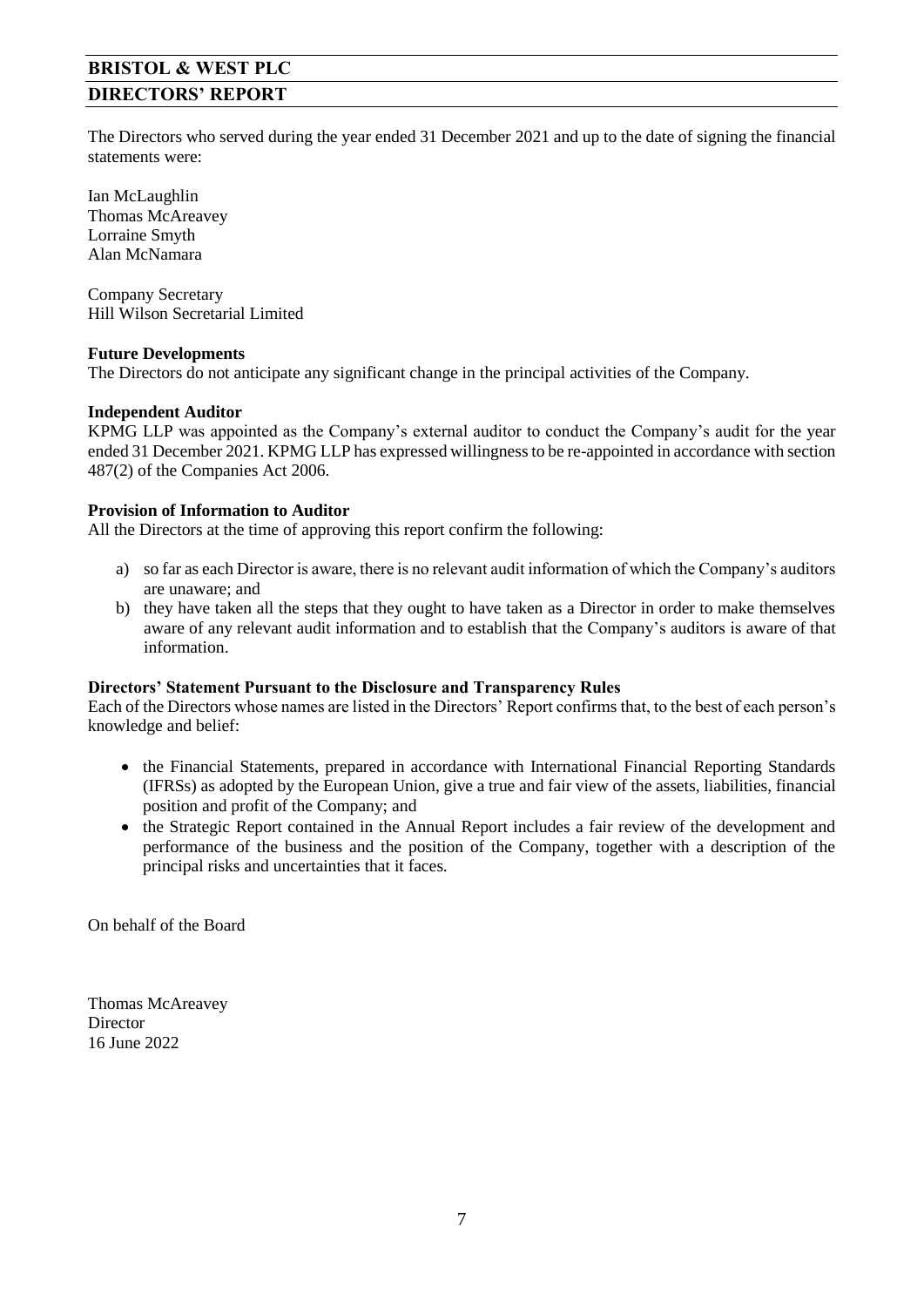## **BRISTOL & WEST PLC STATEMENT OF DIRECTOR'S RESPONSIBILITIES**

#### **Statement of Directors' responsibilities in respect of the annual report and the financial statements**

The Directors are responsible for preparing the Annual Report and the financial statements in accordance with applicable law and regulations.

Company law requires the directors to prepare financial statements for each financial year. Under that law they have elected to prepare the financial statements in accordance with international accounting standards in conformity with the requirements of the Companies Act 2006 and applicable law.

Under company law the directors must not approve the financial statements unless they are satisfied that they give a true and fair view of the state of affairs of the Company and of its profit or loss for that period. In preparing the financial statements, the directors are required to:

- select suitable accounting policies and then apply them consistently;
- make judgements and estimates that are reasonable, relevant and reliable;
- state whether they have been prepared in accordance with international accounting standards in conformity with the requirements of the Companies Act 2006;
- assess the Company's ability to continue as a going concern, disclosing, as applicable, matters related to going concern; and
- use the going concern basis of accounting unless they either intend to liquidate the Company or to cease operations, or have no realistic alternative but to do so.

The directors are responsible for keeping adequate accounting records that are sufficient to show and explain the Company's transactions and disclose with reasonable accuracy at any time the financial position of the Company and enable them to ensure that its financial statements comply with the Companies Act 2006. They are responsible for such internal control as they determine is necessary to enable the preparation of financial statements that are free from material misstatement, whether due to fraud or error, and have general responsibility for taking such steps as are reasonably open to them to safeguard the assets of the Company and to prevent and detect fraud and other irregularities.

Under applicable law and regulations, the directors are also responsible for preparing a Strategic Report, Directors' Report, and Corporate Governance Statement that complies with that law and those regulations.

#### **Responsibility statement of the directors in respect of the annual financial report**

We confirm that to the best of our knowledge:

- the financial statements, prepared in accordance with the applicable set of accounting standards, give a true and fair view of the assets, liabilities, financial position and profit or loss of the Company; and
- the Strategic Report and Directors' Report includes a fair review of the development and performance of the business and the position of the issuer, together with a description of the principal risks and uncertainties that they face.

On behalf of the Board

Thomas McAreavey **Director** 16 June 2022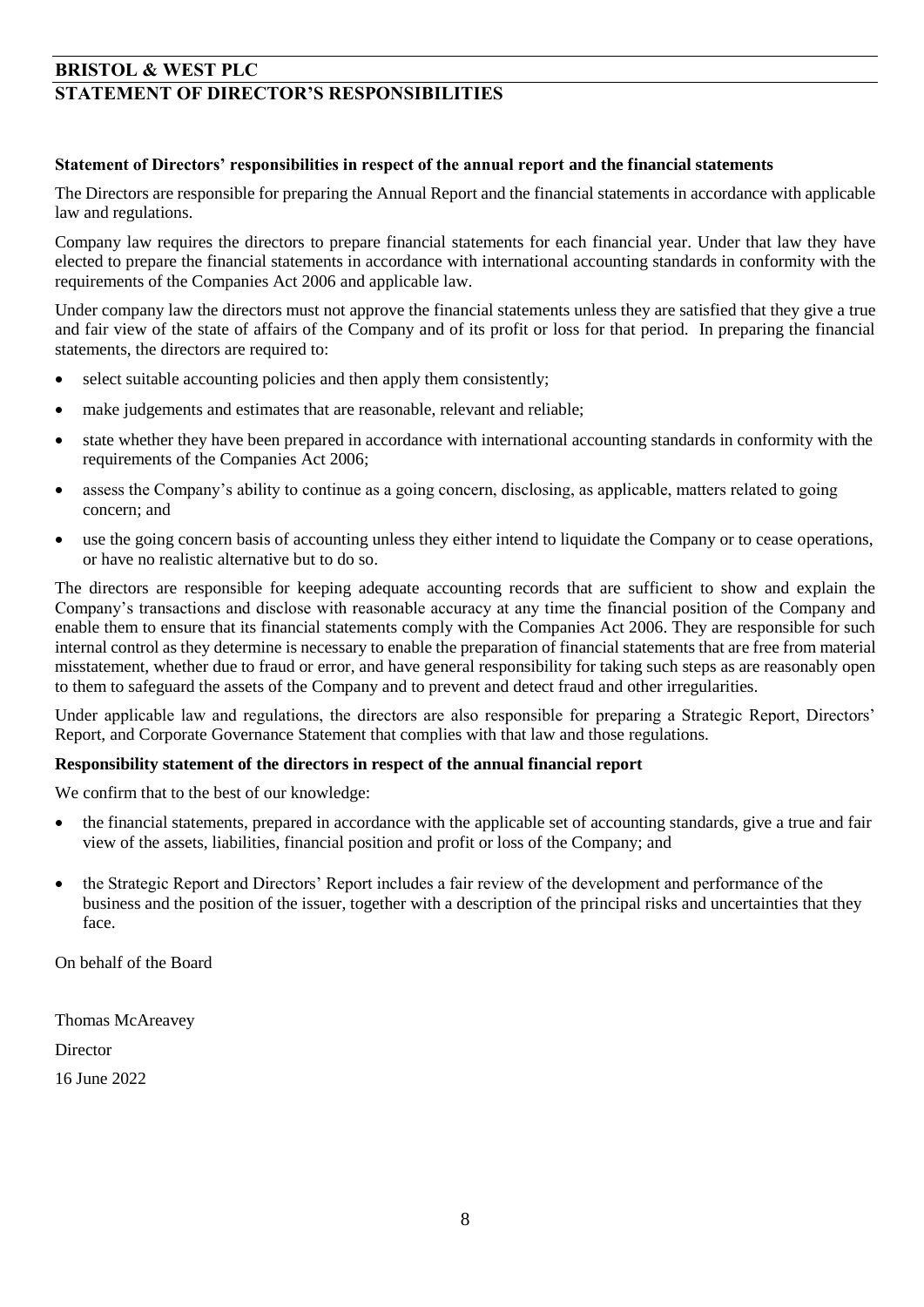# крмG

# Independent auditor's report

# **to the members of Bristol & West plc**

#### **1. Our opinion is unmodified**

We have audited the financial statements of Bristol & West plc ("the Company") for the year ended 31 December 2021 which comprise the statement of comprehensive income, statement of financial position, statement of changes in equity, statement of cash flows, and the related notes, including the accounting policies in note 1.

#### In our opinion the financial statements:

- give a true and fair view of the state of the Company's affairs as at 31 December 2021 and of its profit for the year then ended;
- have been properly prepared in accordance with UKadopted international accounting standards; and
- have been prepared in accordance with the requirements of the Companies Act 2006.

#### Basis for opinion

We conducted our audit in accordance with International Standards on Auditing (UK) ("ISAs (UK)") and applicable law. Our responsibilities are described below. We believe that the audit evidence we have obtained is a sufficient and appropriate basis for our opinion. Our audit opinion is consistent with our report to the directors.

We were first appointed as auditor by the directors on 16 April 2020. The period of total uninterrupted engagement is for the three financial years ended 31 December 2021. We have fulfilled our ethical responsibilities under, and we remain independent of the Company in accordance with, UK ethical requirements including the FRC Ethical Standard as applied to listed public interest entities. No non-audit services prohibited by that standardwere provided.

| <b>Overview</b>                                    |                                                  |                    |
|----------------------------------------------------|--------------------------------------------------|--------------------|
| Materiality:<br>financial statements<br>as a whole | 1% (2020: 1%) of total assets                    | £1.1m (2020:£1.1m) |
| Key audit matters                                  |                                                  | vs 2020            |
| <b>Recurring risks</b>                             | Recoverability of loans<br>and advances to banks |                    |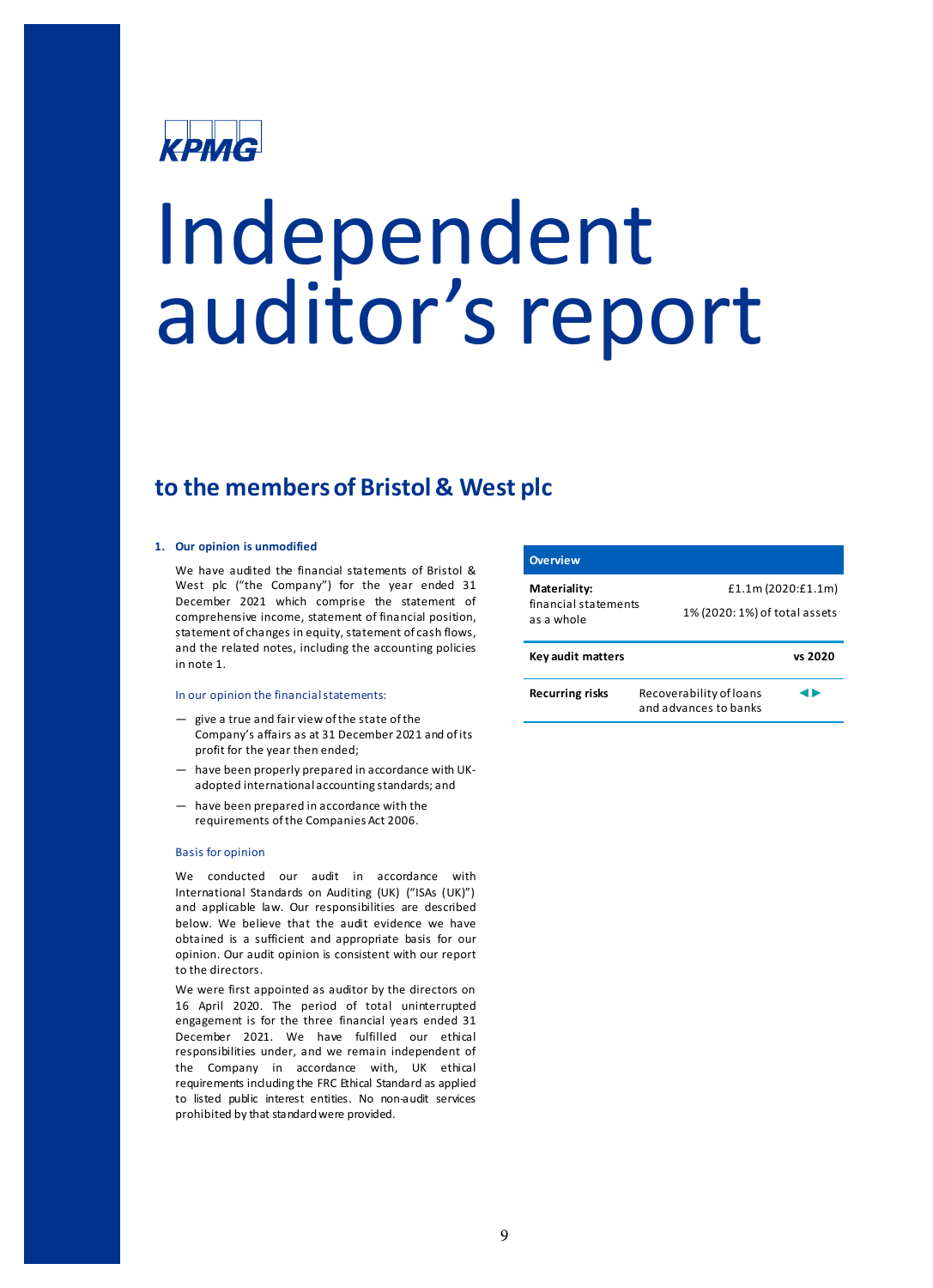#### **2. Key audit matters: our assessment of risks of material misstatement**

Key audit matters are those matters that, in our professional judgement, were of most significance in the audit ofthe financial statements and include the most significant assessed risks of material misstatement (whether or not due to fraud) identified by us, including those which had the greatest effect on: the overall audit strategy; the allocation of resources in the audit; and directing the efforts of the engagement team. We summarise below the key audit matters (unchanged from 2020), in arriving at our audit opinion above, together with our key audit procedures to address those matters and, as required for public interest entities, our results from those procedures. These matters were addressed, and our results are based on procedures undertaken, in the context of, and solely for the purpose of, our audit ofthe financial statements as a whole, and in forming our opinion thereon, and consequently are incidental to that opinion, and we do not provide a separate opinion on thesematters.

|                                                                                                                                           | The risk                                                                                                                                                                                                                                                                                                                                                      | Our response                                                                                                                                                                                                                                                                                                                                                      |
|-------------------------------------------------------------------------------------------------------------------------------------------|---------------------------------------------------------------------------------------------------------------------------------------------------------------------------------------------------------------------------------------------------------------------------------------------------------------------------------------------------------------|-------------------------------------------------------------------------------------------------------------------------------------------------------------------------------------------------------------------------------------------------------------------------------------------------------------------------------------------------------------------|
| Recoverability of loans and advances                                                                                                      | The carrying amount of loans and advances                                                                                                                                                                                                                                                                                                                     | Our procedures included:                                                                                                                                                                                                                                                                                                                                          |
| to banks                                                                                                                                  | to banks represents 99% (2020: 99%) of the<br>Company's total assets.                                                                                                                                                                                                                                                                                         | Test of details:                                                                                                                                                                                                                                                                                                                                                  |
| Refer to note 1.7 (accounting policy),<br>note 5 (loans and advances to banks)<br>and note 13 (Financial risk<br>management, credit risk) | (£113.9 million; 2020: £113.9 million)<br>Whilst recoverability is ultimately<br>dependent upon the ability of The Governor<br>and Company of the Bank of Ireland ("the<br>Intermediate Parent") to repay the loans<br>and advances to banks, the recoverability is<br>not at a high risk of significant misstatement<br>or subject to significant judgement. | We assessed the recoverability of the loans and<br>advances to banks, with reference to the<br>Intermediate Parent's financial statements and<br>external credit rating, whether it has sufficient<br>capital, liquidity and profitability and therefore<br>coverage of the balance owed, as well as assessing<br>whether it has been historically profit making. |
|                                                                                                                                           | However, due to its materiality in the                                                                                                                                                                                                                                                                                                                        | <b>Assessing Transparency:</b>                                                                                                                                                                                                                                                                                                                                    |
|                                                                                                                                           | context of the Company's financial<br>statements, this is considered the area that<br>had the greatest effect on our overall audit.                                                                                                                                                                                                                           | We assessed the adequacy of the Company's<br>disclosures in respect of the recoverability of the<br>loans and advances to banks.                                                                                                                                                                                                                                  |
|                                                                                                                                           |                                                                                                                                                                                                                                                                                                                                                               | Our results                                                                                                                                                                                                                                                                                                                                                       |
|                                                                                                                                           |                                                                                                                                                                                                                                                                                                                                                               |                                                                                                                                                                                                                                                                                                                                                                   |

We found the assessment and disclosure of the recoverability of loans and advances to banks to be acceptable (2020 result: acceptable).

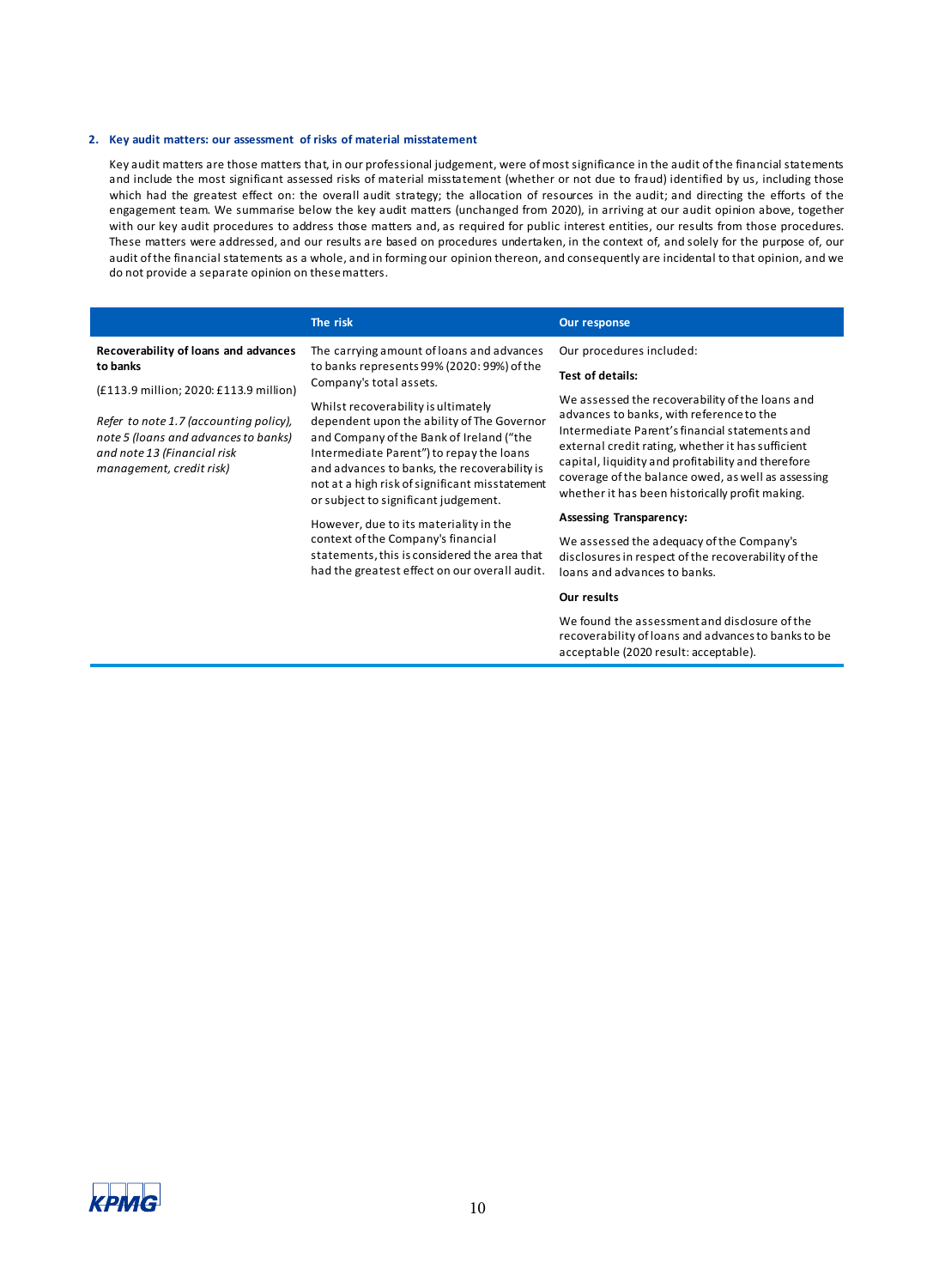#### **3. Our application of materiality and an overview of the scope of our audit**

Materiality for the financial statements as a whole was set at £1.1m (2020: £1.1m), determined with reference to a benchmark of Total Assets, of which it represents 1% (2020: 1%).

In line with our audit methodology, our procedures on individual account balances and disclosures were performed to a lower threshold, performance materiality, so as to reduce to an acceptable level the risk that individually immaterial misstatements in individual account balances add up to a material amount across the financial statements as a whole. Performance materiality was set at 75% (2020: 75%) of materiality for the financial statements as a whole, which equates to £0.8m (2020: £0.8m). We applied this percentage in our determination of performance materiality because we did not identify any factors indicating an elevated level ofrisk

We agreed to report to the directors any corrected or uncorrected identified misstatements exceeding £0.06m (2020: £0.06m), in addition to other identified misstatements that warranted reporting on qualitative grounds.

Our audit of the Company was undertaken to the materiality level specified above and was performed by a single audit team.

The scope of the audit work performed was fully substantive as we did not rely upon the Company's internal control over financial reporting.

#### **4. Going concern**

The Directors have prepared the financial statements on the going concern basis as they do not intend to liquidate the Company or to cease its operations, and as they have concluded that the Company's financial position means that this is realistic. They have also concluded that there are no material uncertainties that could have cast significant doubt over its ability to continue as a going concern for at least a year from the date of approval of the financial statements ("the going concern period").

We used our knowledge of the Company, its industry, and the general economic environment, to identify the inherent risks to its business model and analysed how those risks might affect the Company's financial resources or ability to continue operations over the going concern period.

The risk that we considered most likely to adversely affect the Company's available financial resources over this period is the withdrawal of the funding provided by Bank of Ireland UK Holdings Plc ("Immediate Parent") and parental support by the Governor and Company of the Bank of Ireland ("the Intermediate Parent").



#### **Materiality** £1.1m (2020: £1.1m)

Whole financial statements materiality (2020: £1.1m)

Whole financial statements performance materiality (2020: £0.8m)

Misstatements reported to the

We considered whether these risks could plausibly affect the availability of financial resources in the going concern period by evaluating and assessing the ability and intent of the Immediate Parent and Intermediate Parent to provide the required support to the Company through making direct inquiry of the Company directors and by obtaining letters of support from the Immediate Parent and Intermediate Parent which confirmed that sufficient funds will be made available to the Company to ensure that it can meet its obligations as they fall due for a period of twelve months from the date of these financial statements.

Our procedures also included an assessment of whether the going concern disclosures in note 1.2 of the financial statements gives a complete and accurate description of the directors' assessment of going concern.

Our conclusions based on this work:

- we consider that the directors' use of the going concern basis of accounting in the preparation of the financial statements is appropriate;
- we have not identified, and concur with the directors' assessment that there is not, a material uncertainty related to events or conditions that, individually or collectively, may cast significant doubt on the Company's ability to continue as a going concern for the going concern period; and
- we found the going concern disclosure in note 1.2 to be acceptable.

However, as we cannot predict all future events or conditions and as subsequent events may result in outcomes that are inconsistent with judgements that were reasonable at the time they were made, the above conclusions are not a guarantee that the Company will continue in operation.

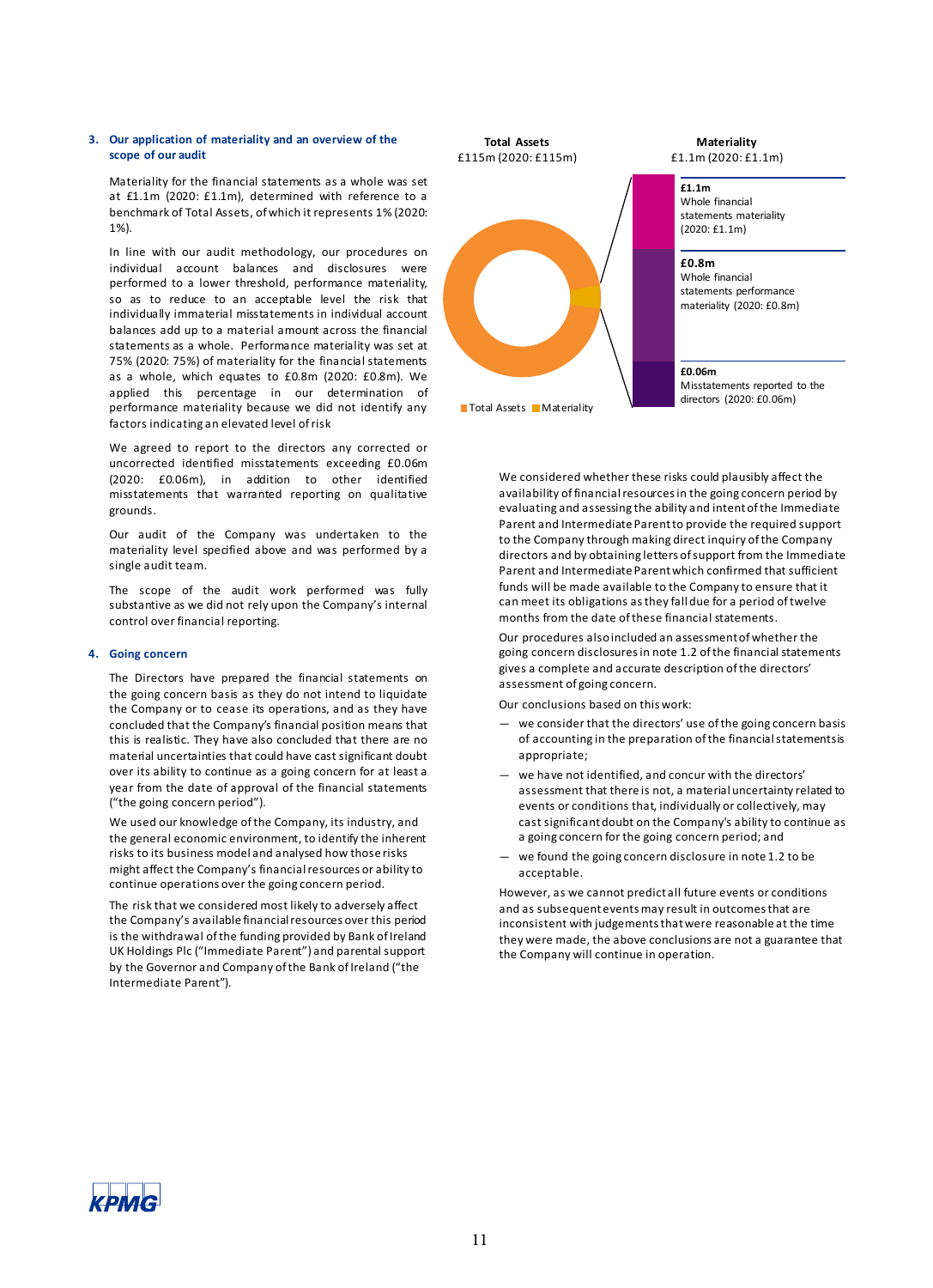#### **5. Fraud and bre aches of laws and regulations – ability to detect**

#### *Identifying and responding to risks of material misstatement due to fraud*

To Identify and respond to risks of material misstatement due to fraud ("fraud risk"), we assessed events or conditions that could indicate an incentive or pressure to commit fraud or provide an opportunity to commit fraud. In this risk assessment we considered the following:

- Enquiring of directors and management and inspection of policy documentation as to the Company's policies and procedures to prevent and detect fraud, as well as whether they have knowledge of any actual, suspected or alleged fraud.
- Reading Board meeting minutes.
- Considering remuneration incentive schemes and performance targets for management.
- Using analytical procedures to identify any usual or unexpected relationships.

We communicated identified fraud risks throughout the audit team and remained alert to any indications of fraud throughout the audit.

As required by auditing standards, we perform procedures to address the risk of management override of controls, in particular the risk that management may be in a position to make inappropriate accounting entries, and the risk of fraudulent revenue recognition. On this audit we do not believe there is a fraud risk related to revenue recognition because, interest income recognition is non-complex, automated with minimal manual intervention.

We also performed procedures including identifying journal entries and other adjustments to test based on risk criteria and comparing the identified entries to supporting documentation. These included those entries posted by individuals who are typically not expected to post and/or approve journals and those posted to unusual or seldomused accounts.

#### *Identifying and responding to risks of material misstatement due to non-compliance with laws and regulations*

We identified areas of laws and regulations that could reasonably be expected to have a material effect on the financial statements, from our general commercial and sector experience, through discussion with the directors and other management (as required by auditing standards), and from inspection of the Company's regulatory and legal correspondence and discussed with the directors and other management the policies and procedures regarding compliance with laws and regulations.

As the Company is regulated, our assessment of risks involved gaining an understanding of the control environment including the entity's procedures for complying with regulatory requirements.

We communicated identified laws and regulations throughout our team and remained alert to any indications of noncompliance throughout the audit.

The potential effect of these laws and regulations on the financial statements varies considerably.

The Company is subject to laws and regulations that directly affect the financial statements including:

- financial reporting legislation (including related companies legislation);
- distributable profits legislation; and
- taxation legislation (direct and indirect).

We assessed the extent of compliance with these laws and regulations as part of our procedures on the related financial statement items.

Whilst the Company is subject to many other laws and regulations, we did not identify any others where the consequences of non-compliance alone could have a material effect on amounts or disclosures in the financial statements.

Auditing standards limit the required audit procedures to identify non-compliance with these laws and regulations to enquiry of the directors and other management and inspection of regulatory and legal correspondence, if any. Therefore if a breach of operational regulations is not disclosed to us or evident from relevant correspondence, an audit will not detect that breach.

We discussed with the directors matters related to actual or suspected breaches of laws or regulations, for which disclosure is not necessary, and considered any implications for our audit.

#### *Context of the ability of the audit to detect fraud or breaches of law or regulation*

Owing to the inherent limitations of an audit, there is an unavoidable risk that we may not have detected some material misstatements in the financial statements, even though we have properly planned and performed our audit in accordance with auditing standards. For example, the further removed noncompliance with laws and regulations is from the events and transactions reflected in the financial statements, the less likely the inherently limited procedures required by auditing standards would identify it.

In addition, as with any audit, there remained a higher risk of non-detection of fraud, as these may involve collusion, forgery, intentional omissions, misrepresentations, or the override of internal controls. Our audit procedures are designed to detect material misstatement. We are not responsible for preventing non-compliance or fraud and cannot be expected to detect noncompliance with all laws and regulations.

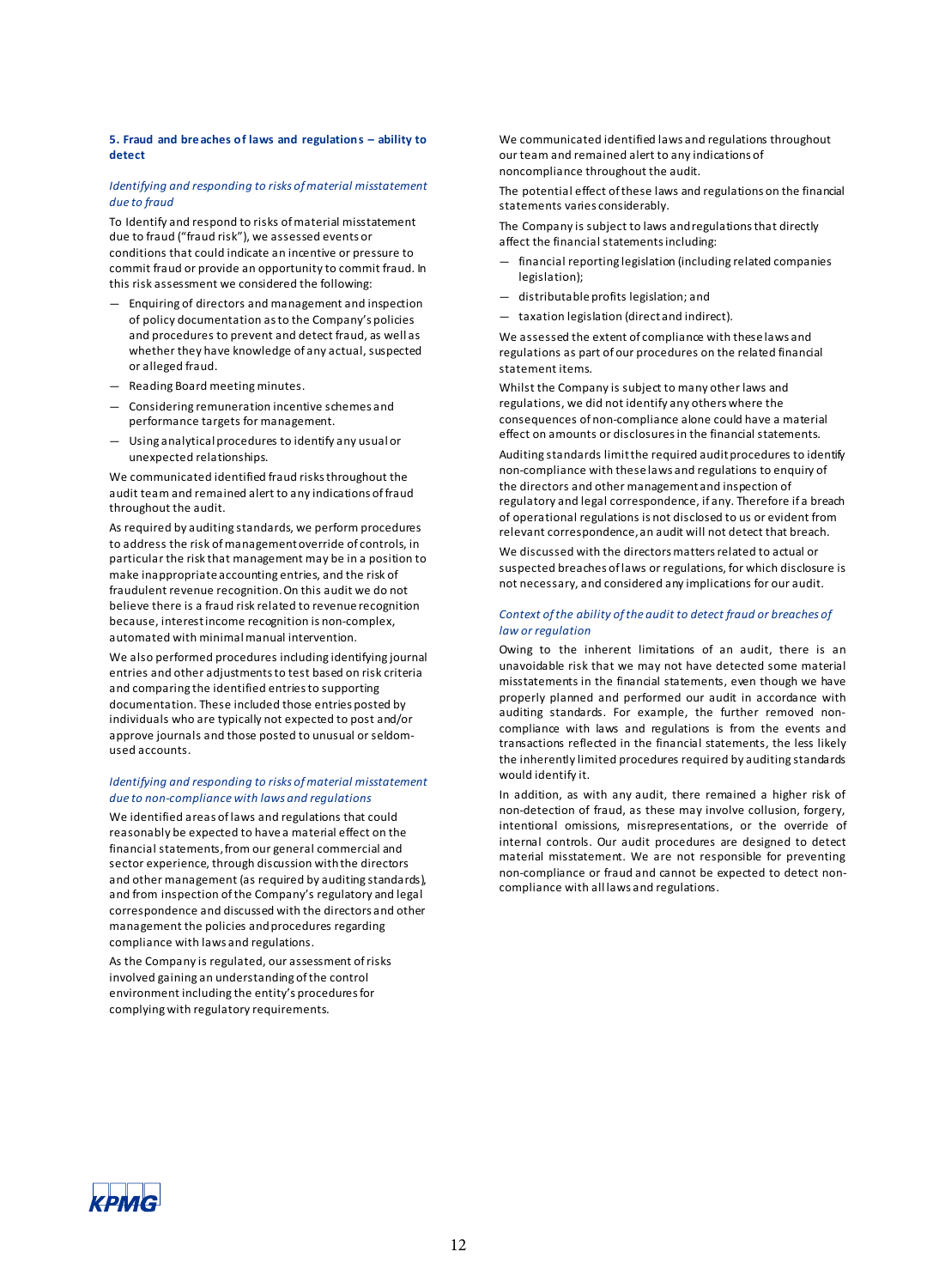#### **6. We have nothing to report on the strategic report and directors' report**

The directors are responsible for the strategic report and directors' report. Our opinion on the financial statements does not cover those reports and we do not express an audit opinion thereon.

Our responsibility is to read the strategic report and directors' report and, in doing so, consider whether, based on our financial statements audit work, the information therein is materially misstated or inconsistent with the financial statements or our audit knowledge.

#### *Strategic report and directors' report*

Based solely on that work:

- we have not identified material misstatements in those reports;
- in our opinion the information given in the strategic report and directors' report for the financial year is consistent with the financial statements; and
- in our opinion those reports have been prepared in accordance with the Companies Act 2006.

#### **7. We have nothing to report on the other matters on which we are required to report by exception**

Under the Companies Act 2006, we are required to report to you if, in our opinion:

- adequate accounting records have not been kept, or returns adequate for our audit have not been received from branches not visited by us; or
- the financial statements are not in agreement with the accounting records and returns; or
- certain disclosures of directors' remuneration specified by law are not made; or
- we have not received all the information and explanations we require for our audit.

We have nothing to report in these respects.

#### **8. Respective responsibilities**

#### *Directors' responsibilities*

As explained more fully in their statement set out on page 8, the Directors are responsible for: the preparation of the financial statements including being satisfied that they give a true and fair view; such internal control as they determine is necessary to enable the preparation of financial statements that are free from material misstatement, whether due to fraud or error; assessing the Company's ability to continue as a going concern, disclosing, as applicable, matters related to going concern; and using the going concern basis of accounting unless they either intend to liquidate the Company or to cease operations, or have no realistic alternative but to do so.

#### *Auditor's responsibilities*

Our objectives are to obtain reasonable assurance about whether the financial statements as a whole are free from material misstatement, whether due to fraud or error, and to issue our opinion in an auditor's report. Reasonable assurance is a high level of assurance, but does not guarantee that an audit conducted in accordance with ISAs (UK) will always detect a material misstatement when it exists. Misstatements can arise from fraud or error and are considered material if, individually or in aggregate, they could reasonably be expected to influence the economic decisions of users taken on the basis of the financial statements.

A fuller description of our responsibilities is provided on the FRC's website at [www.frc.org.uk/auditorsresponsibilities.](http://www.frc.org.uk/auditorsresponsibilities)

#### **9. The purpose of our audit work and to whom we owe our responsibilities**

This report is made solely to the Company's members, as a body, in accordance with Chapter 3 of Part 16 of the Companies Act 2006. Our audit work has been undertaken so that we might state to the Company's members those matters we are required to state to them in an auditor's report and for no other purpose. To the fullest extent permitted by law, we do not accept or assume responsibility to anyone other than the Company and the Company's members, as a body, for our audit work, for this report, or for the opinions we have formed.

**Karl Pountney (Senior Statutory Auditor) for and on behalf of KPMG LLP, Statutory Auditor**  *Chartered Accountants*  15 Canada Square

London E14 5GL

16 June 2022

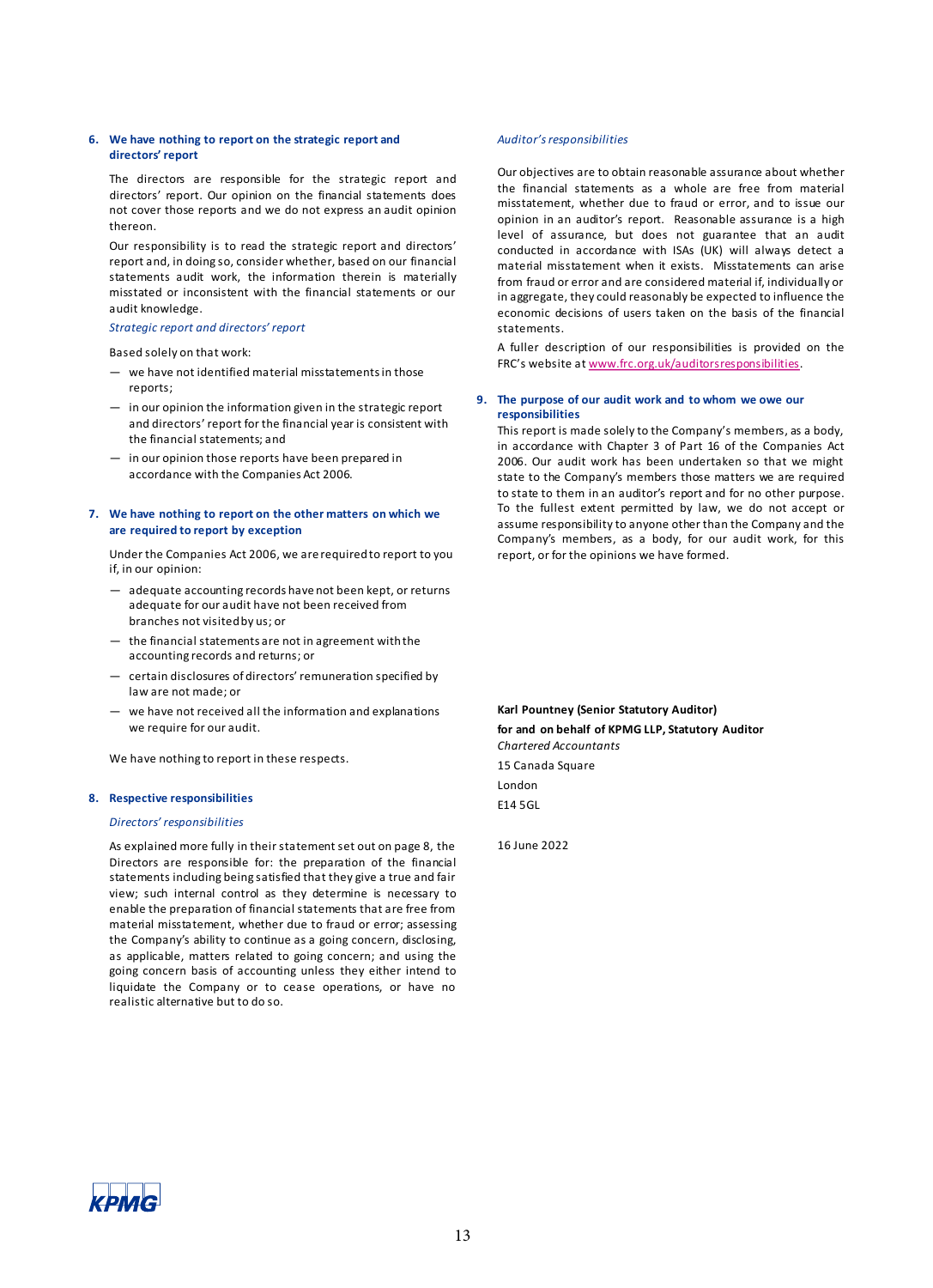## **STATEMENT OF COMPREHENSIVE INCOME FOR THE YEAR ENDED 31 DECEMBER 2021**

|                                                                                     |                | <b>Year ended</b><br>31 December<br>2021 | <b>Year ended</b><br>31 December<br>2020 |
|-------------------------------------------------------------------------------------|----------------|------------------------------------------|------------------------------------------|
|                                                                                     | <b>Note</b>    | $\pounds$ '000                           | £'000                                    |
| Interest income calculated using the effective interest<br>method                   | $\overline{2}$ | 3,689                                    | 3,694                                    |
| Interest expense calculated using the effective interest<br>method                  | $\overline{2}$ | (2, 478)                                 | (2,399)                                  |
| Net interest income                                                                 |                | 1,211                                    | 1,295                                    |
| <b>Admin Expenses</b><br>Net Impairment gain<br>Profit for the year before taxation |                | 14<br>1,225                              | (12)<br>50<br>1,333                      |
|                                                                                     |                |                                          |                                          |
| Taxation charge                                                                     | 3              | (697)                                    | (707)                                    |
| Total profit for the year                                                           |                | 528                                      | 626                                      |
| Total comprehensive income for the year                                             |                | 528                                      | 626                                      |
| Total profit and comprehensive income for the year                                  |                | 528                                      | 626                                      |

The notes on pages 18 to 39 are an integral part of these financial statements.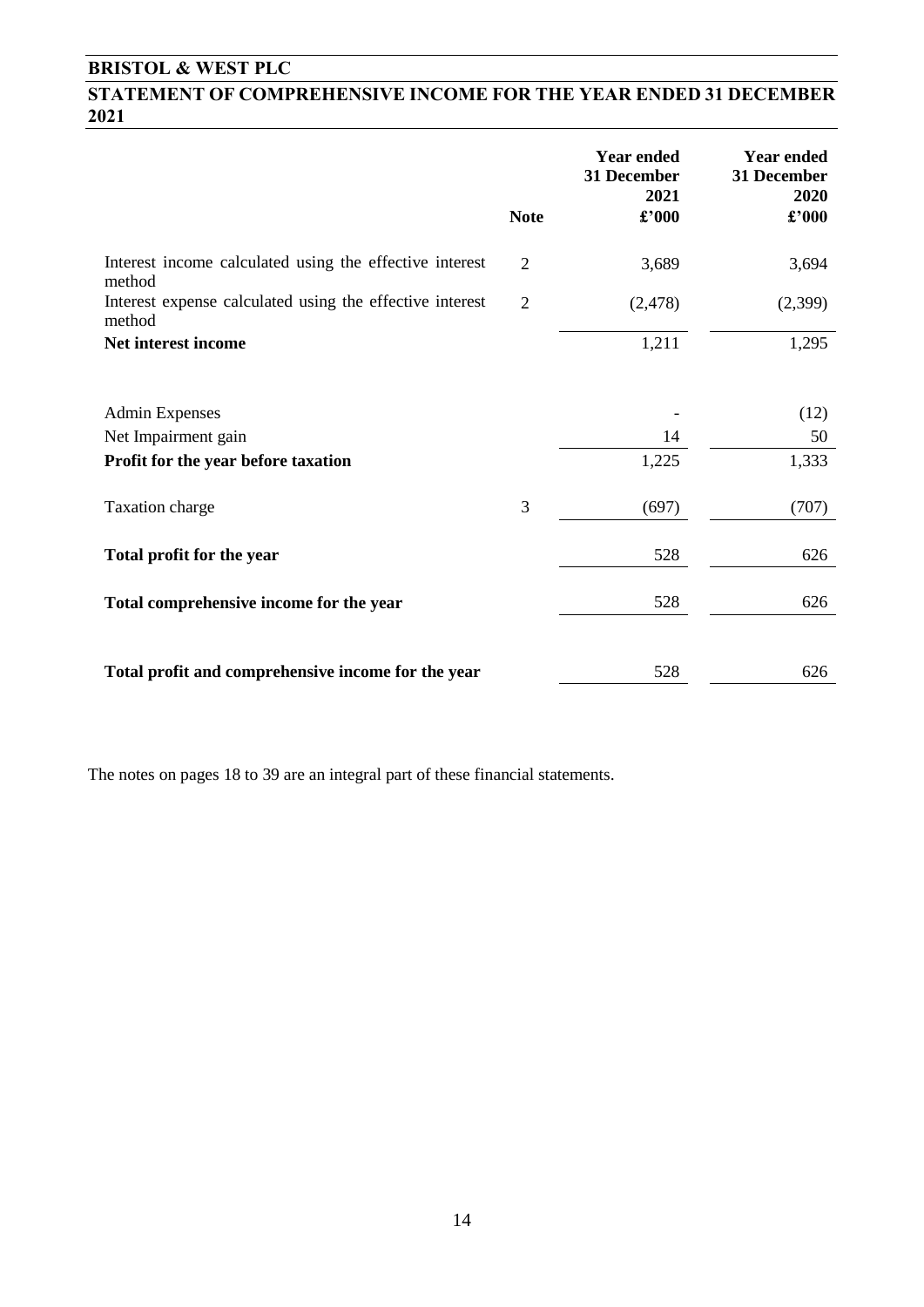# **BRISTOL & WEST PLC BALANCE SHEET AS AT 31 DECEMBER 2021**

|                                     | <b>Note</b>    | 31 December<br>2021<br>$\pounds$ '000 | 31 December<br>2020<br>$\pmb{\pounds}$ '000 |
|-------------------------------------|----------------|---------------------------------------|---------------------------------------------|
| <b>Assets</b>                       |                |                                       |                                             |
| Loans and advances to banks         | 5              | 113,912                               | 113,892                                     |
| Other assets                        | 6              | 891                                   | 720                                         |
| Deferred tax asset                  |                | 28                                    | 25                                          |
| <b>Total Assets</b>                 |                | 114,831                               | 114,637                                     |
| <b>Liabilities</b>                  |                |                                       |                                             |
| Preference shares                   | $\overline{7}$ | 32,593                                | 32,593                                      |
| Amounts due to banks                | 8              | 4,879                                 | 4,848                                       |
| Amounts due to parent               | 9              | 70,000                                | 70,000                                      |
| Other liabilities                   | 10             | 409                                   | 409                                         |
| Current tax liabilities             |                | 151                                   | 516                                         |
| <b>Total Liabilities</b>            |                | 108,032                               | 108,366                                     |
| <b>Equity</b>                       |                |                                       |                                             |
| Share capital                       | 11             | 50                                    | 50                                          |
| Retained earnings                   |                | 6,749                                 | 6,221                                       |
| <b>Total Equity</b>                 |                | 6,799                                 | 6,271                                       |
| <b>Total Equity and Liabilities</b> |                | 114,831                               | 114,637                                     |

The notes on pages 18 to 39 are an integral part of these financial statements.

The financial statements and accompanying notes on pages 18 to 39 were approved by the Board of Directors on 16 June 2022 and signed on its behalf by:

Thomas McAreavey Director 16 June 2022

Company Registered Number 2124201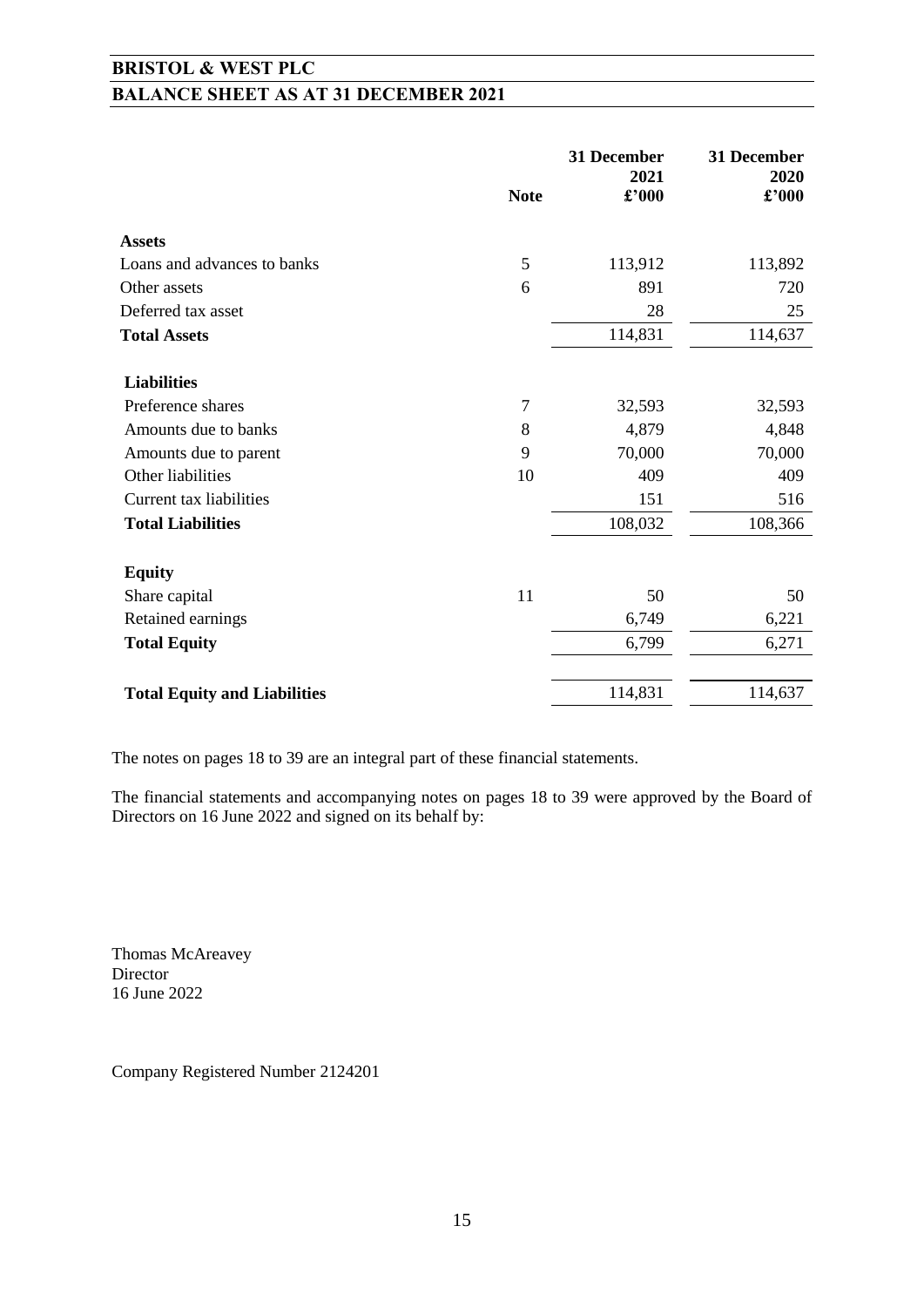# **STATEMENT OF CHANGES IN EQUITY FOR THE YEAR ENDED 31 DECEMBER 2021**

|                                                     | <b>Year ended</b><br>31 December<br>2021<br>$\pounds$ '000 | <b>Year ended</b><br>31 December<br>2020<br>£'000 |
|-----------------------------------------------------|------------------------------------------------------------|---------------------------------------------------|
| <b>Share capital</b>                                |                                                            |                                                   |
| Balance at the beginning and at the end of the year | 50                                                         | 50                                                |
| <b>Retained earnings</b>                            |                                                            |                                                   |
| Balance at the beginning of the year                | 6,221                                                      | 5,595                                             |
| Profit and total comprehensive income for the year  | 528                                                        | 626                                               |
| Balance at the end of the year                      | 6,749                                                      | 6,221                                             |
| <b>Total Equity</b>                                 | 6,799                                                      | 6,271                                             |

The notes on pages 18 to 39 are an integral part of these financial statements.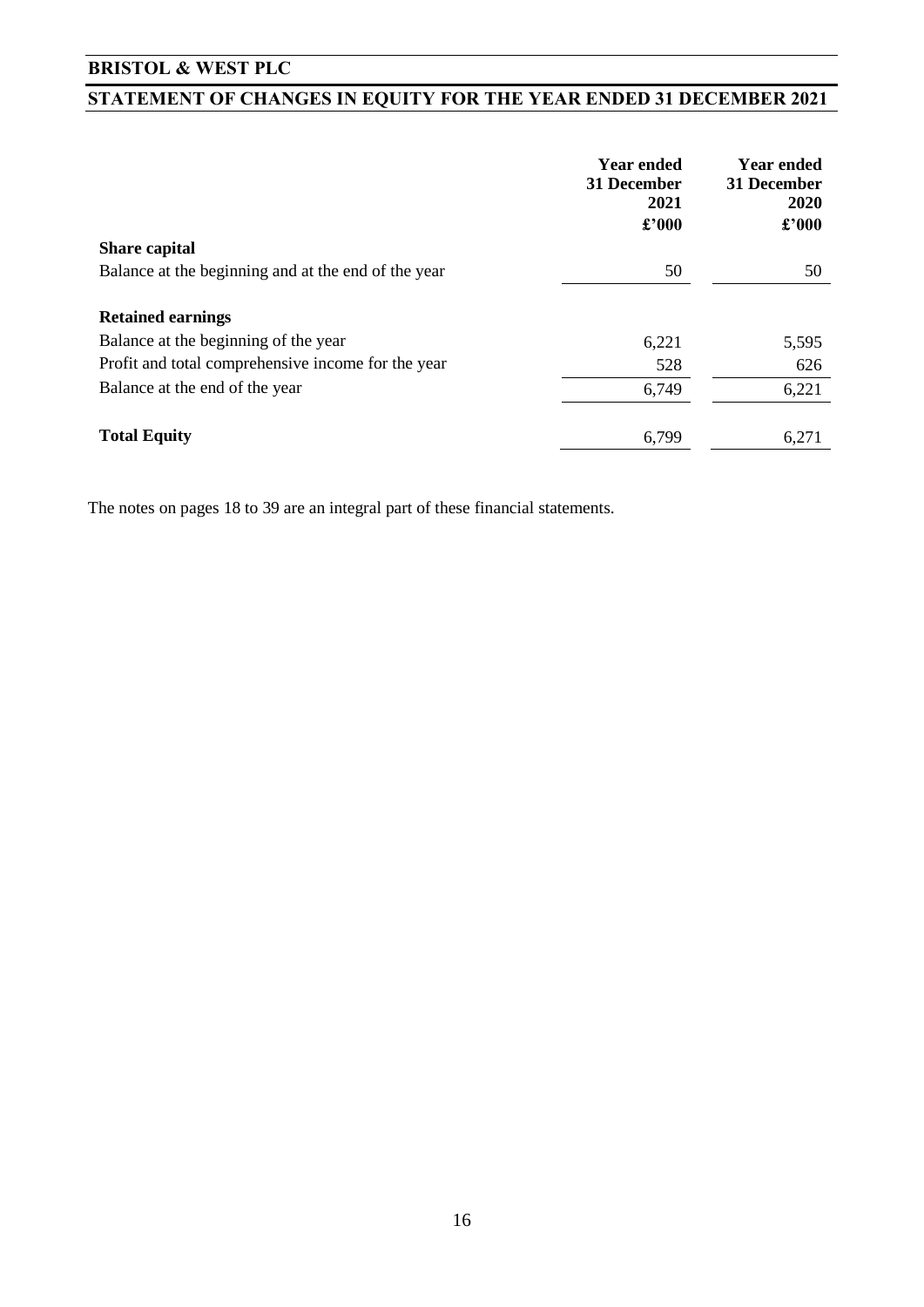# **CASH FLOW STATEMENT FOR THE YEAR ENDED 31 DECEMBER 2021**

|                                                                                            | <b>Note</b> | <b>Year ended</b><br>31 December<br>2021<br>£'000 | <b>Year ended</b><br>31 December<br>2020<br>£'000 |
|--------------------------------------------------------------------------------------------|-------------|---------------------------------------------------|---------------------------------------------------|
|                                                                                            |             |                                                   |                                                   |
| <b>Cash flows from operating activities</b>                                                |             |                                                   |                                                   |
| Profit before taxation                                                                     |             | 1,225                                             | 1,333                                             |
| Interest expense on preference shares                                                      |             | 2,478                                             | 2,399                                             |
| Net change in ECL allowance on financial instruments                                       |             | (14)                                              | (50)                                              |
| Cash flows from operating activities before changes<br>in operating assets and liabilities |             | 3,689                                             | 3,682                                             |
| Net change in loans and advances to banks                                                  |             | (7)                                               | (16)                                              |
| Net change in other assets                                                                 |             | (171)                                             | (4)                                               |
| Net change in amounts due to banks                                                         |             | 31                                                | (703)                                             |
| Net change in other liabilities                                                            |             |                                                   |                                                   |
| Net cash generated from / (used in) operating assets<br>and liabilities                    |             | (147)                                             | (723)                                             |
| Net cash generated from operating activities before<br>taxation                            |             | 3,542                                             | 2,959                                             |
| Taxation paid                                                                              |             | (1,064)                                           | (560)                                             |
| Net cash generated from operating activities                                               |             | 2,478                                             | 2,399                                             |
| <b>Financing activities</b>                                                                |             |                                                   |                                                   |
| Interest paid on preference shares                                                         |             | (2, 478)                                          | (2,399)                                           |
| Net decrease in cash and cash equivalents                                                  |             |                                                   |                                                   |
| Opening cash and cash equivalents                                                          |             | 11,701                                            | 11,701                                            |
| <b>Closing cash and cash equivalents</b>                                                   | 17          | 11,701                                            | 11,701                                            |

The notes on pages 18 to 39 are an integral part of these financial statements.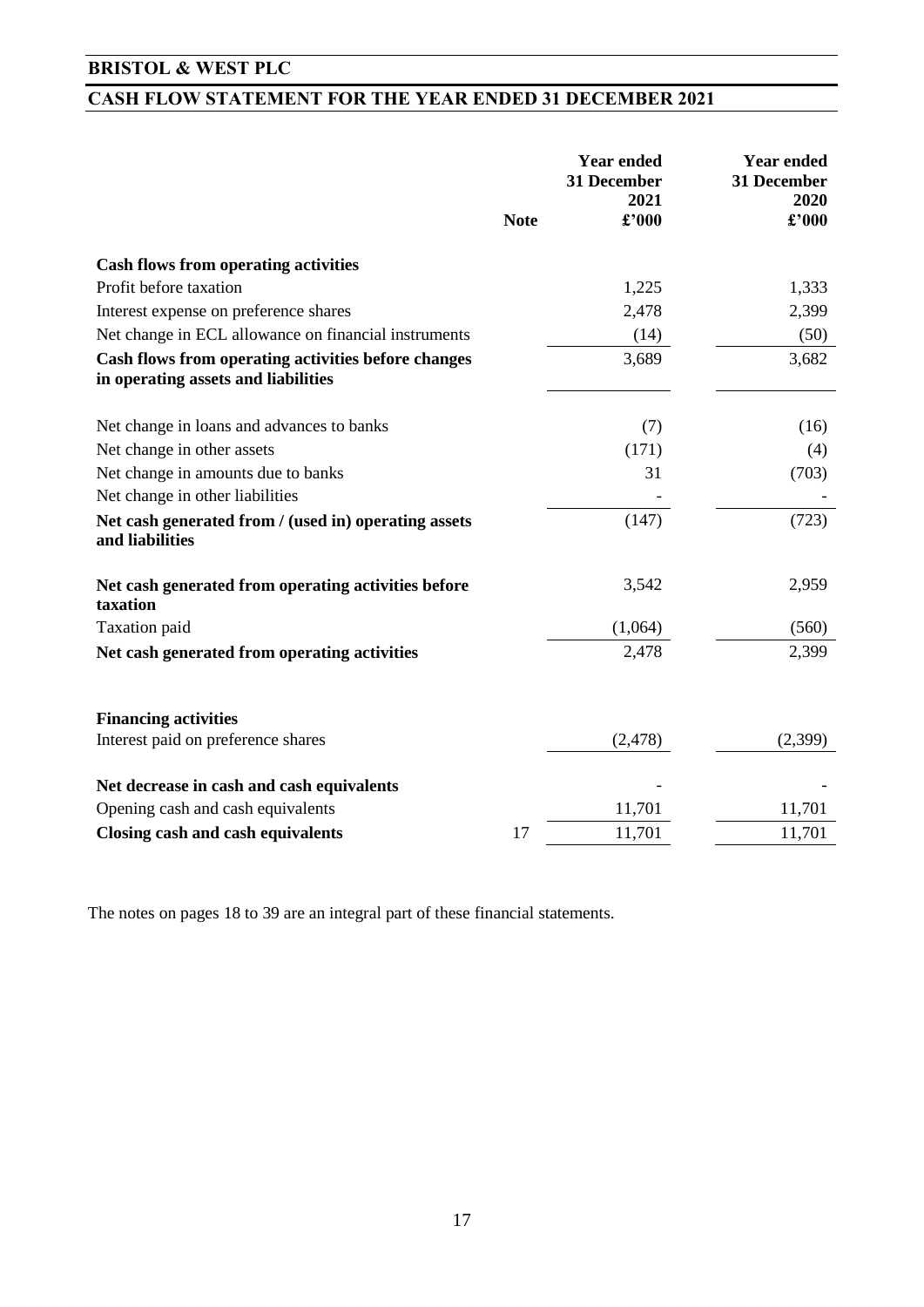#### **NOTES TO THE FINANCIAL STATEMENTS**

#### **1. SUMMARY OF SIGNIFICANT ACCOUNTING POLICIES**

#### **1.1 Basis of presentation**

The Company is incorporated and domiciled in England. The Company is a Company limited by shares.

The financial statements comprise the Statement of Comprehensive Income, the Balance Sheet, the Statement of Changes in Equity, the Cash Flow Statement, the accounting policies and the notes to the financial statements. The notes include the areas highlighted in the Strategic Report and form an integral part of the financial statements.

The financial statements of the Company are prepared in accordance with International Financial Reporting Standards as adopted by the European Union (IFRS as adopted by EU) and with the provisions of the Companies Act 2006 as applicable to companies using IFRS.

The financial statements have been prepared under the historical cost convention.

The preparation of the financial statements in conformity with IFRS as adopted by EU requires the use of estimates and assumptions that affect the reported amounts of assets and liabilities at the date of the financial statements and the reported amounts of revenues and expenses during the reporting year. Although these estimates are based on management's best knowledge of the amount, event or actions, actual results ultimately may differ from those estimates.

The principal accounting policies applied in preparation of the financial statements are set out below. These policies have been consistently applied to all years presented unless otherwise stated.

The financial statements are presented in pounds sterling  $(E)$  which is the functional and presentational currency of the Company, except where otherwise indicated.

The level of rounding used in the presentation of the financial statements is in thousands  $(f'000)$ .

#### **1.2 Going concern**

The time period that the Directors have considered in evaluating the appropriateness of the going concern basis in preparing the financial statements for the year ended 31 December 2021 is a period of twelve months from the date of approval of these financial statements ('the period of assessment').

#### **Context**

The Company is a direct subsidiary of Bank of Ireland UK Holdings, which is an indirect subsidiary of Bank of Ireland Group plc. The Directors have considered the going concern of the Company and to the extent that the Company is dependent on the BoI Group for funding, have considered the going concern assessment of the BoI Group.

#### **Going concern assessment of the BoI Group**

The Company is reliant on the BoI Group for liquidity and funding.

The Directors have obtained representation from the Governor and Company of the Bank of Ireland that sufficient funds will be made available to ensure the Company can meet its obligations as they fall due for the foreseeable future.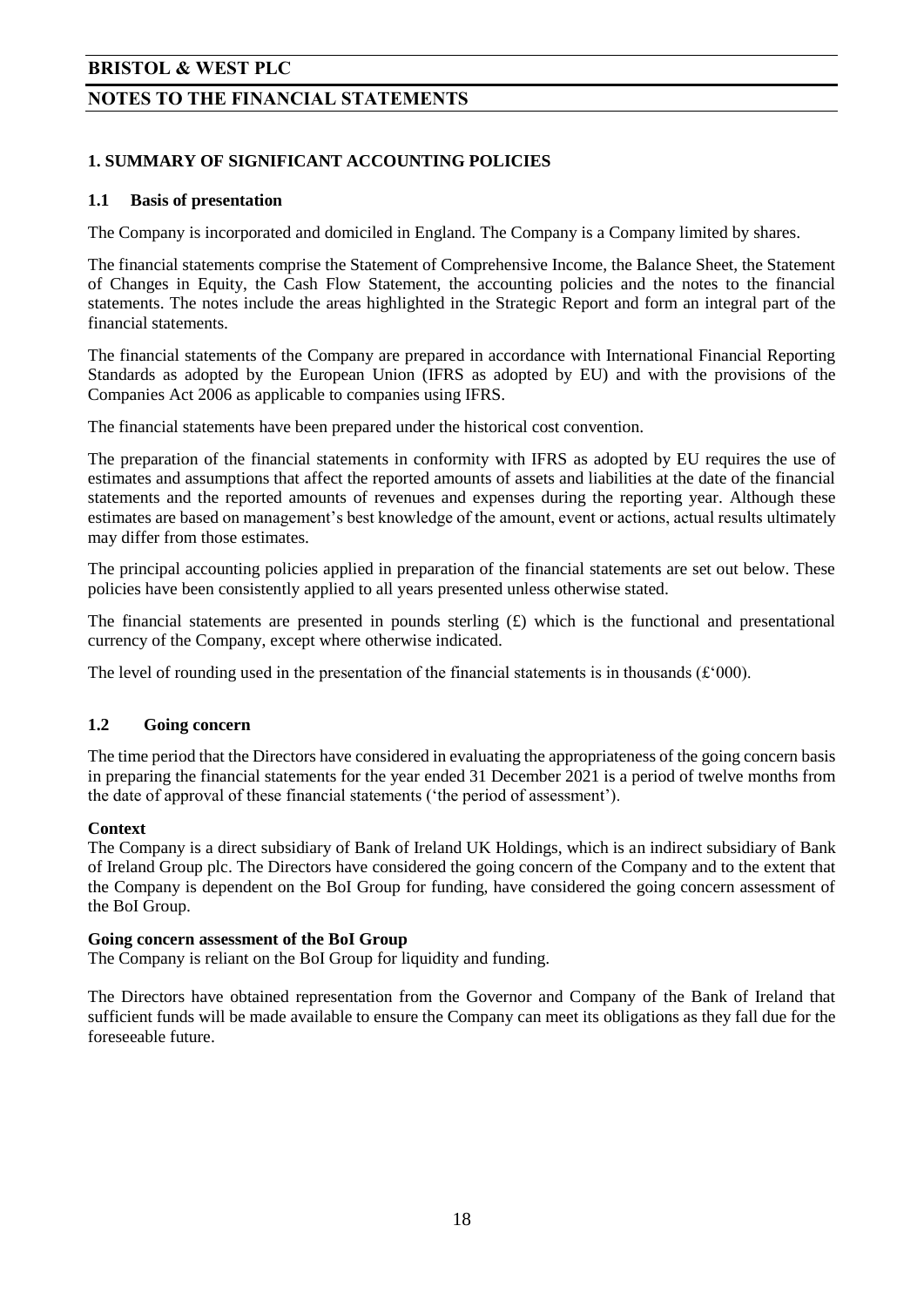#### **NOTES TO THE FINANCIAL STATEMENTS**

#### **1. SUMMARY OF SIGNIFICANT ACCOUNTING POLICIES (continued)**

#### **1.2 Going concern (continued)**

In addition to this, all B&W plc exposures are to The Governor and Company of Bank of Ireland with a long term senior unsecured credit rating from S&P Global Ratings of A-. Bank of Ireland Group plc the Ultimate Parent has a long term senior unsecured credit rating of BBB- from S&P Global Ratings.

Based on the above, the Board of the Company's Ultimate Parent has concluded that there are no material uncertainties that may cast significant doubt about the BoI Group's ability to continue as a going concern and that it is appropriate to prepare the financial statements on a going concern basis. The audit report on the financial statements of the Company's Ultimate Parent is not qualified and does not contain an emphasis of matter paragraph in respect of going concern.

Taking into account the above the Directors of the Company are satisfied that any risk attaching to the continued ability of the Ultimate Parent to provide support to the Company is satisfactorily addressed.

#### **Considerations specific to Bristol & West plc**

#### **Profitability**

For the year ended 31 December 2021 the Company made a profit after tax of £528,000 (2020: £626,000). The Company holds interest-bearing cash deposits in order to meet its liabilities, principally the payment of future preference share dividends. For the year ended 31 December 2021, the Company made a profit before taxation of £1,225,000 generating sufficient income to meet these obligations and to cover its operating expenses. The Directors are satisfied that the Company will be profitable for the period of assessment. Profitability depends on the continued interest free funding provided by the Parent Company and this is considered below.

#### **Capital**

At 31 December 2021, the Company has total equity of £6,799,000 comprising share capital of £50,000 and retained earnings of £6,749,000. The Company has an interest free loan of £70 million from its Parent, Bank of Ireland UK Holdings, which provides funding to ensure that future financial obligations can be met. There are a number of safeguards in place as referred to in the liquidity and funding section below which have been considered by the Directors in assessing the capital position of the Company.

#### **Liquidity and funding**

The primary external non-BoI Group liability of the Company is the payment of dividends on its preference shares and the repayment of the preference shares. The Company has an interest free loan of £70 million from its Parent, Bank of Ireland UK Holdings. The Company has placed deposits with Governor and Company of the Bank of Ireland, and these deposits earn sufficient interest to meet its liabilities for the period of assessment. The Directors have also obtained representation from the Governor and Company of the Bank of Ireland that sufficient funds will be made available to ensure the Company can meet its obligations as they fall due for the foreseeable future.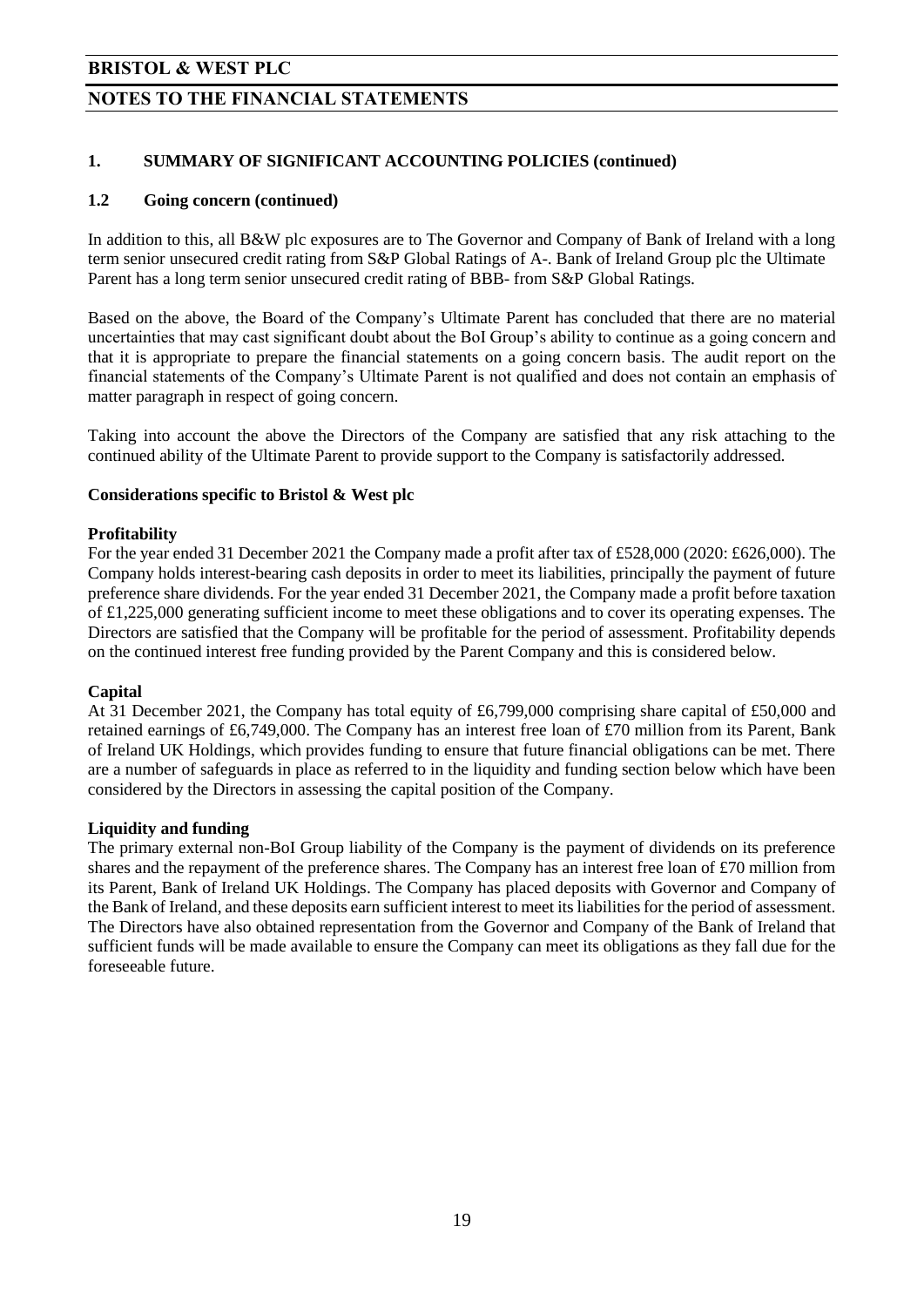#### **1. SUMMARY OF SIGNIFICANT ACCOUNTING POLICIES (continued)**

#### **1.2 Going concern (continued)**

#### **Conclusion**

On the basis of the above, and given that the BoI Group financial statements for the year ended 31 December 2021 have been prepared on a going concern basis, the Directors consider it appropriate to prepare the financial statements of the Company on a going concern basis having concluded that there are no material uncertainties related to events or conditions that may cast significant doubt on the Company's ability to continue as a going concern over the period of assessment.

#### **1.3 Adoption of new and amended accounting standards**

The IASB's annual improvements project provides a streamlined process for dealing efficiently with a collection of amendments to IFRSs. The Primary objective of the process is to enhance the quality of standards, by amending existing IFRSs to clarify guidance and wording, or to correct for relatively minor unintended consequences, conflicts or oversights. Amendments are made through the annual improvement process when the amendment is considered non-urgent but necessary.

The Company has not adopted any new standards or amendments to standards during the year ended 31 December 2021.

#### **1.4 Interest income and expense**

Interest income and expense are recognised in the Statement of Comprehensive Income and all instruments measured at amortised cost using the effective interest method.

The effective interest method is a method of calculating the amortised cost of a financial asset or a financial liability and of allocating the interest income or interest expense over the relevant period. The effective interest rate is the rate that exactly discounts estimated future cash payments or receipts through the expected life of the financial instrument or, when appropriate, a shorter period to the net carrying amount of the financial asset or liability. When calculating the effective interest rate, the Company estimates cash flows considering all contractual terms of the financial instrument (for example, prepayment options) but does not consider future credit losses. The calculation includes all fees and points paid or received between parties to the contract that are an integral part of the effective interest rate, transaction costs and all other premiums or discounts.

Once a financial asset, or group of similar financial assets, has been written down as a result of an impairment loss, interest income is recognised using the rate of interest used to discount the future cash flows for the purposes of measuring the impairment loss.

Where the Company revises its estimates of payments or receipts on a financial instrument measured at amortised cost, the carrying amount of the financial instrument (or group of financial instruments) is adjusted to reflect actual and revised estimated cash flows. The Company recalculates the carrying amount by computing the present value of estimated future cash flows at the financial instrument's original effective interest rate. The adjustment is recognised in profit or loss as income or expense.

In line with the terms and conditions of the preference shares, dividends that have remained unclaimed for more than 12 years from the date that they become payable are no longer a liability of the Company. The amount of preference share dividends that become unclaimed for more than 12 years during the financial year are recognised as a reduction of interest expense in the Statement of Comprehensive Income.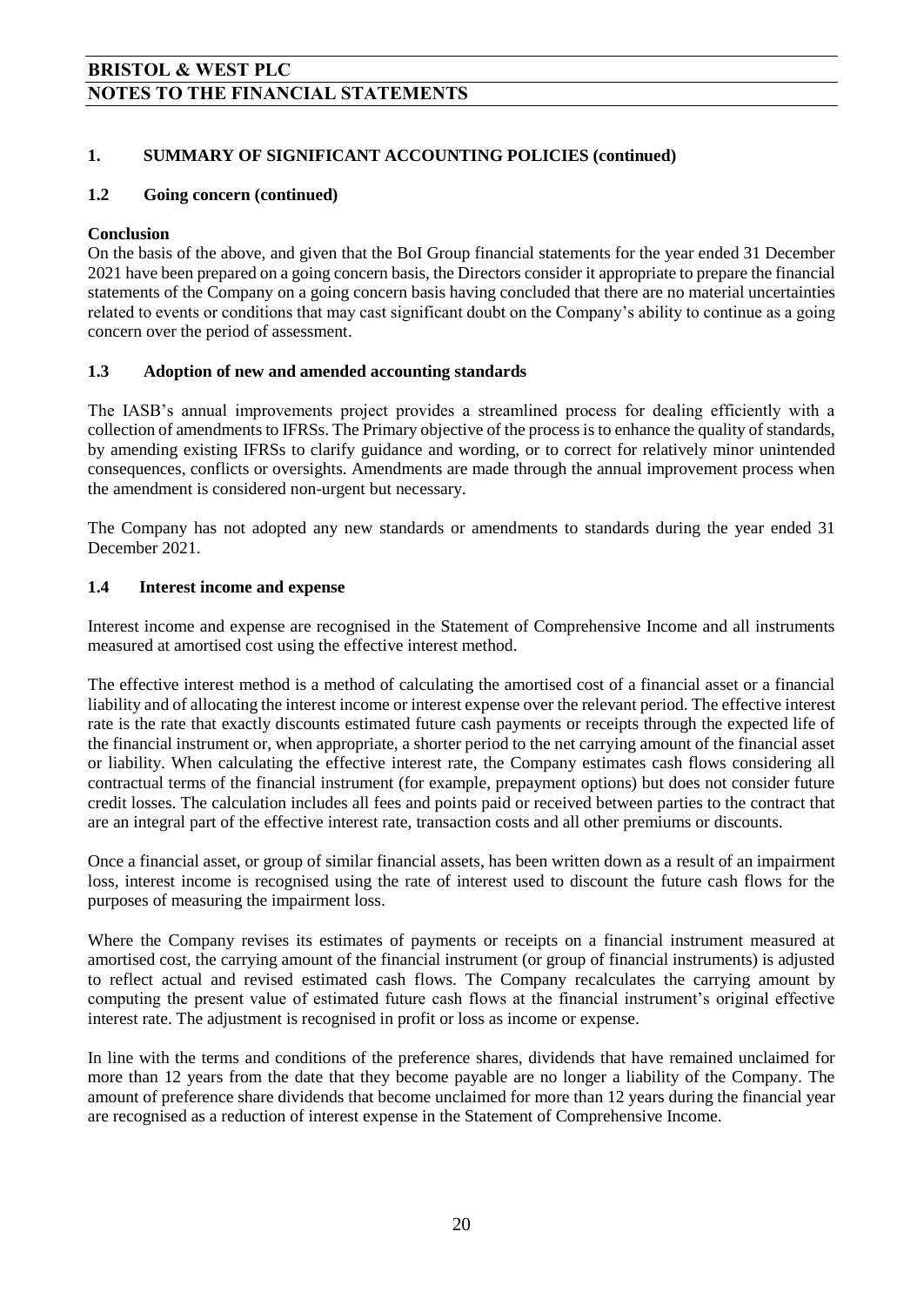#### **1. SUMMARY OF SIGNIFICANT ACCOUNTING POLICIES (continued)**

#### **1.5 Financial assets**

Financial assets are initially measured at fair value. The Company's financial assets consist mainly of intragroup balances that are designated as financial assets held at amortised cost. Management determines the classification of its financial assets at initial recognition in line with the IFRS 9 *Financial Instruments* (IFRS 9) requirements for business model assessment.

#### **Loans and receivables**

Loans and receivables are non-derivative financial assets with fixed or determinable payments that are not quoted in an active market. They arise when the Company provides money, goods, or services directly to a debtor with no intention of trading the receivable. Loans are recorded at fair value plus transaction costs when cash is advanced they are subsequently accounted for at amortised cost, using the effective interest method.

#### **Derecognition**

A financial asset is derecognised when the contractual rights to the cash flows from the financial asset expire or the Company has transferred substantially all the risks and rewards of ownership. Where a modification results in a substantial change to the contractual cash flows of a financial asset, it may be considered to represent expiry of the contractual cash flows, resulting in derecognition of the original financial asset and recognition of a new financial asset at fair value. The Company reduces the gross carrying amount of a financial asset and the associated impairment loss allowance when it has no reasonable expectations of recovering a financial asset in its entirety or a portion thereof.

#### **1.6 Financial liabilities**

Financial liabilities are initially recognised at fair value, (normally the issue proceeds i.e. the fair value of consideration received) less transaction costs. Any difference between the proceeds, net of transaction costs, and the redemption value is recognised in the Statement of Comprehensive Income using the effective interest method.

Preference shares, which carry a mandatory coupon, are classified as financial liabilities. The dividends on these preference shares are recognised in the Statement of Comprehensive Income as interest expense using the effective interest method.

#### **Derecognition**

Financial liabilities are derecognised when they are extinguished, that is when the obligation is discharged, cancelled or expires.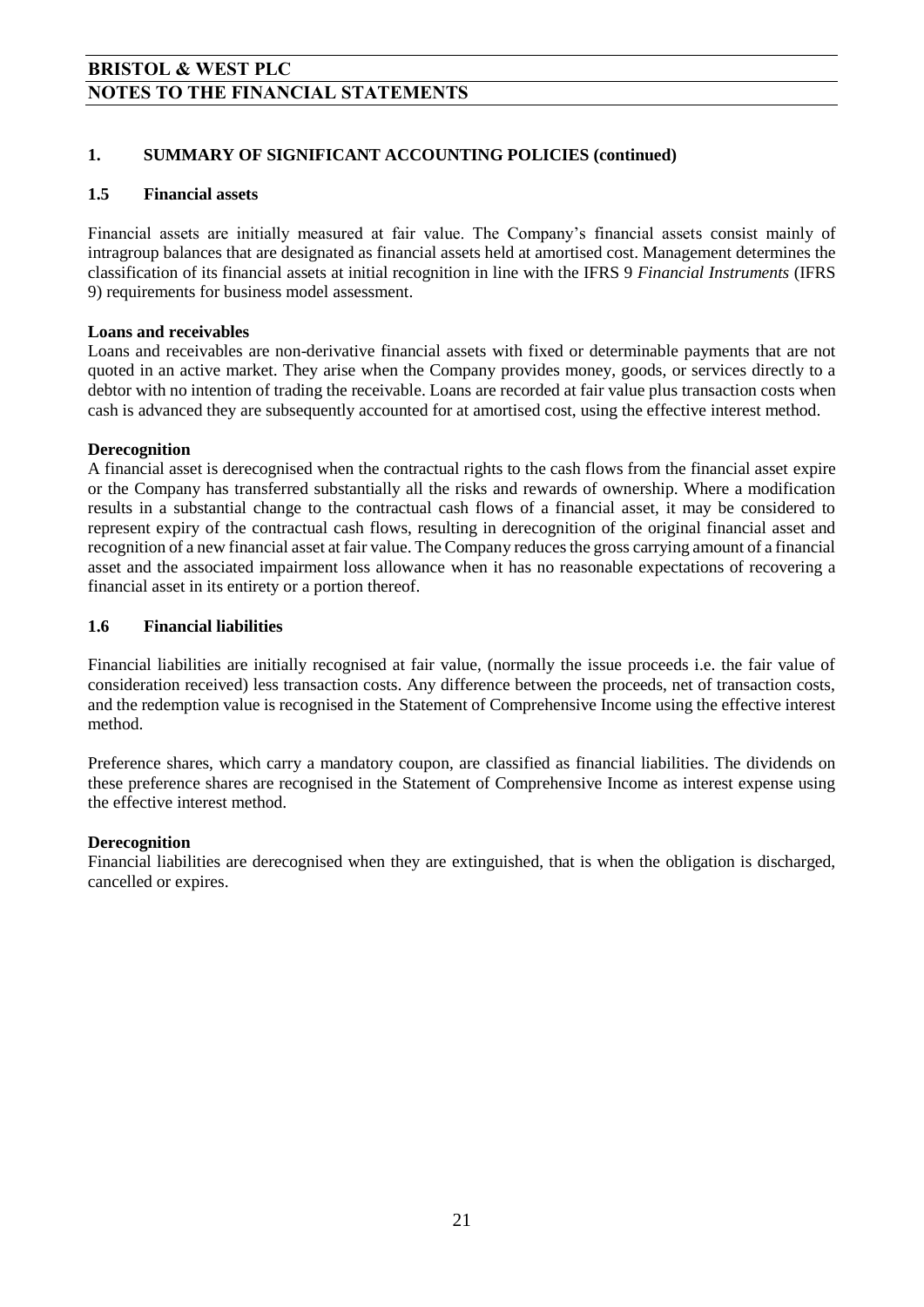#### **1. SUMMARY OF SIGNIFICANT ACCOUNTING POLICIES (continued)**

#### **1.7 Impairment of financial assets**

The basis of classification of financial assets under IFRS 9 depends on the Company's business model and the contractual cash flow characteristics of the financial asset. In order to be accounted for at amortised cost, it is necessary for individual instruments to have contractual cash flows that are solely payments of principal and interest (SPPI).

The Company's financial instruments have been classified at amortised cost under IFRS 9 as they are within a hold to collect business model.

The Company shall recognise impairment loss allowance for the expected credit losses (ECL) on the following categories of financial instruments unless measured at FVTPL (Fair Value Through P&L):

- financial assets that are debt instruments; and
- financial guarantee contracts issued and not accounted for under IFRS 4 'Insurance contracts.

#### **Basis for measuring impairment**

The Company should allocate financial instruments into the following categories at each reporting date to determine the appropriate accounting treatment.

#### **Stage 1: 12-month ECL (not credit-impaired)**

These are financial instruments where there has not been a significant increase in credit risk since initial recognition. An impairment loss allowance equal to 12- month ECL is recognised. This is the portion of lifetime ECL resulting from default events that are possible within the next 12 months.

#### **Stage 2: Lifetime ECL (not credit-impaired)**

These are financial instruments where there has been a significant increase in credit risk since initial recognition but which are not credit-impaired. An impairment loss allowance equal to lifetime ECL is recognised. Lifetime ECL are the ECL resulting from all possible default events over the expected life of the financial instrument.

#### **Stage 3: Lifetime ECL (credit-impaired)**

These are financial instruments which are credit-impaired at the reporting date but were not credit-impaired at initial recognition. An impairment loss allowance equal to lifetime ECL is recognised.

#### **Significant increase in credit risk**

In determining if a financial instrument has experienced a significant increase in credit risk since initial recognition, the Company assesses whether the risk of default, default referring to the failure to fulfil an obligation to repay the loan, over the remaining expected life of the financial instrument is significantly higher than had been anticipated at initial recognition, taking into account changes in prepayment expectations where relevant. Generally if a contractual obligation is greater than 30 days past due it is considered a significant increase in credit risk. The Company uses reasonable and supportable information available without undue cost or effort at the reporting date, including forward-looking information. A combination of quantitative, qualitative and backstop indicators are generally applied in making the determination. For certain portfolios, the Company assumes that no significant increase in credit risk has occurred if credit risk is 'low' at the reporting date.

#### **Credit-impaired**

A financial asset is credit-impaired when one or more events that have a detrimental impact on the estimated future cash flows have occurred. Evidence that a financial asset is credit-impaired includes observable data about the following events: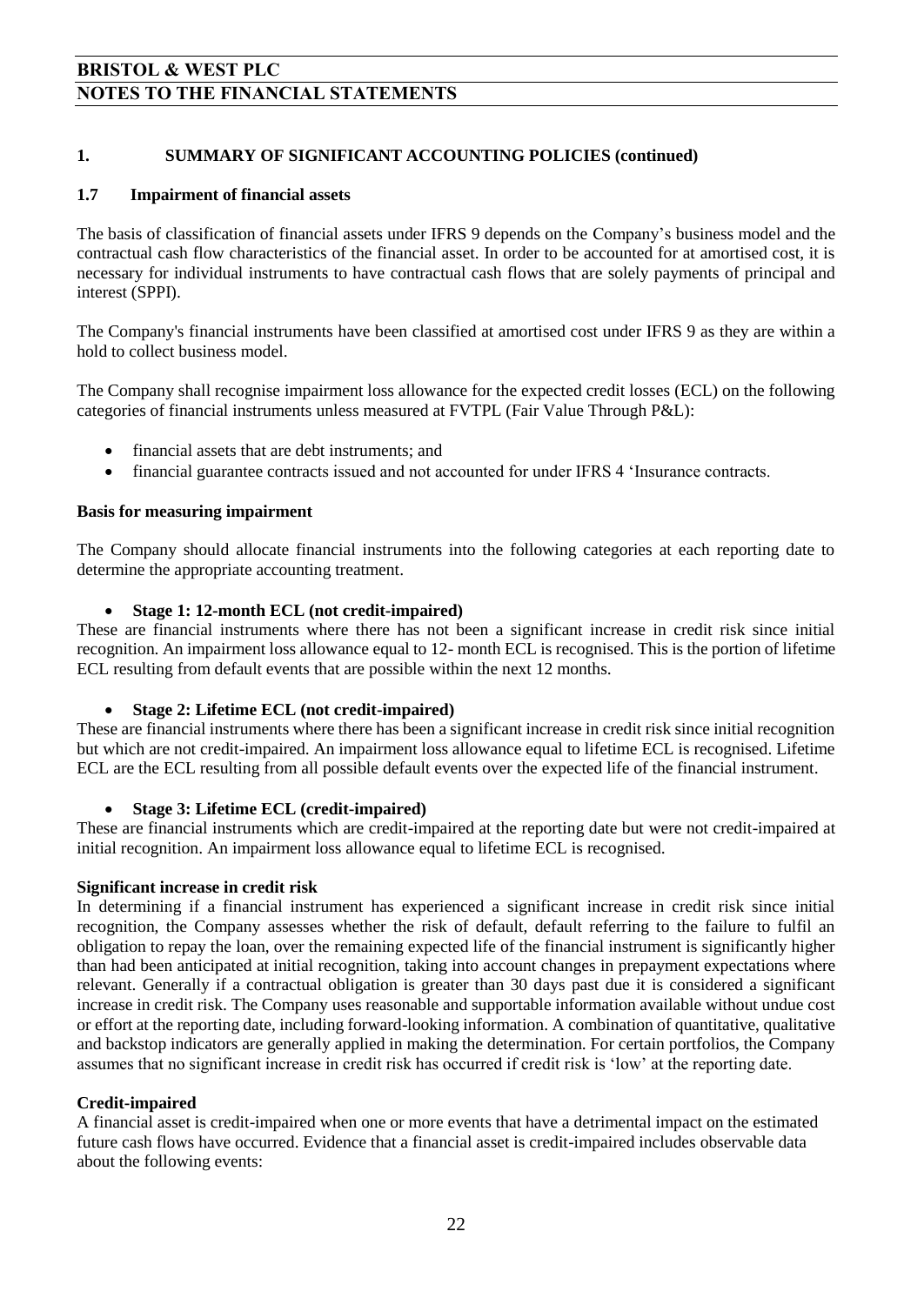#### **1. SUMMARY OF SIGNIFICANT ACCOUNTING POLICIES (continued)**

#### **1.7 Impairment of financial assets (continued)**

- a) significant financial difficulty of the issuer or the borrower;
- b) at the reporting date the loan is 90 days past due;
- c) a breach of contract, such as a default or past due event;
- d) the lender(s) of the borrower, for economic or contractual reasons relating to the borrower's financial difficulty, having granted to the borrower a concession(s) that the lender(s) would not otherwise consider;
- e) it is becoming probable that the borrower will enter bankruptcy or other financial reorganisation;
- f) the disappearance of an active market for that financial asset because of financial difficulties; or
- g) the purchase or origination of a financial asset at a deep discount that reflects the incurred credit losses.

It may not be possible to identify a single discrete even, instead, the combined effect of several events may have caused financial assets to become credit-impaired.

#### **Measurement of ECL and presentation of impairment loss allowances**

The Company uses reasonable and supportable information available without undue cost or effort at the reporting date, including forward looking information.

Impairment is measured in a way that reflects:

- a) an unbiased and probability weighted amount that is determined by evaluating a range of possible outcomes;
- b) the time value of money; and
- c) reasonable and supportable information that is available without undue cost or effort at the reporting date about past events, current conditions and forecasts of future economic conditions.

ECLs are measured as follows:

- Financial assets that are not credit-impaired at the reporting date: the present value of the difference between all contractual cash flows due to the Company in accordance with the contract and all the cash flows the Company expects to receive.
- Financial assets that are credit-impaired at the reporting date: the difference between the gross carrying amount and the present value of estimated future cash flows.
- Undrawn loan commitments: the present value difference between the contractual cash flows that are due to the Company if the commitment is drawn and the cash flows that the Company expects to receive.
- Financial guarantee contracts: the expected payments to reimburse the holder less any amounts that the Company expects to recover, discounted at an appropriate risk-free rate.

For financial assets, the discount rate used in measuring ECL is the effective interest rate or an approximation thereof.

Impairment loss allowances for ECL are presented in the financial statements as follows:

- Financial assets at amortised cost: as a deduction from the gross carrying amount in the balance sheet.
- Loan commitments and financial guarantee contracts: generally, as a provision in the balance sheet.
- Debt instruments: an amount equal to the allowance is recognised in other comprehensive income as an accumulated impairment amount.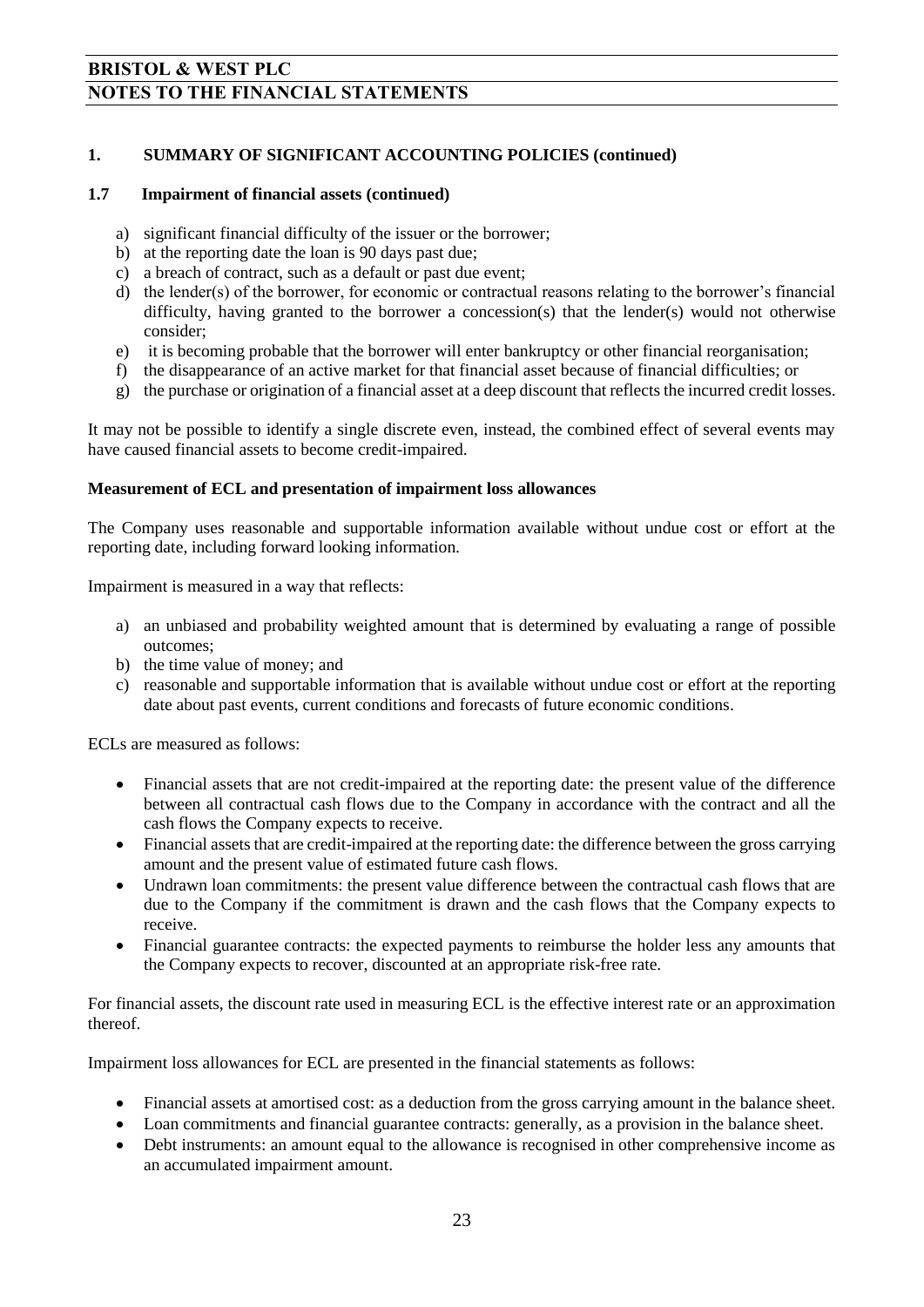#### **1. SUMMARY OF SIGNIFICANT ACCOUNTING POLICIES (continued)**

#### **1.7 Impairment of financial assets (continued)**

#### **Utilisation of impairment loss allowances**

The Company reduces the gross carrying amount of a financial asset and the associated impairment loss allowance when it has no reasonable expectations of recovering a financial asset in its entirety or a portion thereof. Indicators that there is no reasonable expectation of recovery include the collection process having been exhausted or it becoming clear during the collection process that recovery will fall short of the amount due to the Company. The Company considers, on a case-by-case basis, whether enforcement action in respect of an amount that has been written off from an accounting perspective is or remains appropriate. Any subsequent recoveries are included in the income statement as an impairment gain.

#### **1.8 Current income tax**

Income tax payable on profits, based on the applicable tax law in each jurisdiction, is recognised as an expense in the year in which profits arise. The Company establishes provisions on the basis of amounts expected to be paid to the tax authorities only where it is considered more likely than not that an amount will be paid. The Company applies this test to each individual uncertain position. The Company measures uncertain positions based on the most likely outcome.

#### **1.9 Deferred income tax**

Deferred income tax is provided in full, using the liability method, on temporary differences arising between the tax bases of assets and liabilities and their carrying amounts in the financial statements. Deferred income tax is determined using tax rates (and tax laws) that have been enacted, or substantively enacted, by the balance sheet date and are expected to apply when the related deferred income tax asset is realised or the deferred income tax liability is settled.

The rates enacted, or substantively enacted, at the balance sheet date, are used to determine deferred income tax. Deferred income tax is not accounted for if it arises from initial recognition of an asset or liability in a transaction, other than a business combination that at the time of the transaction affects neither the accounting nor the taxable profit or loss.

Deferred tax assets are recognised to the extent that it is probable that future taxable profit will be available against which the temporary differences can be utilised and by reference to the expiry dates (if any) of the relevant unused tax losses or tax credits. Any unrecognised deferred tax assets are reassessed at the end of each reporting period at which point any previously unrecognised deferred tax assets are recognised to the extent that it has become probable that future taxable profit will allow the deferred tax asset to be recovered.

Deferred tax assets and liabilities are not discounted.

#### **1.10 Cash and cash equivalents**

For the purposes of the Cash Flow Statement, cash and cash equivalents comprise loans and advances to banks with an original maturity of less than three months.

#### **1.11 Share capital**

Ordinary shares are classified as equity. Dividends on ordinary shares are recognised in equity in the year in which a written resolution has been passed.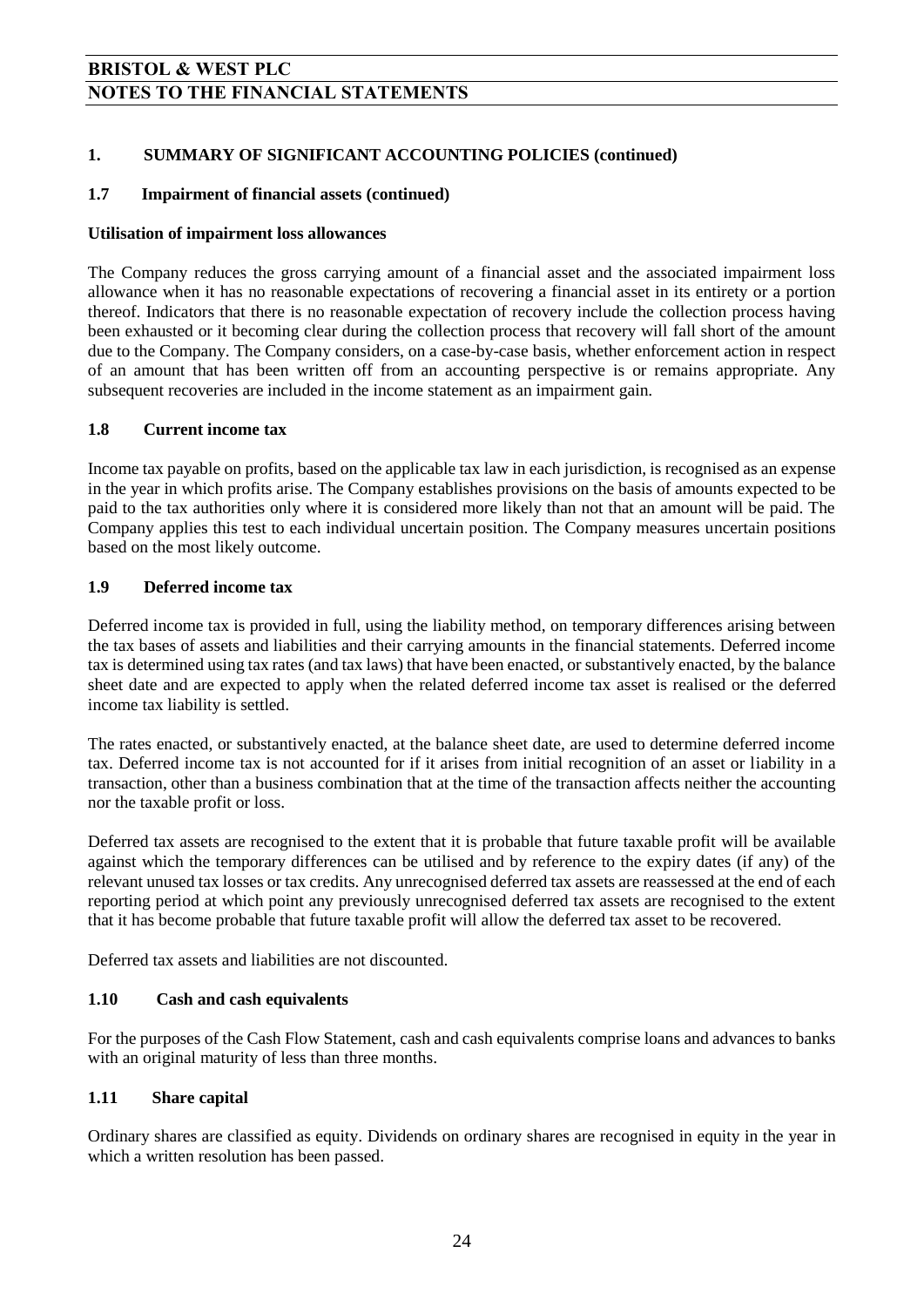#### **1. SUMMARY OF SIGNIFICANT ACCOUNTING POLICIES (continued)**

#### **1.12 Operating Segments**

The Company operates in one business segment: therefore, a business segments note is not presented. All of the Company's business is in the UK.

#### **1.13 Offsetting financial instruments**

Financial assets and liabilities are offset and the net amount reported in the balance sheet when there is currently a legally enforceable right of set off and there is an intention to settle on a net basis, or realise the asset and settle the liability simultaneously.

#### **1.14 Impact of new accounting standards**

The following new and amended standards are not expected to have a significant impact on the Company's financial statements.

- IFRS 17 Insurance contracts
- Amendments to IAS 1 Classification of liabilities as current or noncurrent

#### **1.15 Critical accounting estimates and judgements**

There were no critical accounting estimates or judgements in the period.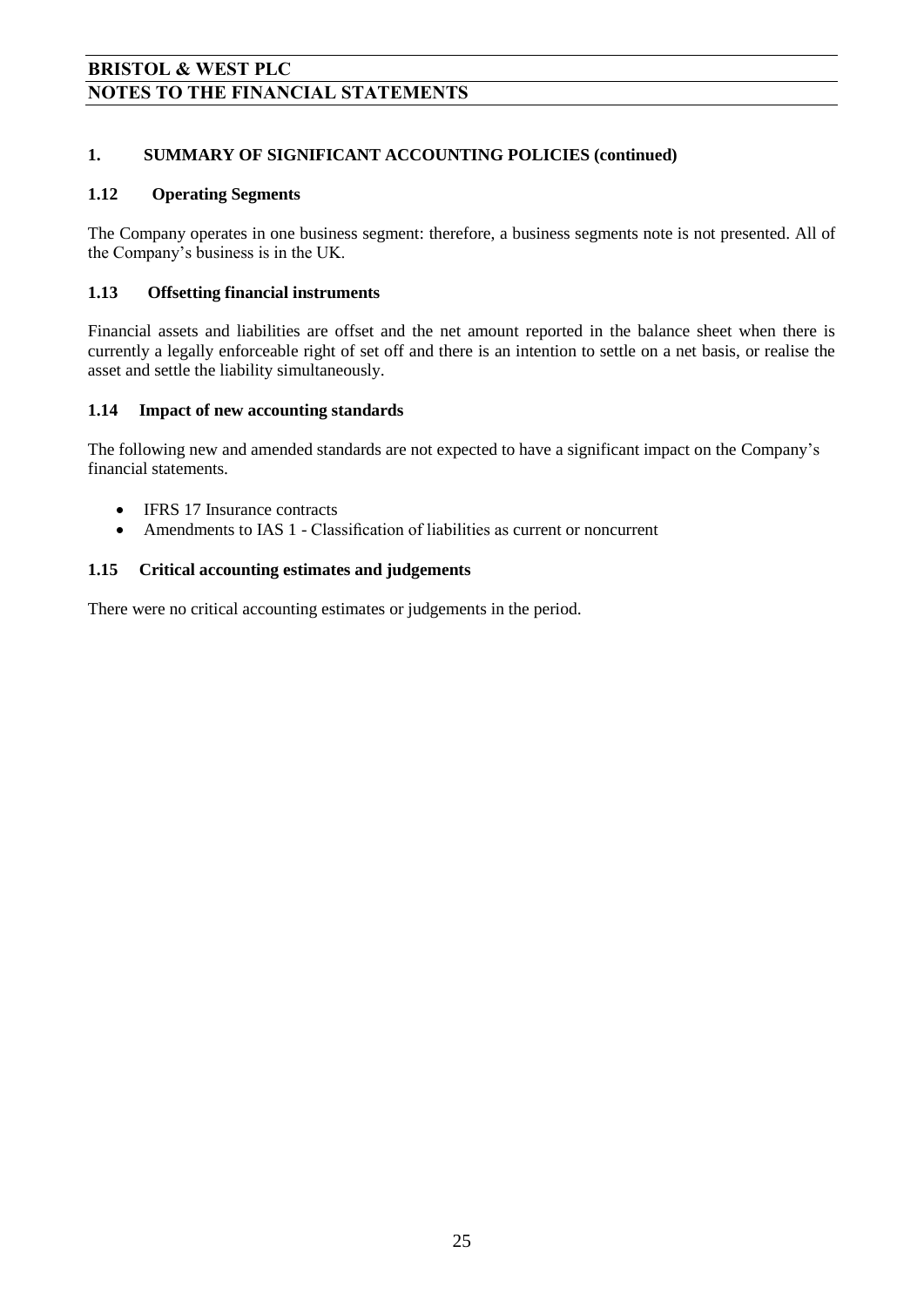#### **2. INTEREST INCOME AND INTEREST EXPENSE**

|                                          | <b>Year ended</b><br>31 December<br>2021<br>$\pounds$ '000 | <b>Year ended</b><br>31 December<br>2020<br>$\pounds$ '000 |
|------------------------------------------|------------------------------------------------------------|------------------------------------------------------------|
| <b>Interest Income</b>                   |                                                            |                                                            |
| Amounts due from the Intermediate Parent | 3,689                                                      | 3,694                                                      |
| <b>Interest Expense</b>                  |                                                            |                                                            |
| Preference share dividends               | 2,648                                                      | 2,648                                                      |
| Unclaimed preference share dividends     | (170)                                                      | (249)                                                      |
|                                          | 2,478                                                      | 2,399                                                      |

For the year ended 31 December 2021, audit fees of £20,000 (31 December 2020: £20,000) in respect of the audit of the Company financial statements were borne by the BoI Group. No other fees were paid to the auditors in respect of services provided to the Company.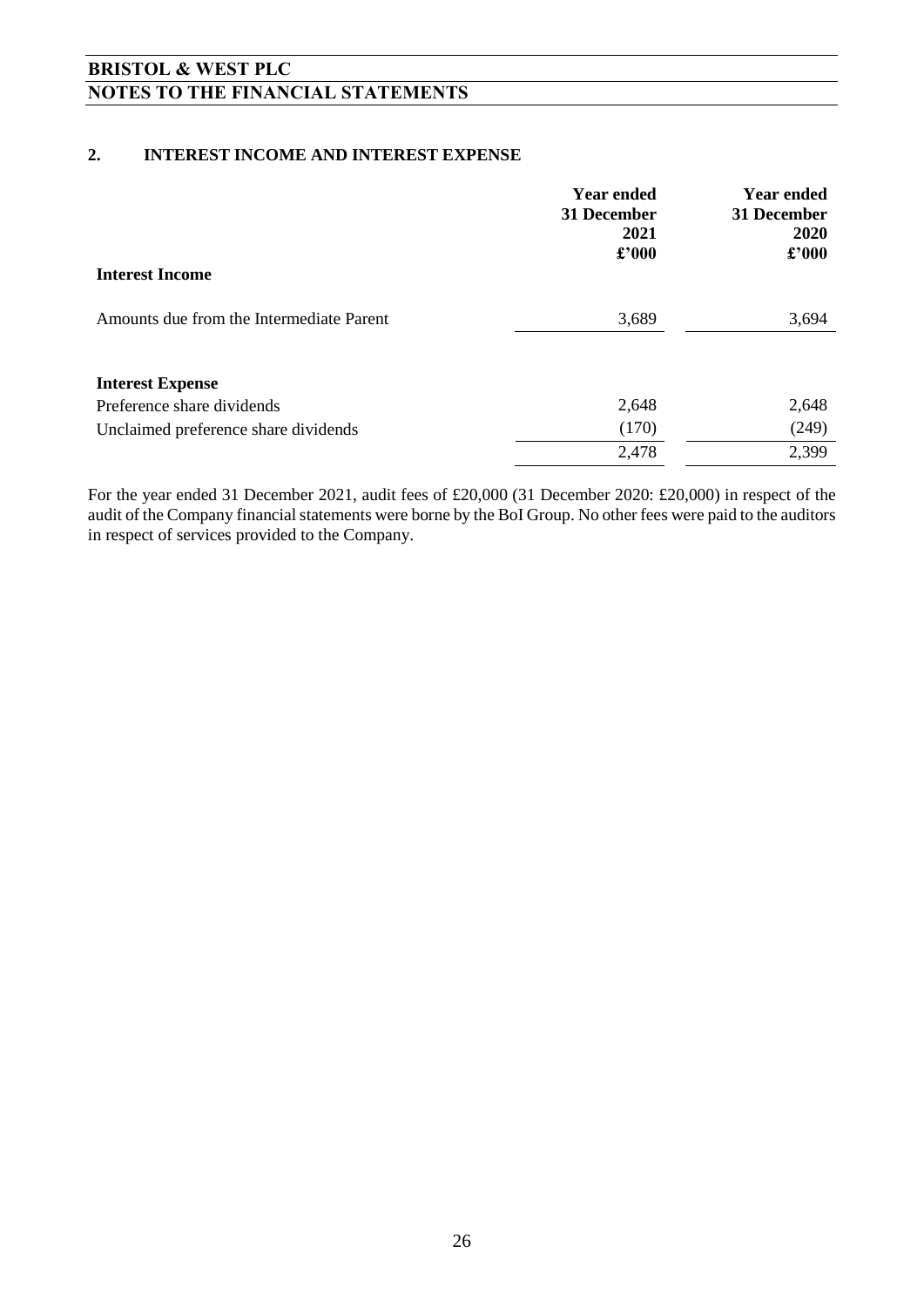#### **3. TAXATION**

|                                                      | <b>Year ended</b><br>31 December<br>2021<br>£'000 | <b>Year ended</b><br>31 December<br>2020<br>£'000 |
|------------------------------------------------------|---------------------------------------------------|---------------------------------------------------|
| Current tax charge<br>Deferred tax charge / (credit) | 700<br>(3)                                        | 705<br>$\mathcal{D}$                              |
| <b>Total tax charge</b>                              | 697                                               | 707                                               |

The reconciliation of tax on the profit before taxation at the standard UK corporation tax rate to the Company's actual tax charge for the years ended 31 December 2021 and 31 December 2020 is as follows:

|                                             | <b>Year ended</b><br>31 December<br>2021<br>$\pounds$ '000 | <b>Year ended</b><br>31 December<br><b>2020</b><br>$\pounds$ '000 |
|---------------------------------------------|------------------------------------------------------------|-------------------------------------------------------------------|
| Profit before tax                           | 1,225                                                      | 1,333                                                             |
| Tax calculated at a rate of 19% (2020: 19%) | 233                                                        | 253                                                               |
| Preference share dividends                  | 471                                                        | 456                                                               |
| Impact of corporation tax rate change       | (7)                                                        | (2)                                                               |
| Total tax charge                            | 697                                                        | 707                                                               |

The tax charge for the current year includes the impact on deferred tax of the increase in the corporation tax rate of 19% to 25% on 01 April 2023.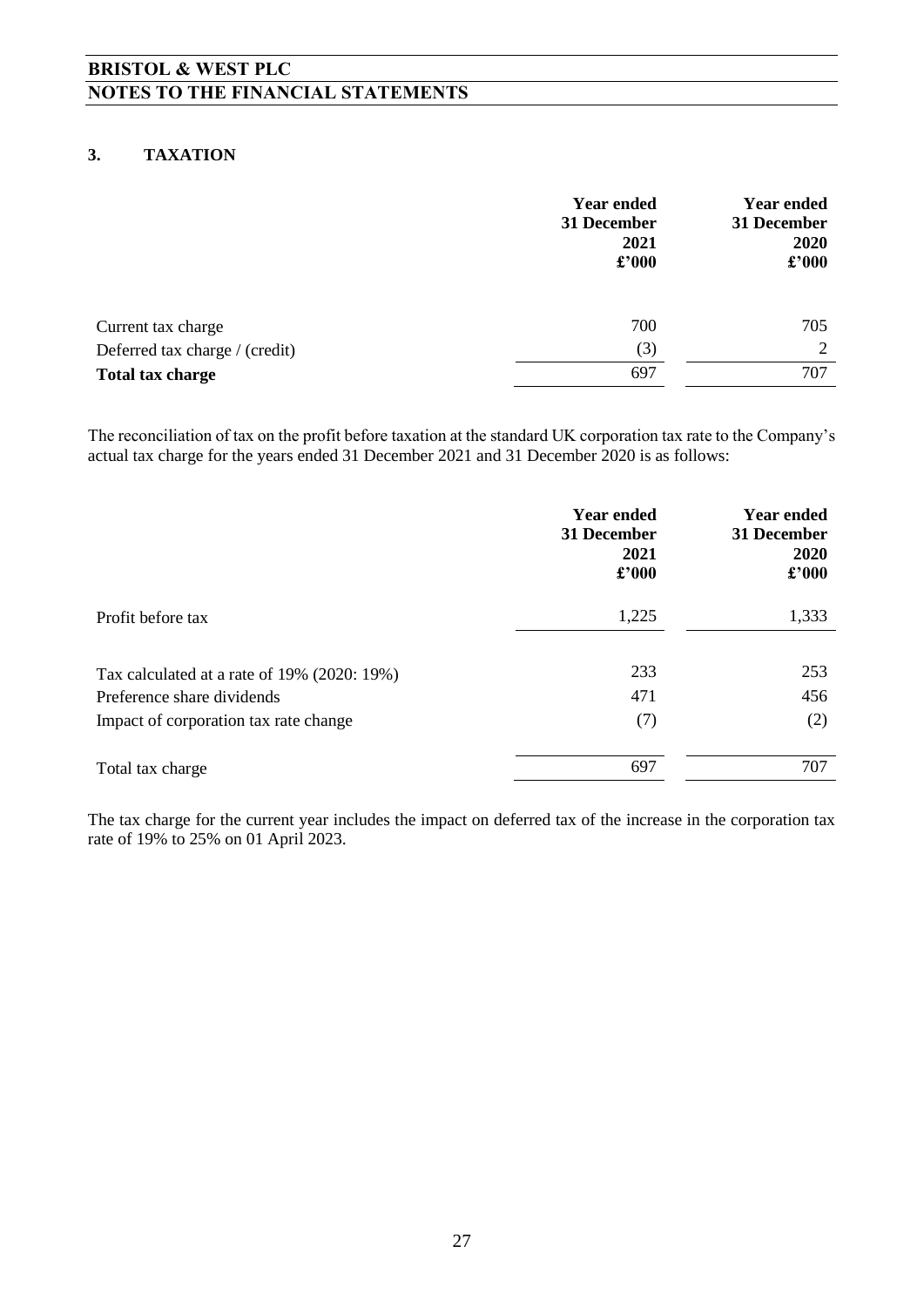#### **4. DEFERRED TAX**

|                            | <b>Year ended</b><br>31 December<br>2021<br>$\pounds$ '000 | <b>Year ended</b><br>31 December<br>2020<br>$\pounds$ '000 |
|----------------------------|------------------------------------------------------------|------------------------------------------------------------|
| Opening deferred tax asset | 25                                                         | 27                                                         |
| Income statement charge    | 3                                                          | (2)                                                        |
| Closing deferred tax asset | 28                                                         | 25                                                         |

The closing deferred tax asset relates to the tax impact of IFRS 9 transitional adjustments.

#### **5. LOANS AND ADVANCES TO BANKS**

|                                                                                | 31 December<br>2021<br>$\pounds$ '000 | 31 December<br>2020<br>$\pounds$ '000 |
|--------------------------------------------------------------------------------|---------------------------------------|---------------------------------------|
| Due from the Intermediate Parent and included in cash<br>equivalents (note 17) | 11,701                                | 11,701                                |
| Due from the Intermediate Parent                                               | 102,241                               | 102,235                               |
| Gross Loans & Advances to banks                                                | 113,942                               | 113,936                               |
| ECL on Loans & Advances to banks                                               | (30)                                  | (44)                                  |
|                                                                                | 113,912                               | 113,892                               |
| Split out as follows:                                                          |                                       |                                       |
| Perpetual deposit with fixed interest rate of 5.5%                             | 66,936                                | 66,936                                |
| Rolling deposit with floating rate                                             | 35,305                                | 35,299                                |
|                                                                                | 102,241                               | 102,235                               |
| ECL on Loans & Advances to banks                                               | (30)                                  | (44)                                  |
|                                                                                | 102,211                               | 102,191                               |

Maturity profile of the loans and advances to banks is as follows:

- Loans and advances to banks with a contractual maturity date of less than three months from the balance sheet date total £11,701k (31 December 2020 £11,701k ).
- Loans and advances to banks with a contractual maturity date of 01 October 2037 £66,936k (31) December 2020 £66,936k).
- Loans and advances to banks with a contractual maturity date of 30 March 2037 £35,305k (31 December 2020 £35,299k).

All amounts are unsecured.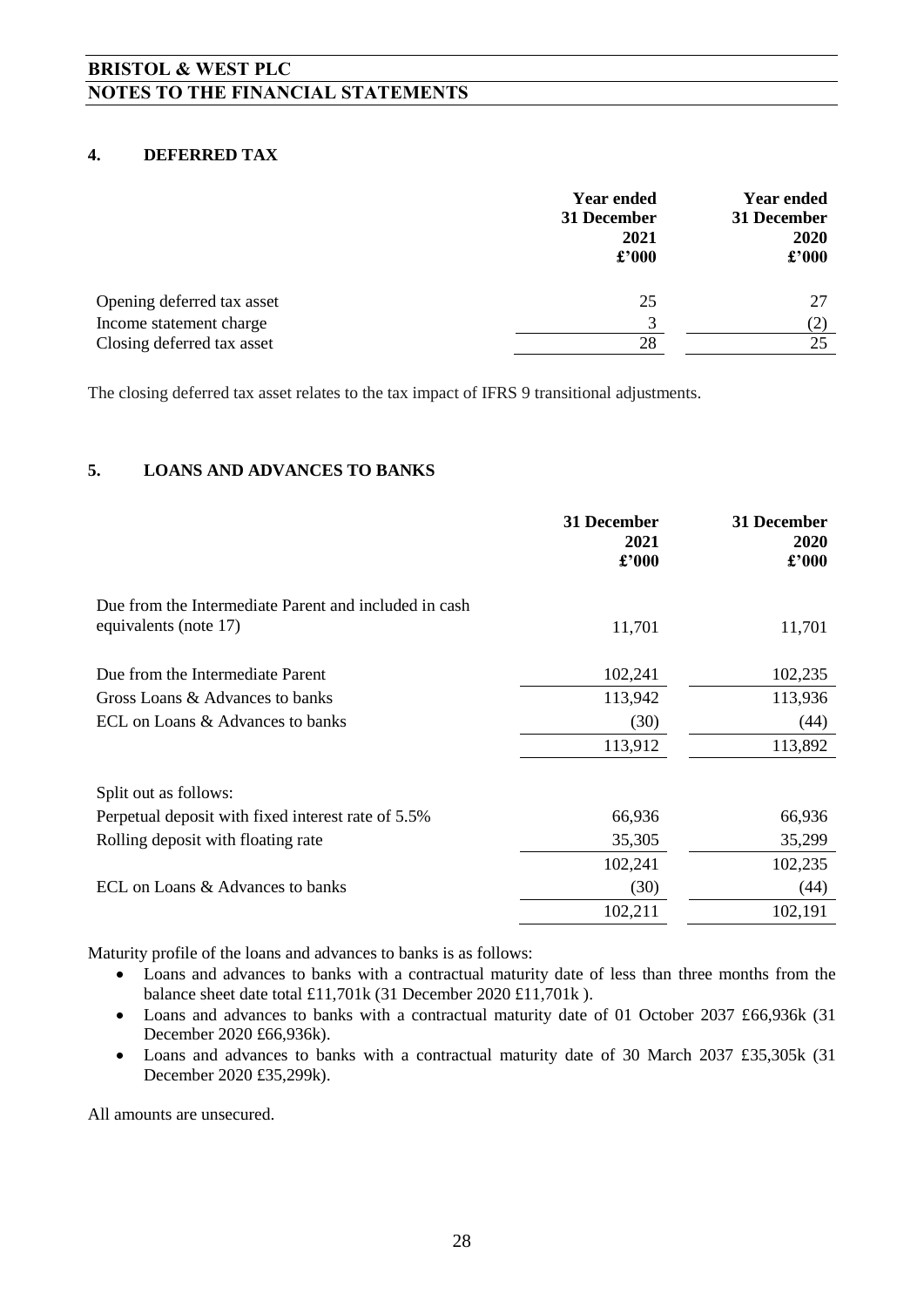#### **6. OTHER ASSETS**

|                                                      | 31 December<br>2021<br>$\pounds$ '000 | 31 December<br>2020<br>$\pounds$ '000 |
|------------------------------------------------------|---------------------------------------|---------------------------------------|
| Accrued interest receivable from Intermediate Parent | 471                                   | 471                                   |
| Other                                                | 420                                   | 249                                   |
|                                                      | 891                                   | 720                                   |

Other assets balances as at 31 December 2021 include £420,000 unclaimed dividends paid to the company (31 December 2020: £249,000).

#### **7. PREFERENCE SHARES**

|                                        | Rate          | 31 December | 31 December   |  |
|----------------------------------------|---------------|-------------|---------------|--|
|                                        |               | 2021        | 2020          |  |
|                                        | $\frac{0}{0}$ | £2000       | $\pounds 000$ |  |
| 32,593,734 (2019: 32,593,734) units of |               |             |               |  |
| preference shares of £1 each           | 8.125         | 32.593      | 32.593        |  |

The preference shares, which are non-redeemable, non-equity shares, rank equally amongst themselves with regard to participation in profits and in priority to the ordinary shares of the Company. The preference shares are undated and non-redeemable and thus the expectation is that they are due in greater than 12 months.

Holders of the preference shares are entitled to receive, in priority to the holders of the ordinary shares in the Company, a non-cumulative preference dividend at a fixed rate per annum payable in equal half yearly instalments in arrears on 15 May and 15 November each year. The preference dividend will only be payable to the extent that payment can be made out of profits available for distribution in accordance with the provisions of the Companies Act 2006.

In the event of the winding up of the Company, holders of preference shares will be entitled to receive, out of the surplus assets remaining after payment of the Company's liabilities, an amount equal to the amount paid up or credited as paid up on the preference shares, together with the preference dividend (whether or not declared or earned) which would be payable and is not otherwise paid in cash on a dividend payment date which falls on or after the date of commencement of the winding up but which is payable in respect of a dividend period ending on or before such date; and the proportion (whether or not declared or earned) of the preference dividend that would otherwise be payable and is not otherwise paid in cash in respect of any period that begins before, but ends after, the date of commencement of the winding up and which is attributable to the part of the period that ends on such date.

With respect to the amounts payable or repayable in the event of a winding up of the Company, preference shares will rank equally amongst themselves as regards participation in surplus assets and otherwise in priority to the ordinary shares of the Company. Holders of the preference shares will not otherwise be entitled to any further or other right of participation in the assets of the Company upon a winding up.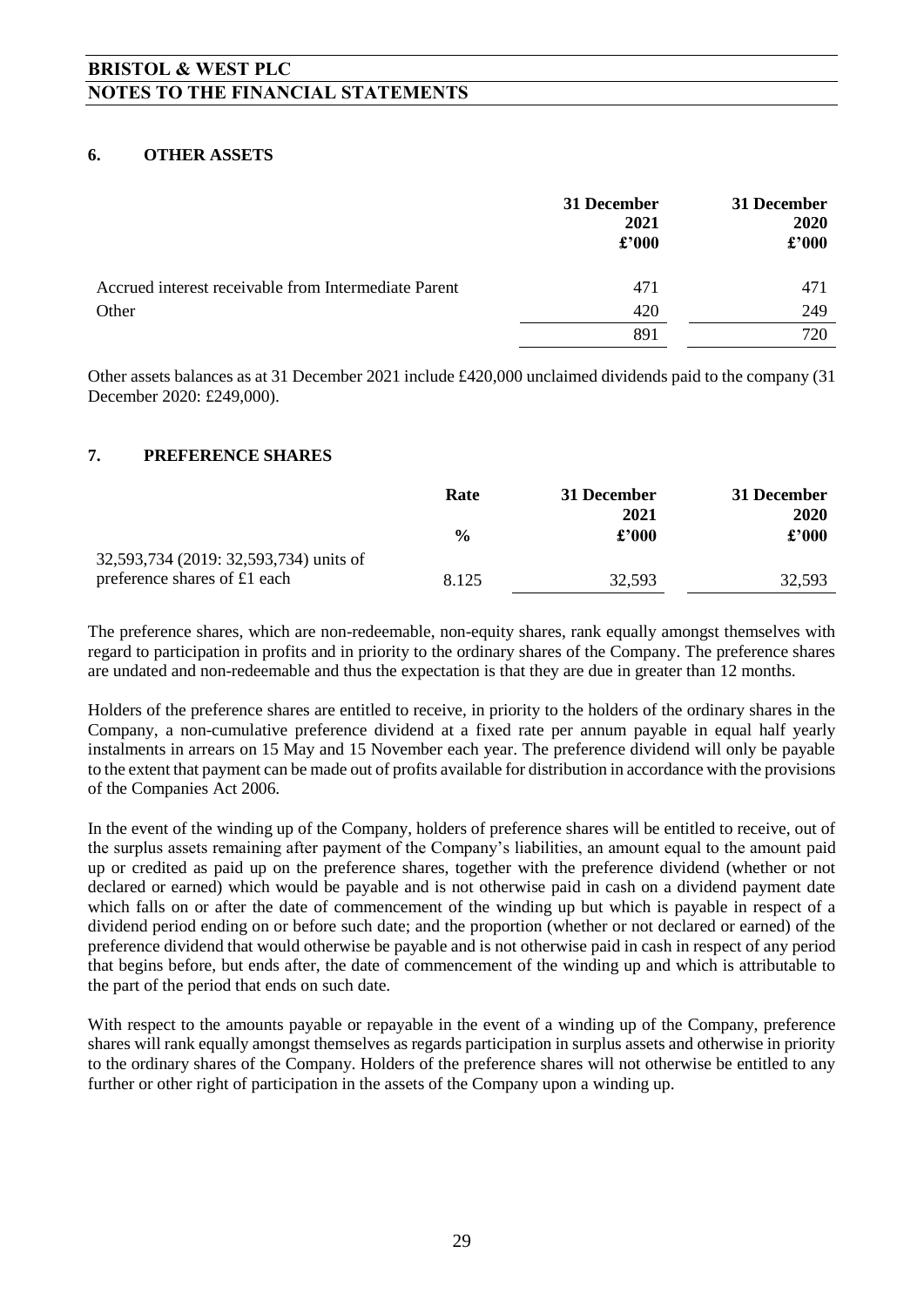#### **7. PREFERENCE SHARES (continued)**

On 1 October 2007, in connection with the transfer of the business of the Company to Governor and Company of the Bank of Ireland, the Bank entered into a Guarantee and Capital Maintenance Commitment (the 'Guarantee') with respect to the preference shares. Under the terms of the Guarantee, the liability of the Company in relation to the ongoing payment of dividends and any repayment of capital in relation to the preference shares that remained following the transfer of the business would be protected. Under the Guarantee, Governor and Company of the Bank of Ireland agreed, subject to certain conditions, to (i) ensure that the Company has sufficient distributable reserves to pay the dividends of the preference shares and, to the extent required, repay the preference share capital and (ii) guarantee the Company's obligations to make repayment of the dividends and preference share capital.

Holders of the preference shares will be entitled to receive notice of and to attend any general meeting of the Company if a resolution is proposed varying, altering or abrogating any of the rights, privileges, limitations or restrictions attached to the preference shares or for, or in relation to, the winding up of the Company.

In addition, if the preference dividend has not been paid in full on the dividend payment date immediately preceding the date of notice of any general meeting of the Company, holders of the preference shares will be entitled to receive notice of and attend that general meeting, and to speak and vote on all resolutions proposed at that general meeting.

In line with the terms and conditions of the preference shares, dividends that have remained unclaimed for more than 12 years from the date that they become payable are no longer a liability of the Company. The amount of preference share dividends that became unclaimed for more than 12 years during the financial year was £170k and was recognised as a reduction of interest expense in the Statement of Comprehensive Income (31 December 2020: £249k). The dividend payment is transferred to 3rd party who pay dividend out to Preference Shareholders. If for whatever reason, the funds are not passed within a certain timeline, the  $3<sup>rd</sup>$  party will owe the money back to B&W plc.

#### **8. AMOUNTS DUE TO BANKS**

|                                    | 31 December | 31 December |
|------------------------------------|-------------|-------------|
|                                    | 2021        | <b>2020</b> |
|                                    | £2000       | £2000       |
| Amounts due to the Ultimate Parent | 4,879       | 4,848       |

Amounts due to the Ultimate Parent at 31 December 2021 are reflective of payments made on behalf of the Company by the Ultimate Parent. These payments were made to settle Company obligations to fellow BoI Group Companies and third parties. All amounts are non-interest bearing, unsecured and with no fixed repayment date.

#### **9. AMOUNTS DUE TO PARENT**

|                       | 31 December<br>2021<br>$\pounds$ '000 | 31 December<br>2020<br>$\pounds$ '000 |
|-----------------------|---------------------------------------|---------------------------------------|
| Amounts due to Parent | 70,000                                | 70,000                                |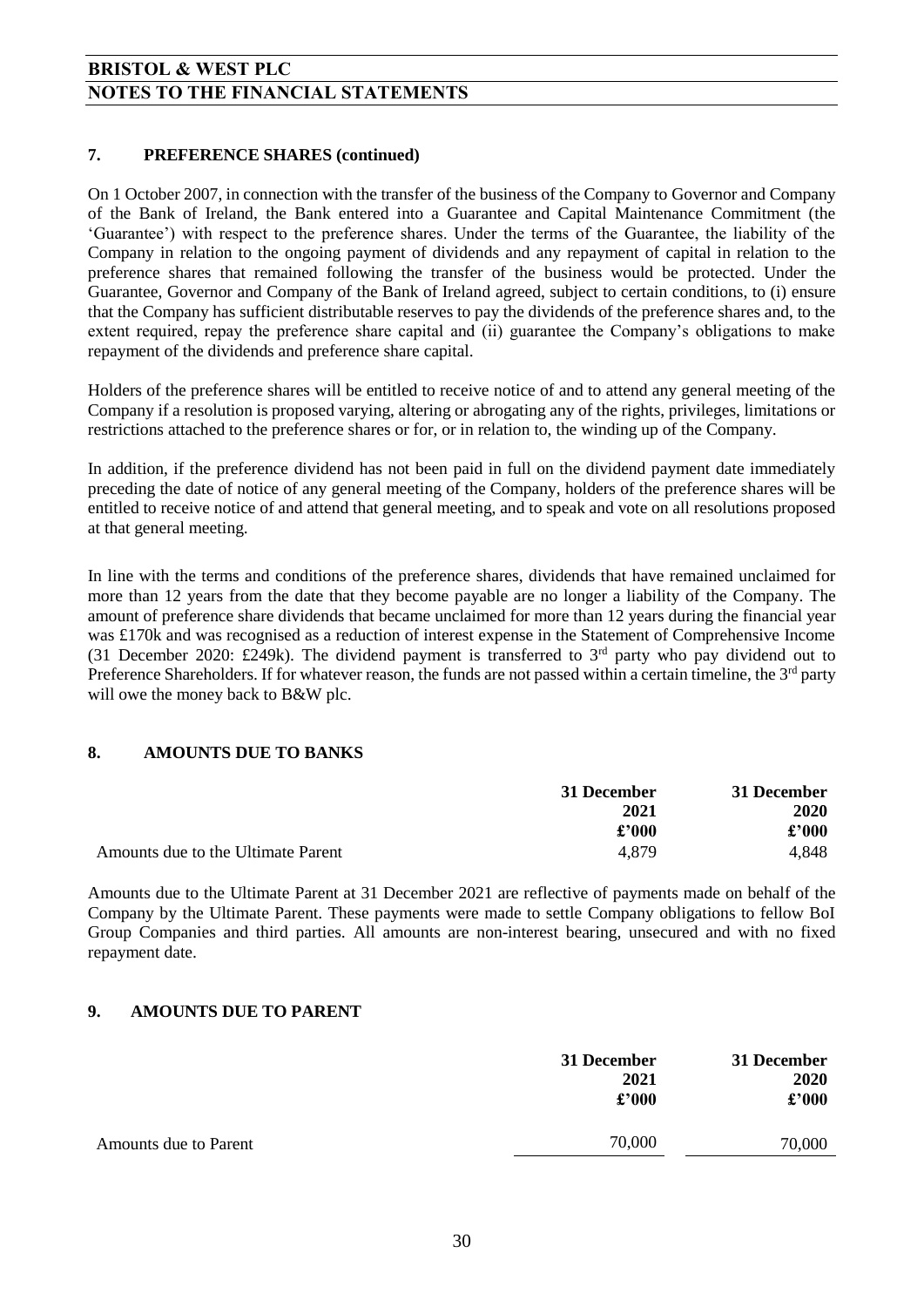#### **10. OTHER LIABILITIES**

|                          | 31 December<br>2021<br>$\pounds$ '000 | 31 December<br>2020<br>$\pounds$ '000 |
|--------------------------|---------------------------------------|---------------------------------------|
| Accrued interest payable | 331                                   | 331                                   |
| Other                    | 78                                    | 78                                    |
|                          | 409                                   | 409                                   |

#### **11. AUTHORISED SHARE CAPITAL**

|                                                                   | 31 December<br>2021<br>£2000 | 31 December<br>2020<br>£'000 |
|-------------------------------------------------------------------|------------------------------|------------------------------|
| Allotted and fully paid                                           |                              |                              |
| 100,000 (2020: 100,000) units of ordinary shares of £0.50<br>each | 50                           | 50                           |

All units of ordinary shares in issue carry the same voting rights.

#### **12. FAIR VALUE OF FINANCIAL ASSETS AND FINANCIAL LIABILITIES**

Fair value is the price that would be received to sell an asset or paid to transfer a liability in an orderly transaction between market participants at the measurement date.

Where possible, the Company calculates fair value using observable market prices. Where market prices are not available, fair values are determined using valuation techniques which may include discounted cash flow models or comparisons to instruments with characteristics either identical or similar to those of the instruments held by the Company or at recent arm's length market transactions. These fair values are classified within a three-level fair value hierarchy, based on the inputs used to value the instrument. Where the inputs might be categorised within different levels of the fair value hierarchy, the fair value measurement in its entirety is categorised in the same level of the hierarchy as the lowest level input that is significant to the entire measurement. The levels are defined as:

Level 1 inputs are quoted prices (unadjusted) in active markets for identical assets or liabilities that the entity can access at the measurement date.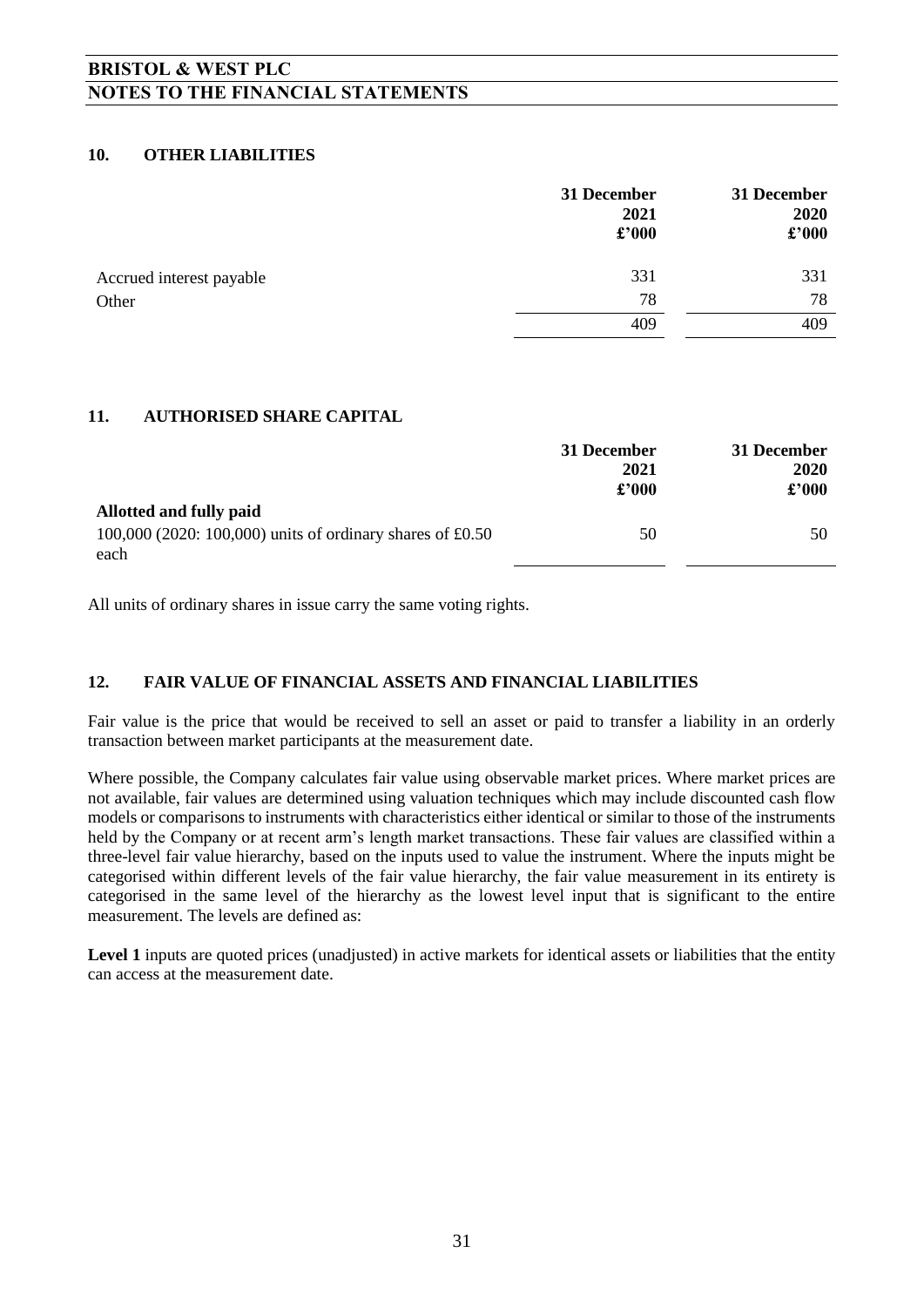#### **12. FAIR VALUE OF FINANCIAL ASSETS AND FINANCIAL LIABILITIES (continued)**

Level 2 inputs are inputs other than quoted prices included within Level 1 that are observable for the asset or liability, either directly or indirectly.

**Level 3** inputs are unobservable inputs for the asset or liability.

There were no transfers between different levels at the end of all reporting periods. Items where the carrying amount is a reasonable approximation of fair value are not included, as permitted by IFRS 7. This applies to the Company's other assets; amounts due to banks; amounts due to parent; and other liabilities. All financial instruments are initially recognised at fair value and subsequently measured at amortised cost.

#### **Financial assets and financial liabilities not subsequently measured at fair value**

For financial assets and financial liabilities which are not subsequently measured at fair value on the balance sheet, the Company discloses their fair value in a way that permits them to be compared to their carrying amounts. The methods and assumptions used to calculate the fair values of these assets and liabilities are set out below.

#### **Loans and advances to banks**

The estimated fair value of floating rate placements and overnight placings is their carrying amount. The estimated fair value of fixed interest-bearing placements is based on discounted cash flows, using prevailing money market interest rates for assets with similar credit risk and remaining maturity (level 2 inputs).

#### **Preference shares**

The fair values of these instruments are calculated based on quoted market prices where available (level 1 inputs). In the absence of quoted market prices, the fair value is calculated based on quoted broker prices (level 2 inputs).

#### **As at 31 December 2021**

|                                                                         | <b>Quoted</b><br>prices in<br>active<br>market | <b>Valuation</b><br>techniques<br>observable<br><b>Inputs</b> | <b>Valuation</b><br>techniques<br>unobservabl<br>e Inputs | <b>Total</b> |
|-------------------------------------------------------------------------|------------------------------------------------|---------------------------------------------------------------|-----------------------------------------------------------|--------------|
|                                                                         | <b>Level 1</b><br>$\pounds$ '000               | Level 2<br>£'000                                              | Level 3<br>£'000                                          | £'000        |
| <b>Fair value of financial assets</b><br>held at amortised cost         |                                                |                                                               |                                                           |              |
| Loans and advances to banks                                             |                                                | 170,428                                                       |                                                           | 170,428      |
| Total                                                                   |                                                | 170,428                                                       | -                                                         | 170,428      |
| <b>Fair value of financial</b><br>liabilities held at amortised<br>cost |                                                |                                                               |                                                           |              |
| Preference shares                                                       | 44,653                                         |                                                               |                                                           | 44,653       |
| Amounts due to banks                                                    | 4,879                                          |                                                               |                                                           | 4,879        |
| Borrowed funds from Parent                                              | 70,000                                         |                                                               |                                                           | 70,000       |
| Total                                                                   | 119,532                                        |                                                               |                                                           | 119,532      |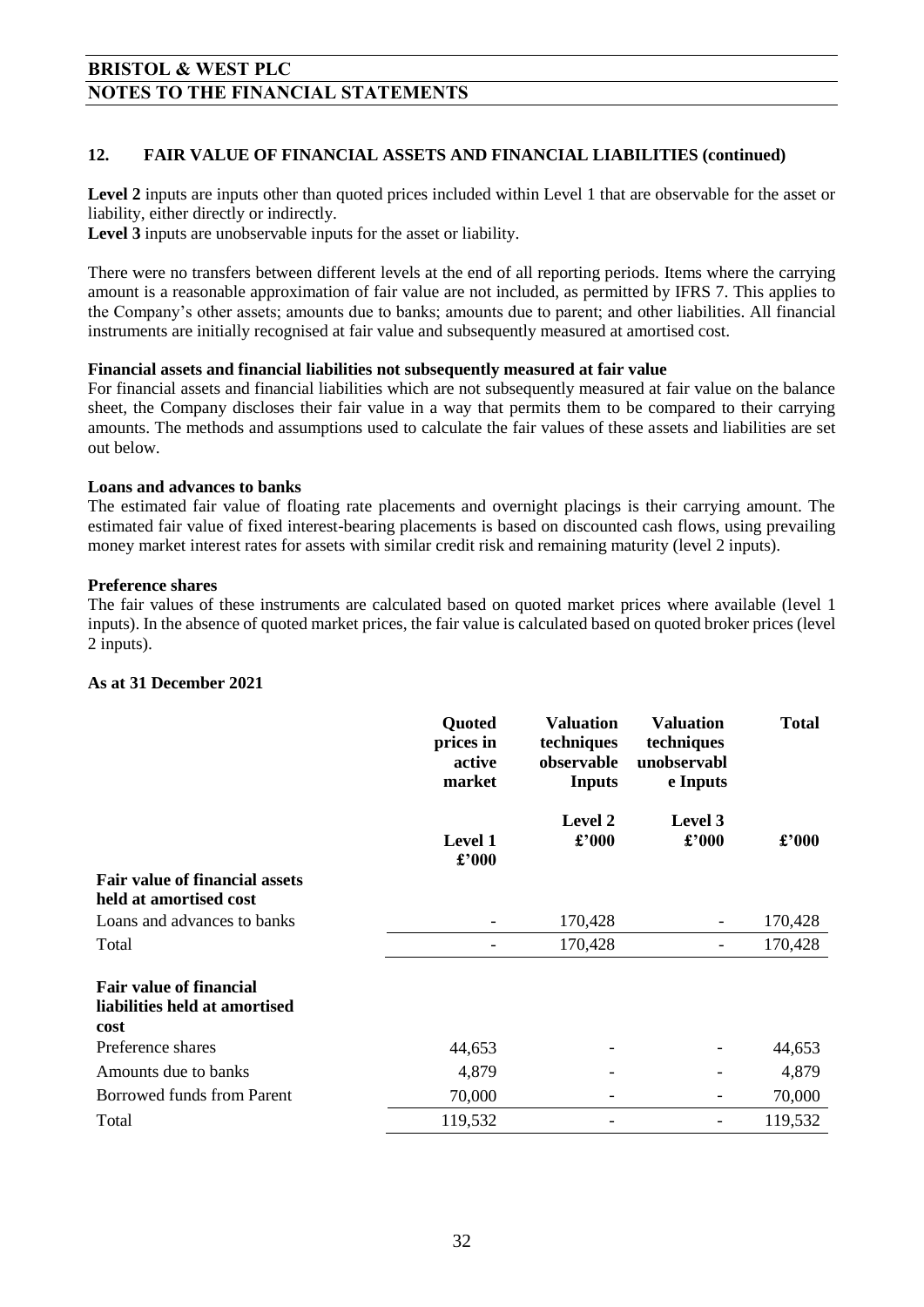#### **12. FAIR VALUE OF FINANCIAL ASSETS AND FINANCIAL LIABILITIES (continued)**

#### **As at 31 December 2020**

|                                                                         | <b>Quoted prices</b><br>in active<br>market | <b>Valuation</b><br>techniques<br>observable<br><b>Inputs</b> | <b>Valuation</b><br>techniques<br>unobservable<br><b>Inputs</b> | <b>Total</b>   |
|-------------------------------------------------------------------------|---------------------------------------------|---------------------------------------------------------------|-----------------------------------------------------------------|----------------|
|                                                                         | Level 1<br>£'000                            | <b>Level 2</b><br>$\pounds$ '000                              | Level 3<br>$\pounds$ '000                                       | $\pounds$ '000 |
| Fair value of financial assets<br>held at amortised cost                |                                             |                                                               |                                                                 |                |
| Loans and advances to banks                                             |                                             | 185,462                                                       | $\overline{\phantom{a}}$                                        | 185,462        |
| Total                                                                   |                                             | 184,462                                                       | $\overline{\phantom{a}}$                                        | 185,462        |
| <b>Fair value of financial</b><br>liabilities held at amortised<br>cost |                                             |                                                               |                                                                 |                |
| Preference shares                                                       | 44,002                                      |                                                               |                                                                 | 44,002         |
| Amounts due to Banks                                                    | 4,848                                       |                                                               |                                                                 | 4,848          |
| <b>Borrowed Funds from Parent</b>                                       | 70,000                                      |                                                               |                                                                 | 70,000         |
| Total                                                                   | 118,850                                     |                                                               |                                                                 | 118,850        |

The carrying amount and the fair value of the Company's financial assets and liabilities as at 31 December 2021 and 31 December 2020 are set out in the table below.

|                              |     | 31 December 2021                    |                                 | 31 December 2020                   |                                 |
|------------------------------|-----|-------------------------------------|---------------------------------|------------------------------------|---------------------------------|
|                              |     | Carrying<br>value<br>$\pounds$ '000 | Fair<br>value<br>$\pounds$ '000 | Carrying<br>value<br>$\pounds 000$ | Fair<br>value<br>$\pounds$ '000 |
| <b>Financial assets</b>      |     |                                     |                                 |                                    |                                 |
| Loans and advances to banks  | (1) | 113,912                             | 170,428                         | 113,892                            | 185,462                         |
| Total                        |     | 113,912                             | 170,428                         | 113,892                            | 185,462                         |
| <b>Financial liabilities</b> |     |                                     |                                 |                                    |                                 |
| Preference shares            | (2) | 32,593                              | 44,653                          | 32,593                             | 44,002                          |
| Amounts due to banks         | (3) | 4,879                               | 4,879                           | 4,848                              | 4,848                           |
| Borrowed funds from Parent   | (4) | 70,000                              | 70,000                          | 70,000                             | 70,000                          |
| Total                        |     | 107,472                             | 119,532                         | 107,441                            | 118,850                         |

The following notes summarise the methods and assumptions used in estimating the fair values of financial instruments shown: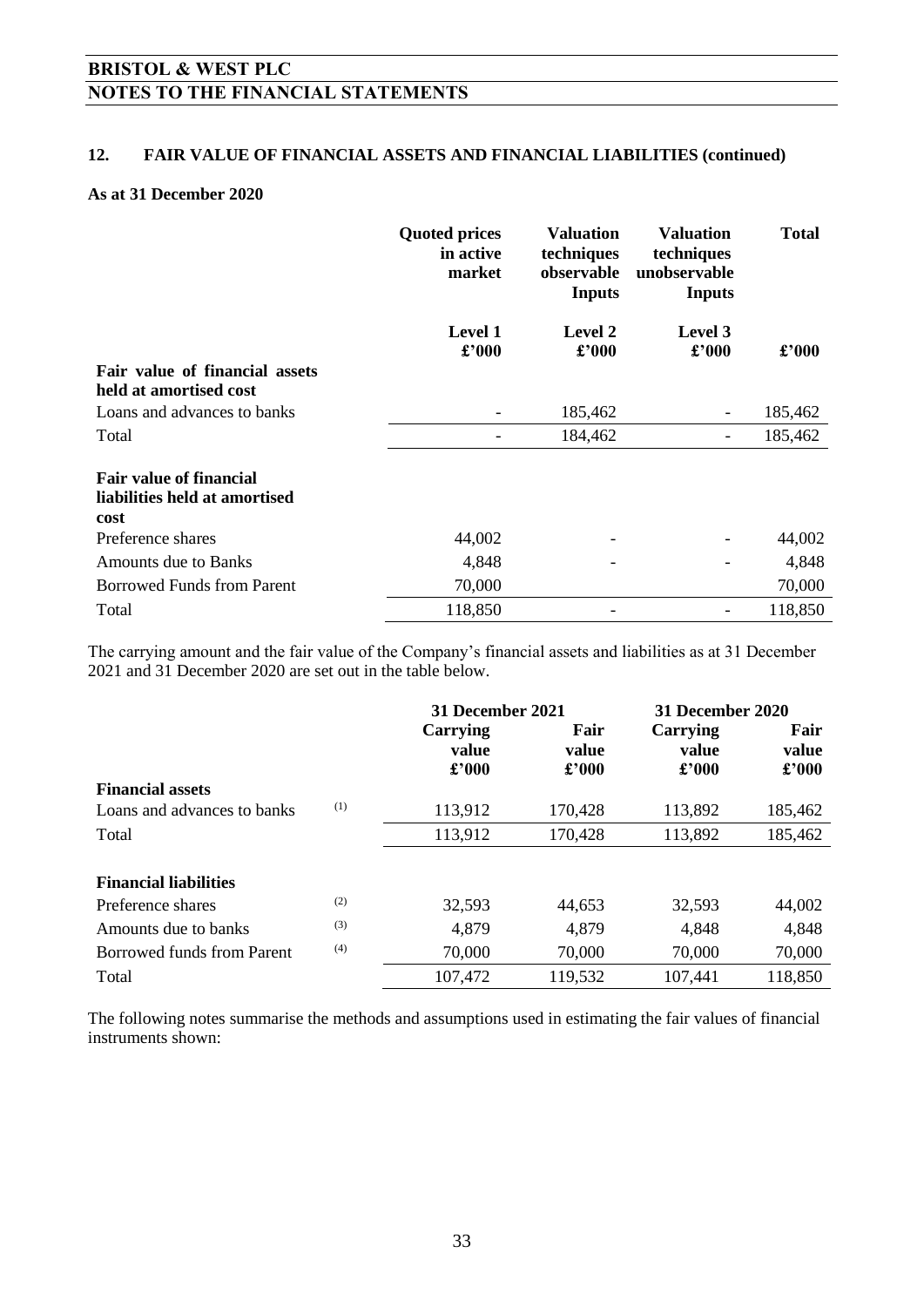#### **12. FAIR VALUE OF FINANCIAL ASSETS AND FINANCIAL LIABILITIES (continued)**

- 1. Loans and advances to banks
	- This comprises inter-bank placements.
	- The estimated fair value of fixed interest bearing deposits is based on discounted cash flows using prevailing money-market interest rates for assets with similar credit risk and remaining maturity.
	- The decrease in fair value from 31 December 2020 reflects movements in these rates during the year.

#### 2. Preference shares

The fair values of these instruments are calculated based on quoted market prices where available (level 1 inputs). In the absence of quoted market prices, the fair value is calculated based on quoted broker prices (level 2 inputs).

- 3. Amounts due to banks
	- This comprises inter-company borrowings
	- It is an interest free loan, thus the estimated fair values of the loan is equivalent to its carrying value.
- 4. Borrowed Funds from Parent
	- This comprises a loan from Bank of Ireland UK Holdings
	- It is an interest free loan, thus the estimated fair value of the loan is equivalent to its carrying value.

#### **13. FINANCIAL RISK MANAGEMENT**

#### **Market Risk**

Market risk is the risk of loss in the Company's income or net worth arising from adverse change in interest rates, foreign exchange rates, or other market prices and arising from the structure of the Balance Sheet.

Interest rate risk on the fixed rate preference shares is managed by the use of fixed rate term loans. The variable rate exposure relates to the movement in daily SONIA rates, which is relatively small for the Company.

All assets and liabilities held by the Company at 31 December 2021 and 31 December 2020 were denominated in sterling.

#### **Credit Risk**

Credit Risk is defined as the risk of loss resulting from a counterparty being unable to meet its contractual obligations to the Company in respect of loans or other financial transactions.

IFRS 9 requires that an expected credit loss (ECL) approach be taken in the determination of the impairment loss allowance.

All assets of the Company are with other BoI Group companies and therefore exposed to the credit profile of the BoI Group.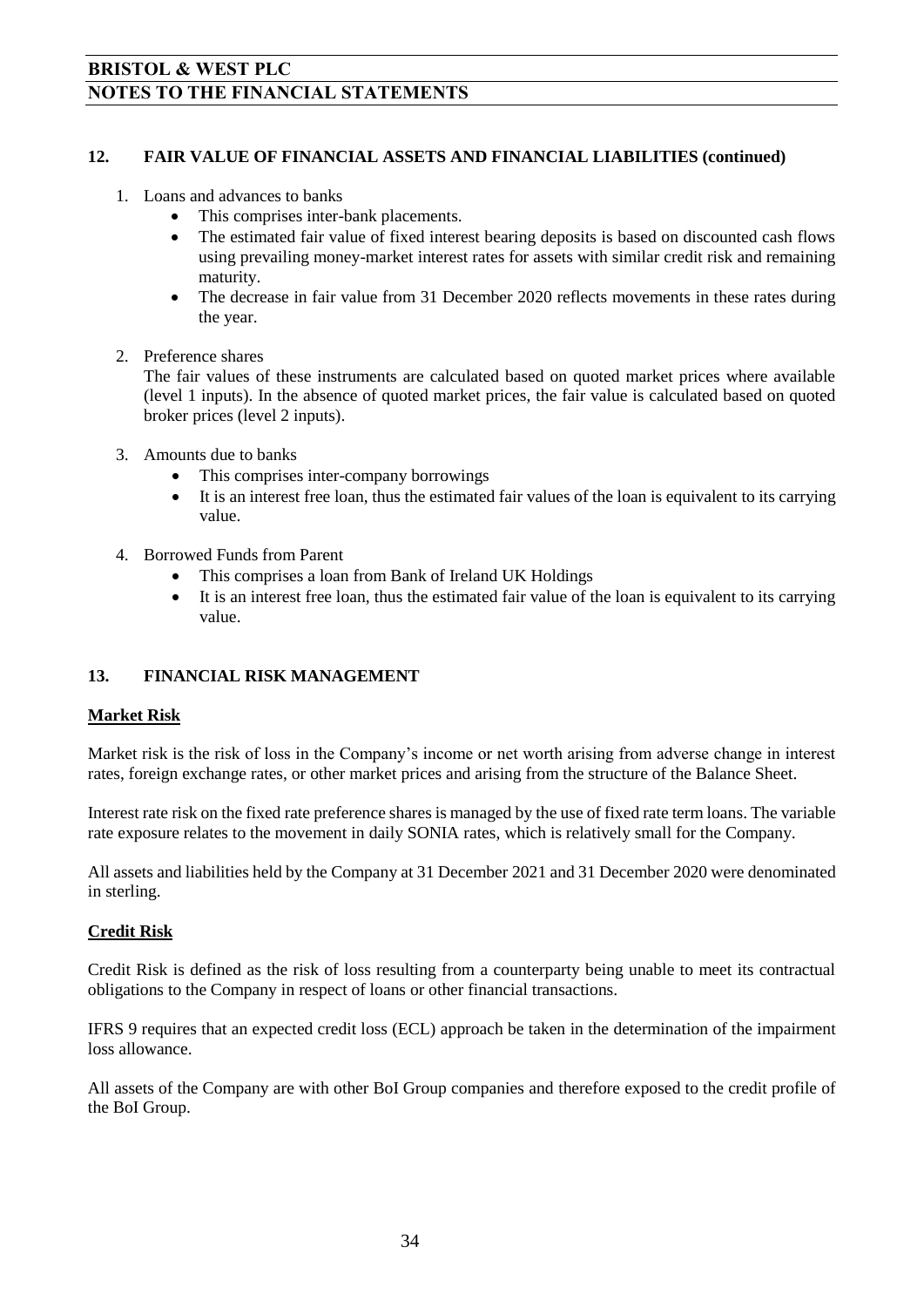#### **13. FINANCIAL RISK MANAGEMENT (continued)**

#### **Stage 1 – 12 month ECL (not credit impaired)**

These are financial instruments where there has not been a significant increase in credit risk since initial recognition. An impairment loss allowance equal to 12- month ECL is recognised. This is the portion of lifetime ECL resulting from default events that are possible within the next 12 months.

#### **Stage 2: Lifetime ECL (not credit-impaired)**

These are financial instruments where there has been a significant increase in credit risk since initial recognition, but which are not credit-impaired. An impairment loss allowance equal to lifetime ECL is recognised. Lifetime ECL are the ECL resulting from all possible default events over the expected life of the financial instrument.

#### **Stage 3: Lifetime ECL (credit-impaired)**

These are financial instruments which are credit-impaired at the reporting date but were not credit-impaired at initial recognition. An impairment loss allowance equal to lifetime ECL is recognised.

The table below summarises the Company's financial assets over the following categories: 'neither past due nor impaired', 'past due but not impaired' and 'impaired'. Exposures are based on the gross amount, before impairment loss allowance.

|                                                | 31 December   | 31 December                       |
|------------------------------------------------|---------------|-----------------------------------|
|                                                | 2021          | 2020                              |
|                                                | $\pounds 000$ | $\pmb{\pounds}^{\pmb{\cdot}} 000$ |
| <b>Financial assets held at amortised cost</b> |               |                                   |
| Stage 1                                        | 114,803       | 114,362                           |
| Total                                          | 114,803       | 114,362                           |

All loans and advances to banks are neither past due nor impaired and are of high credit quality. The Company's primary market is the UK and all exposures are originated and managed in the UK.

#### **Industry Analysis**

|                                         | 31 December<br>2021 | 31 December<br>2020 |
|-----------------------------------------|---------------------|---------------------|
| Financial assets held at amortised cost | $\pounds$ '000      | $\pounds$ '000      |
| Financial institutions                  | 114.803             | 114,362             |
|                                         | 114,803             | 114,362             |

#### **Liquidity risk**

Liquidity risk is the risk that the Company will experience difficulty in financing its assets and/or meeting its contractual payment obligations as they fall due or will only be able to do so at substantially above the prevailing market cost of funds.

Liquidity distress is almost invariably associated with a severe deterioration in financial performance or from unexpected adverse events or systemic difficulties.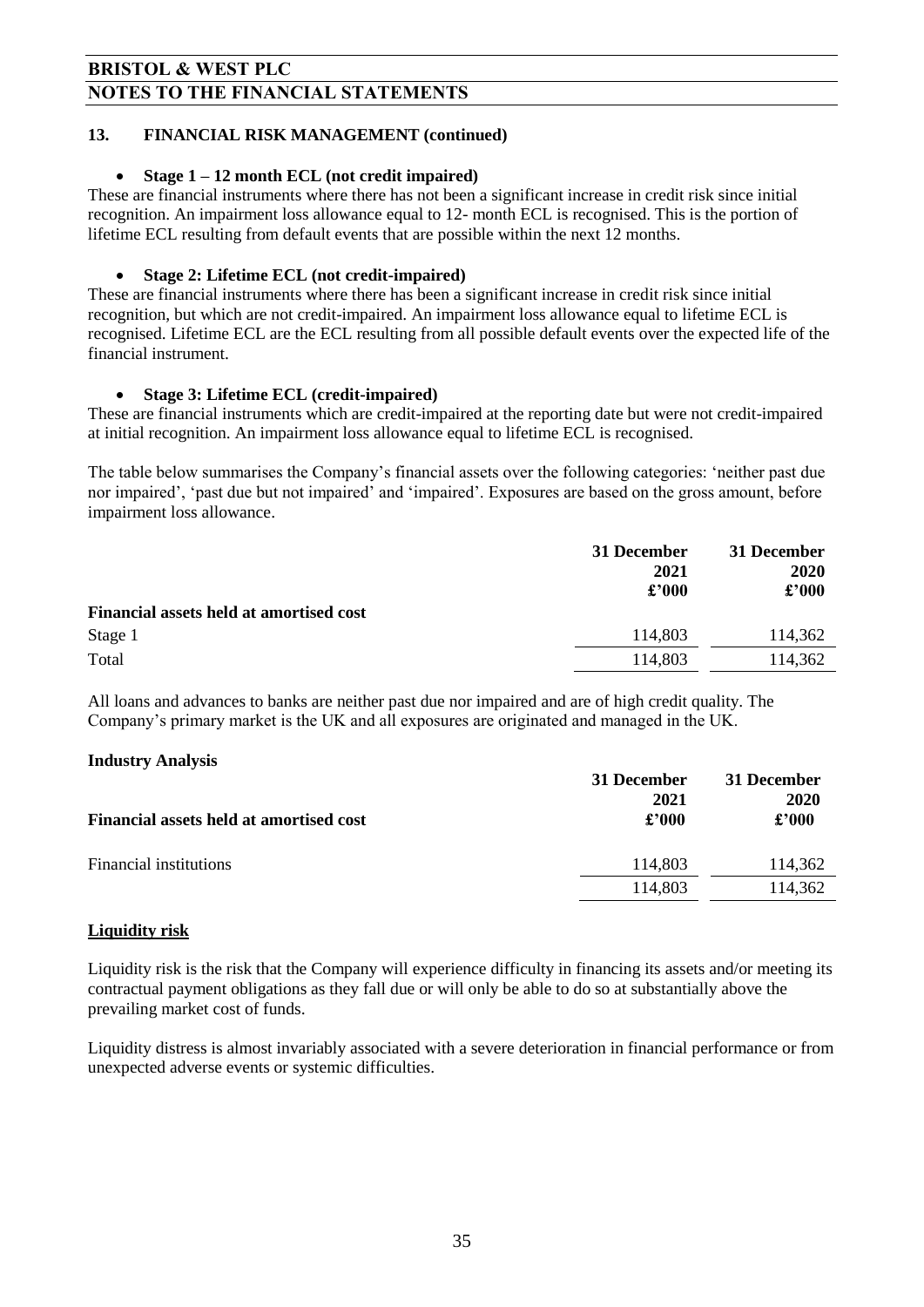#### **13. FINANCIAL RISK MANAGEMENT (continued)**

It is Company policy to ensure that resources are available during all reasonably foreseeable circumstances to meet its obligations. The Company holds interest-bearing cash deposits to meet its liabilities as they fall due, including the payment of preference share dividends.

The table below summarises the maturity profiles of the Company's financial instrument liabilities at 31 December 2021 and 31 December 2020 based on the contractual undiscounted repayment obligations. The Company does not manage liquidity risk on the basis of contractual maturity. Instead, the Company manages liquidity risk based on expected cash flows. The balances will not agree directly to the balances in the balance sheet as the table incorporates all cash flows, on an undiscounted basis, related to both principal and interest payments.

Other liabilities are not included in the tables below to the extent that they:

- a) relate to third party balances not classified as financial liabilities; and
- b) relate to accrued interest payable on preference shares as this interest is included in the preference shares line.

| <b>Liabilities</b>    | <b>Demand</b><br>£'000 | Up to $3$<br>months but<br>not demand<br>$\pounds$ '000 | $3-12$<br>months<br>$\pounds$ '000 | $1 - 5$<br>vears<br>$\pounds$ '000 | Over 5<br>vears<br>$\pounds 000$ | <b>Total</b><br>£'000 |
|-----------------------|------------------------|---------------------------------------------------------|------------------------------------|------------------------------------|----------------------------------|-----------------------|
| Preference shares     |                        |                                                         | 2,648                              | 10,593                             | 32,593                           | 45,834                |
| Amounts due to banks  | 4,879                  |                                                         |                                    |                                    |                                  | 4,879                 |
| Amounts due to parent | 70,000                 |                                                         |                                    |                                    |                                  | 70,000                |
| Total                 | 74,879                 |                                                         | 2,648                              | 10,593                             | 32,593                           | 120,713               |

#### **At 31 December 2021**

Interest cash flows on Preference Shares included for 5 years as the instruments are undated, after this time it is assumed the instruments are repaid.

#### **At 31 December 2020**

| <b>Liabilities</b>   | <b>Demand</b><br>£'000 | Up to $3$<br>months but<br>not demand<br>$\pounds$ '000 | $3-12$<br>months<br>£'000 | $1 - 5$<br>vears<br>$\pounds 000$ | Over 5<br>vears<br>$\pounds 000$ | <b>Total</b><br>£'000 |
|----------------------|------------------------|---------------------------------------------------------|---------------------------|-----------------------------------|----------------------------------|-----------------------|
| Preference shares    |                        |                                                         | 2,648                     | 10,593                            | 32,593                           | 45,834                |
| Amounts due to banks | 4,848                  | -                                                       |                           |                                   | ٠                                | 4,848                 |
| Amount due to parent | 70,000                 |                                                         |                           |                                   |                                  | 70,000                |
| Total                | 74,848                 |                                                         | 2,648                     | 10,593                            | 32,593                           | 120,682               |

Interest cash flows on Preference Shares included for 5 years as the instruments are undated, after this time it is assumed the instruments are repaid.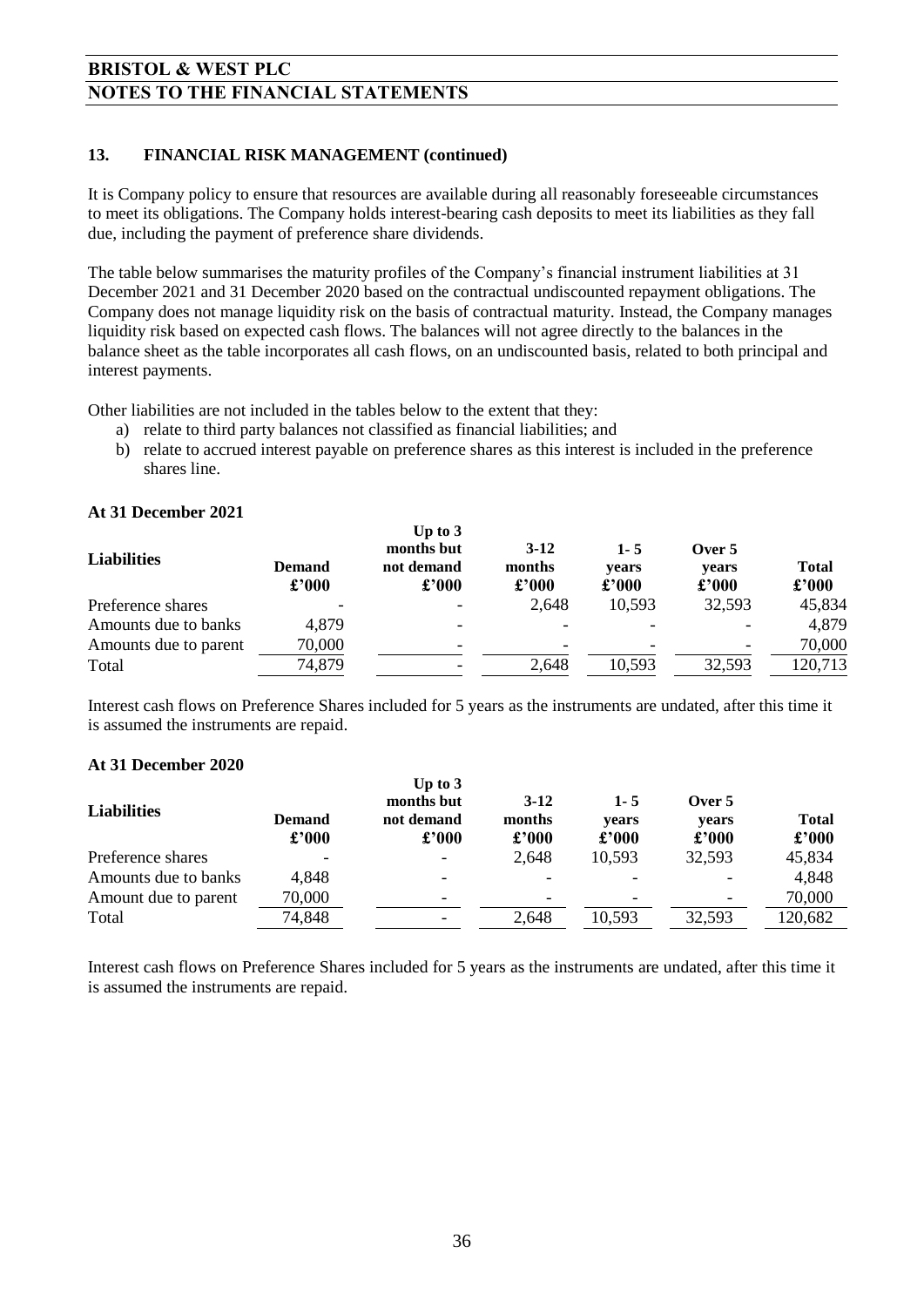#### **13. FINANCIAL RISK MANAGEMENT (continued)**

All B&W plc exposures are to The Governor and Company of Bank of Ireland with a long term senior unsecured credit rating from S&P Global Ratings of A- and Bank of Ireland Group plc the Ultimate Parent which has a long term senior unsecured credit rating of BBB- from S&P Global Ratings.

Based on the above, the Board of the Company's Ultimate Parent has concluded that there are no material uncertainties that may cast significant doubt about the BoI Group's ability to continue as a going concern and that it is appropriate to prepare the financial statements on a going concern basis. The audit report on the financial statements of the Company's Ultimate Parent is not qualified and does not contain an emphasis of matter paragraph in respect of going concern.

#### **14. CAPITAL MANAGEMENT**

Capital management for the Company is carried out in the context of the BoI Group's capital management policy.

The objectives of the BoI Group's capital management policy are to at all times comply with regulatory capital requirements and to ensure that the BoI Group has sufficient capital to cover the risks of its business and support its strategy.

The Company does not have its own regulatory capital requirements.

The following table sets out the Company's capital resources:

|                            | 31 December<br>2021<br>$\pounds$ '000 | 31 December<br>2020<br>$\pounds$ '000 |
|----------------------------|---------------------------------------|---------------------------------------|
| Equity                     | 6,799                                 | 6,271                                 |
| Preference shares (note 7) | 32,593                                | 32,593                                |
| Total capital resources    | 39,392                                | 38,864                                |

#### **15. EQUITY DIVIDENDS**

No equity dividend has been proposed by the Directors in respect of the year ended 31 December 2021 (year ended 31 December 2020: £ nil).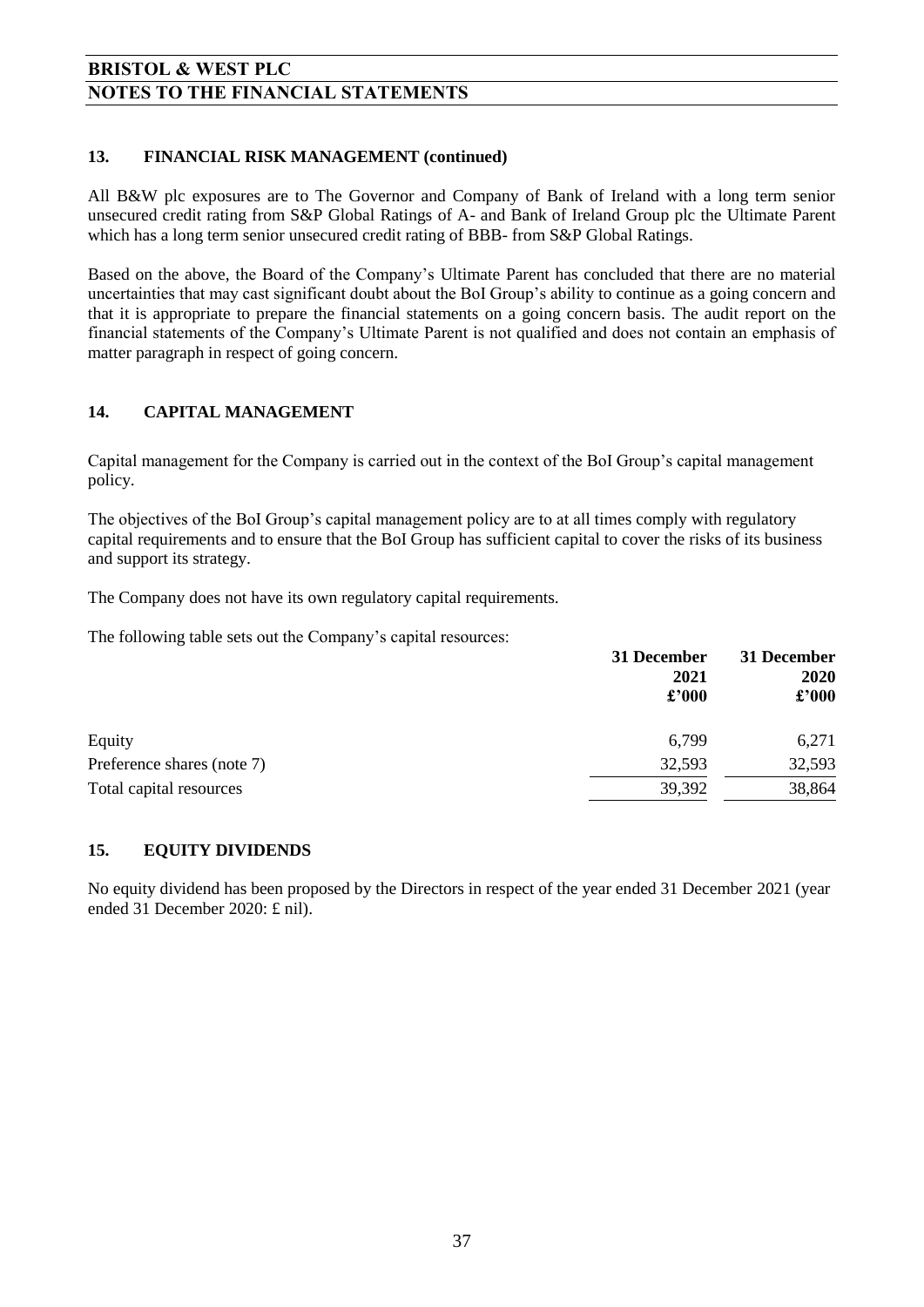#### **16. RELATED-PARTY TRANSACTIONS**

The tables below detail balances with related parties, outstanding at the end of the year and movements in these balances during the year.

|                                               | <b>BoI</b> Group                          |                                  | Parent                           |                                           |
|-----------------------------------------------|-------------------------------------------|----------------------------------|----------------------------------|-------------------------------------------|
|                                               | 31                                        | 31                               | 31                               | 31                                        |
|                                               | <b>December</b><br>2021<br>$\pounds$ '000 | <b>December</b><br>2020<br>£'000 | <b>December</b><br>2021<br>£'000 | <b>December</b><br>2020<br>$\pounds$ '000 |
| <b>Assets</b>                                 |                                           |                                  |                                  |                                           |
| At the beginning of the year                  | 110,669                                   | 114,300                          |                                  |                                           |
| Net amount (repaid)/advanced                  | 26                                        | (3,631)                          |                                  |                                           |
| At the end of the year                        | 110,695                                   | 110,669                          |                                  |                                           |
| Interest income                               | 3,689                                     | 3,694                            |                                  |                                           |
| <b>Liabilities</b>                            |                                           |                                  |                                  |                                           |
| At the beginning of the year                  | 4.848                                     | 5,525                            | 70,000                           | 70,000                                    |
| Net amount (repaid)<br>At the end of the year | 31                                        | (677)                            |                                  |                                           |
|                                               | 4,879                                     | 4,848                            | 70,000                           | 70,000                                    |

Related party balances consist of loans and advances to banks, other assets, amounts due to banks, amounts due to Parent and other liabilities. Details of these balances are outlined in Notes 5, 6, 8, 9 and 10.

There are no transactions with key management personnel of the Company during the current and preceding financial year.

#### **17. CASH AND CASH EQUIVALENTS**

For the purposes of the Cash Flow Statement, cash and cash equivalents comprise loans and advances to banks with original maturity of less than 3 months.

|                                      | 31 December<br>2021 | 31 December<br><b>2020</b> |  |
|--------------------------------------|---------------------|----------------------------|--|
| Loans and advances to banks (note 5) | 11.701              | 11,701                     |  |

Loans and advances to banks have been made by the Company to ensure that it is in a position to meet its liabilities as they fall due, including future dividends to preference shareholders.

#### **18. DIRECTORS EMOLUMENTS**

The Directors did not receive any emoluments in respect of their services to the Company but instead received emoluments for their services from other companies. The Directors do not believe that it is appropriate to apportion this amount between service as a Director of the Company and services as a Director of other group companies, as the services are primarily to other group companies.